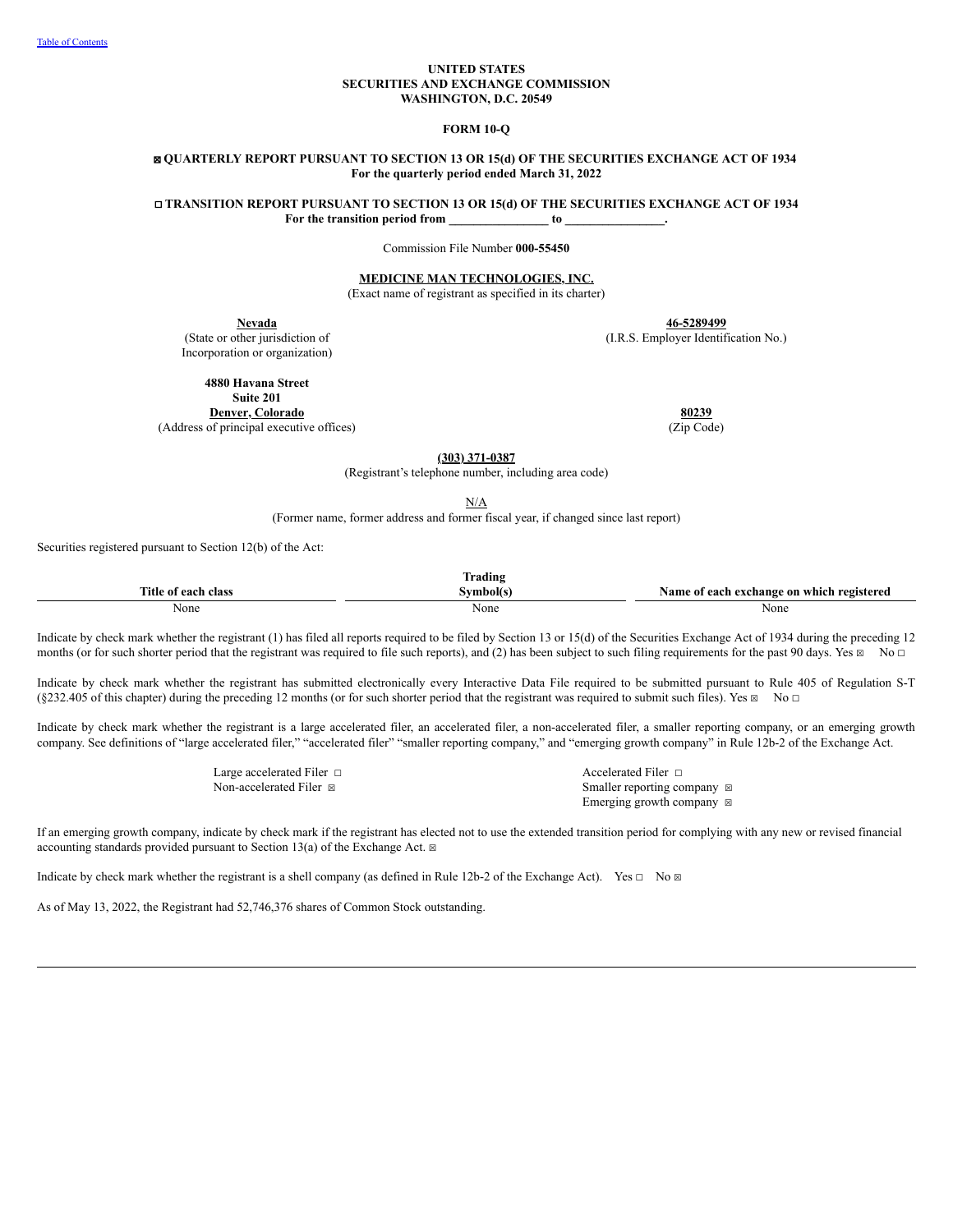# **TABLE OF CONTENTS**

<span id="page-1-0"></span>

|          |                                                                                       | Page |
|----------|---------------------------------------------------------------------------------------|------|
|          | <b>Part I - FINANCIAL INFORMATION</b>                                                 |      |
|          | <b>Cautionary Note About Forward Looking Statements</b>                               | 3    |
| Item 1.  | <b>Financial Statements</b>                                                           | 4    |
| Item 2.  | Management's Discussion and Analysis of Financial Condition and Results of Operations | 31   |
| Item 3.  | <b>Quantitative and Qualitative Disclosures About Market Risk</b>                     | 36   |
| Item 4.  | <b>Controls and Procedures</b>                                                        | 37   |
|          | <b>Part II - OTHER INFORMATION</b>                                                    |      |
| Item 1.  | <b>Legal Proceedings</b>                                                              | 38   |
| Item 1A. | <b>Risk Factors</b>                                                                   | 38   |
| Item 2.  | Unregistered Sales of Equity Securities and Use of Proceeds                           | 39   |
| Item 3.  | <b>Defaults Upon Senior Securities</b>                                                | 39   |
| Item 4.  | <b>Mine Safety Disclosures</b>                                                        | 39   |
| Item 5.  | Other Information                                                                     | 39   |
| Item 6.  | <b>Exhibits</b>                                                                       | 39   |
|          | Signatures                                                                            | 41   |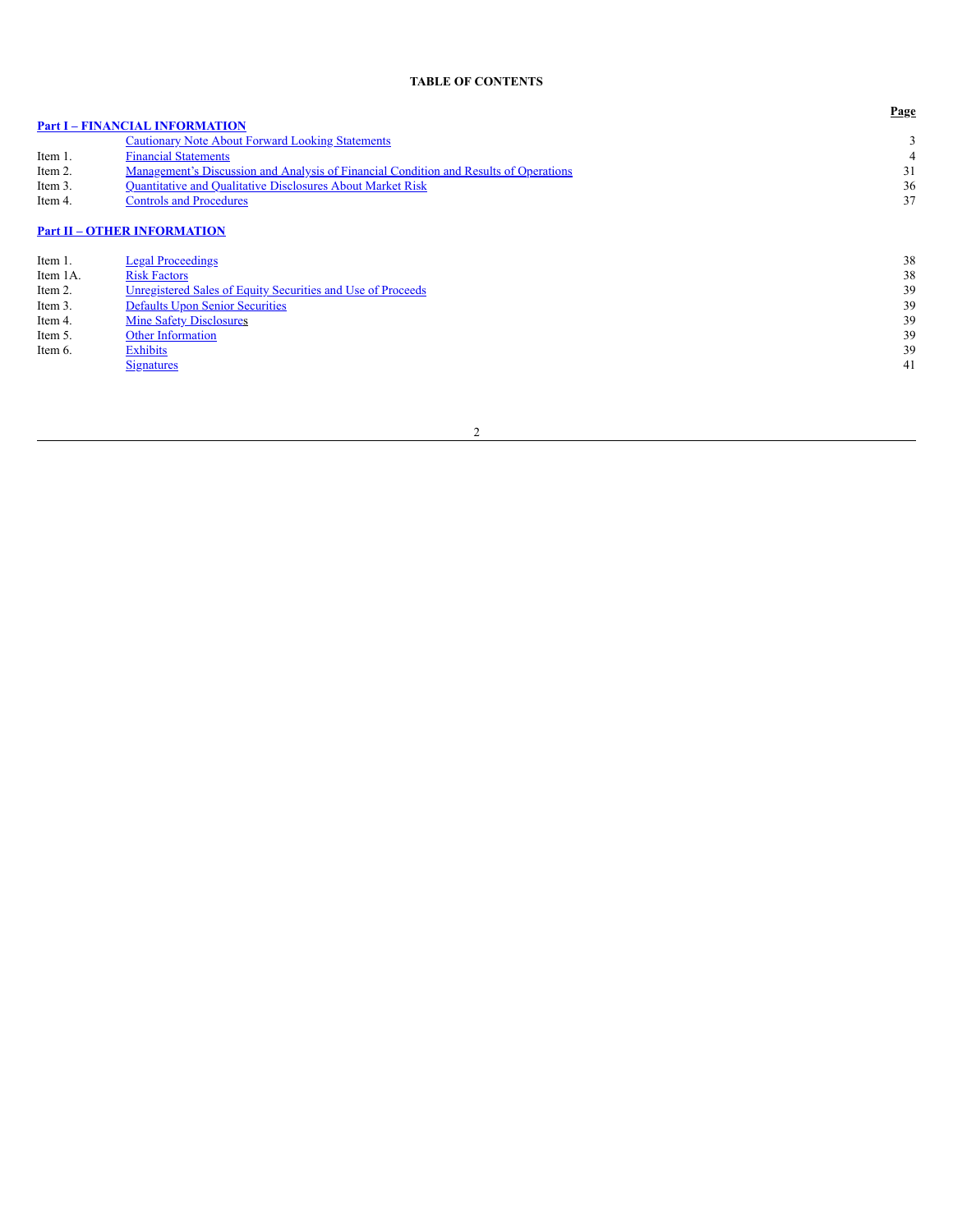### <span id="page-2-0"></span>*CAUTIONARY NOTE ABOUT FORWARD-LOOKING INFORMATION*

This Quarterly Report on Form 10-Q contains "forward-looking statements" within the meaning of Section 27A of the Securities Act of 1933, as amended, and Section 21E of the Securities Exchange Act of 1934, as amended (the "Exchange Act"). All statements contained in this Quarterly Report on Form 10-Q other than statements of historical fact, including statements regarding our future results of operations and financial position, business strategy and plans, and objectives for future operations, are forward-looking statements. In some cases, you can identify forward-looking statements by the following words: "may," "will," "could," "would," "should," "expect," "intend," "plan," "anticipate," "believe," "approximately," "estimate," "predict," "project," "potential," "continue," "ongoing," or the negative of these terms or other words of similar meaning in connection with a discussion of future events or future operating or financial performance, although the absence of these words does not necessarily mean that a statement is not forward-looking. Forward-looking statements are based upon our current assumptions, expectations and beliefs concerning future developments and their potential effect on our business. Forward-looking statements are subject to known and unknown risks, uncertainties and other factors which may cause actual events or our actual results, performance or achievements to be materially different from the future events, results, performance or achievements expressed or implied by any forward-looking statements. There can be no assurance that future events, results, performance or achievements will be in accordance with our expectations or that the effect of future events, results, performance or achievements will be those anticipated by us.

Factors and risks that may cause or contribute to actual events, results, performance or achievements differing from these forward-looking statements include, but are not limited to, for example:

- regulatory limitations on our products and services;
- our ability to complete and integrate announced acquisitions;
- general industry and economic conditions;
- our ability to access adequate capital upon terms and conditions that are acceptable to us;
- volatility in credit and market conditions; and
- · other risks and uncertainties related to the cannabis market and our business strategy.

We operate in very competitive and rapidly changing markets. New risks emerge from time to time. It is not possible for our management to predict all risks, nor can we assess the impact of all factors on our business or the extent to which any factor, or combination of factors, may cause actual results to differ materially from those contained in any forward-looking statements we may make. In light of these risks, uncertainties and assumptions, the forward-looking events and circumstances discussed in this Quarterly Report on Form 10-Q may not occur and actual results could differ materially and adversely from those anticipated or implied in the forward-looking statements.

Stockholders and potential investors should not place undue reliance on these forward-looking statements. Although we believe that our plans, intentions and expectations reflected in or suggested by the forward-looking statements in this Quarterly Report on Form 10-Q are reasonable, we cannot assure stockholders and potential investors that these plans, intentions or expectations will be achieved.

These forward-looking statements represent our intentions, plans, expectations, assumptions and beliefs about future events and are subject to risks, uncertainties and other factors. Many of those factors are outside of our control and could cause actual results to differ materially from the results expressed or implied by those forward-looking statements. Considering these risks, uncertainties and assumptions, the events described in the forward-looking statements might not occur or might occur to a different extent or at a different time than we have described. You are cautioned not to place undue reliance on these forward-looking statements. All subsequent written and oral forwardlooking statements concerning other matters addressed in this Quarterly Report on Form 10-Q and attributable to us or any person acting on our behalf are expressly qualified in their entirety by the cautionary statements contained or referred to in this Quarterly Report on Form 10-Q.

All forward-looking statements speak only as of the date of this Quarterly Report on Form 10-Q. Except to the extent required by law, we undertake no obligation to update or revise any forward-looking statements, whether because of new information, future events, a change in events, conditions, circumstances or assumptions underlying such statements, or otherwise.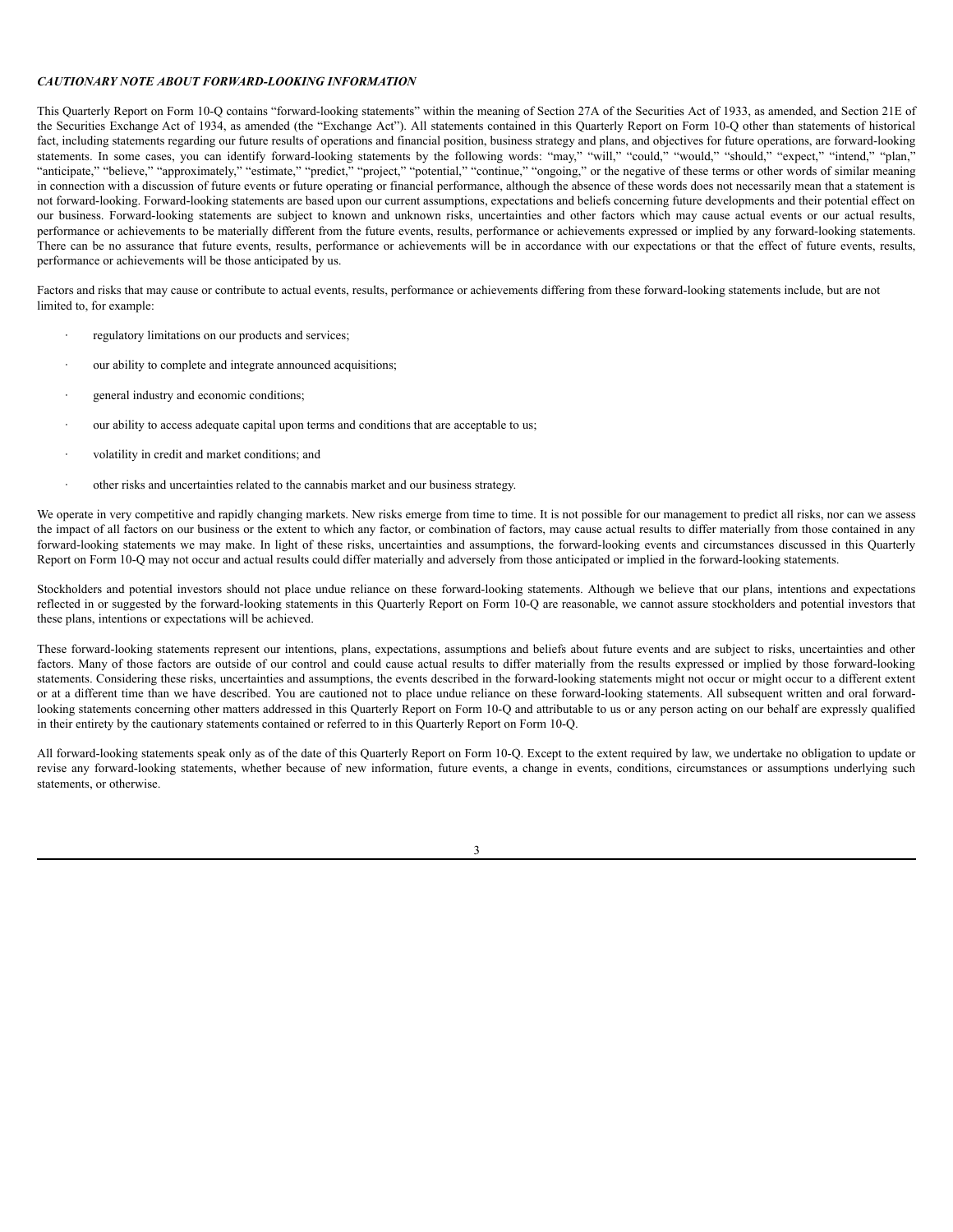# **MEDICINE MAN TECHNOLOGIES, INC. CONDENSED CONSOLIDATED BALANCE SHEETS**

<span id="page-3-1"></span><span id="page-3-0"></span>

|                                                                                                                                 |             | March 31,<br>2022 |               | December 31,<br>2021 |
|---------------------------------------------------------------------------------------------------------------------------------|-------------|-------------------|---------------|----------------------|
| <b>ASSETS</b>                                                                                                                   |             | (Unaudited)       |               | (Audited)            |
| Current assets                                                                                                                  |             |                   |               |                      |
| Cash and cash equivalents                                                                                                       | \$          | 47,688,094        | \$            | 106,400,216          |
| Accounts receivable, net of allowance for doubtful accounts                                                                     |             | 4,196,533         |               | 3,866,828            |
| Inventory                                                                                                                       |             | 16,380,765        |               | 11,121,997           |
| Note receivable - current, net                                                                                                  |             | 107,500           |               |                      |
| Prepaid expenses and other current assets                                                                                       |             | 3,008,326         |               | 2,523,214            |
| Total current assets                                                                                                            |             | 71,381,218        |               | 123,912,255          |
| Non-current assets                                                                                                              |             |                   |               |                      |
| Fixed assets, net accumulated depreciation of \$2,390,922 and \$1,988,973, respectively                                         |             | 16,601,696        |               | 10,253,226           |
| Goodwill                                                                                                                        |             | 123,898,211       |               | 43,316,267           |
| Intangible assets, net of accumulated amortization of \$9,791,597 and \$7,652,750, respectively                                 |             | 95,443,483        |               | 97,582,330           |
| Marketable securities, net of unrealized loss of \$8,549 and gain of \$216,771, respectively                                    |             | 485,004           |               | 493,553              |
| Note receivable – noncurrent, net                                                                                               |             |                   |               | 143,333              |
| Accounts receivable – litigation                                                                                                |             | 290,648           |               | 303,086              |
| Other noncurrent assets                                                                                                         |             | 1,384,863         |               | 514,962              |
| Operating lease right of use assets                                                                                             |             | 13,721,007        |               | 8,511,780            |
| Total non-current assets                                                                                                        |             | 246,625,418       |               | 161,118,537          |
| Total assets                                                                                                                    | \$          | 318,006,636       | $\mathbb{S}$  | 285,030,792          |
| <b>LIABILITIES AND STOCKHOLDERS' DEFICIT</b>                                                                                    |             |                   |               |                      |
|                                                                                                                                 |             |                   |               |                      |
| Current liabilities                                                                                                             |             |                   |               |                      |
| Accounts payable                                                                                                                | $\mathbf S$ | 3,106,503         | $\mathcal{S}$ | 2,548,885            |
| Accounts payable - related party                                                                                                |             | 100,128           |               | 36,820               |
| Accrued expenses                                                                                                                |             | 15,308,676        |               | 5,592,222            |
| Derivative liabilities                                                                                                          |             | 48,340,485        |               | 34,923,013           |
| Notes payable - related party                                                                                                   |             | 134,498           |               | 134,498              |
| Income taxes payable                                                                                                            |             | 3,287,635         |               | 2,027,741            |
| Total current liabilities                                                                                                       |             | 70,277,925        |               | 45,263,179           |
| Long term debt                                                                                                                  |             | 117,863,486       |               | 97,482,468           |
| Lease liabilities                                                                                                               |             | 14,082,673        |               | 8,715,480            |
| Total long-term liabilities                                                                                                     |             | 131,946,159       |               | 106,197,948          |
| Total liabilities                                                                                                               |             | 202,224,084       |               | 151,461,127          |
| Stockholders' equity                                                                                                            |             |                   |               |                      |
| Common stock, \$0.001 par value. 250,000,000 shares authorized; 53,484,820 shares issued and 52,746,376                         |             |                   |               |                      |
| shares outstanding at March 31, 2022 and 45,455,490 shares issued and 44,717,046 shares outstanding as of<br>December 31, 2021. |             | 53,486            |               | 45,485               |
| Preferred stock, \$0.001 par value. 10,000,000 shares authorized; 86,994 shares issued and 82,594 outstanding at                |             |                   |               |                      |
| March 31, 2022 and December 31, 2021 and 10,000,000 shares authorized.                                                          |             | 87                |               | 87                   |
| Additional paid-in capital                                                                                                      |             | 171,798,685       |               | 162,815,097          |
| Accumulated deficit                                                                                                             |             | (54, 552, 670)    |               | (27, 773, 968)       |
| Common stock held in treasury, at cost, 517,044 shares held as of March 31, 2022 and December 31, 2021.                         |             | (1,517,036)       |               | (1,517,036)          |
| Total stockholders' equity                                                                                                      |             | 115,782,552       |               | 133,569,665          |
| Total liabilities and stockholders' equity                                                                                      | \$          | 318,006,636       | \$            | 285,030,792          |
|                                                                                                                                 |             |                   |               |                      |

See accompanying notes to the financial statements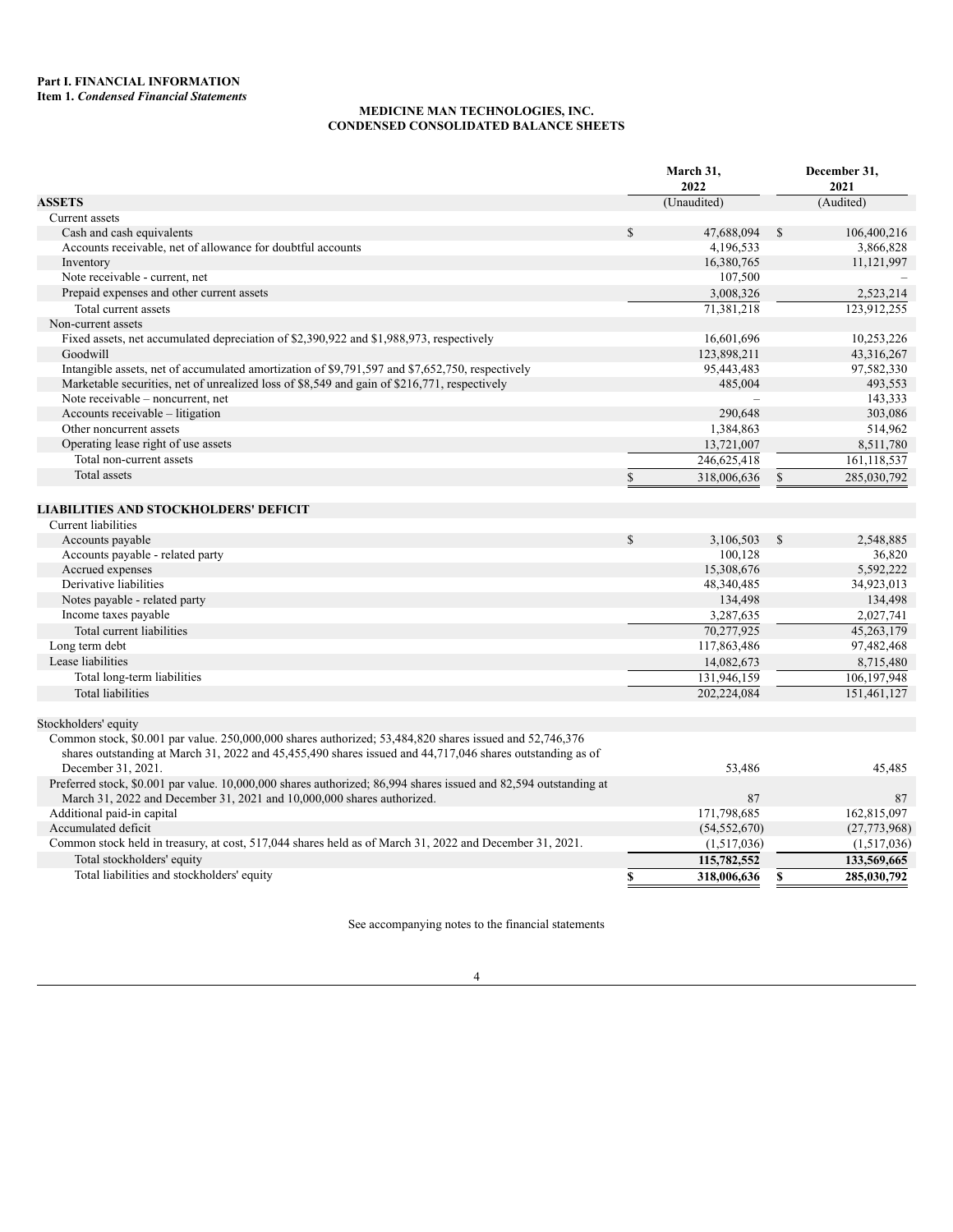# **MEDICINE MAN TECHNOLOGIES, INC. CONDENSED CONSOLIDATED STATEMENT OF COMPREHENSIVE (LOSS) AND INCOME**

| For the Three Months Ended March 31, 2022 and 2021 |  |
|----------------------------------------------------|--|
|----------------------------------------------------|--|

|                                                               |    | <b>For the Three Months Ended</b><br>March 31, |               |             |  |
|---------------------------------------------------------------|----|------------------------------------------------|---------------|-------------|--|
|                                                               |    | 2022                                           |               |             |  |
|                                                               |    | (Unaudited)                                    |               | (Unaudited) |  |
| Operating revenues                                            |    |                                                |               |             |  |
| Retail                                                        | \$ | 26,525,716                                     | <sup>\$</sup> | 11,816,200  |  |
| Wholesale                                                     |    | 5,207,388                                      |               | 7,446,265   |  |
| Other                                                         |    | 44,450                                         |               | 77,650      |  |
| Total revenue                                                 |    | 31,777,554                                     |               | 19,340,115  |  |
| Cost of goods and services                                    |    |                                                |               |             |  |
| Cost of goods and services                                    |    | 20,840,051                                     |               | 12,087,111  |  |
| Total cost of goods and services                              |    | 20,840,051                                     |               | 12,087,111  |  |
| Gross profit                                                  |    | 10,937,503                                     |               | 7,253,004   |  |
| Operating expenses                                            |    |                                                |               |             |  |
| Selling, general and administrative expenses                  |    | 6,855,711                                      |               | 3,189,638   |  |
| Professional services                                         |    | 2,584,472                                      |               | 2,195,108   |  |
| <b>Salaries</b>                                               |    | 5,296,777                                      |               | 1,869,358   |  |
| Stock based compensation                                      |    | 991,083                                        |               | 1,483,806   |  |
| Total operating expenses                                      |    | 15,728,043                                     |               | 8,737,910   |  |
| Loss from operations                                          |    | (4,790,540)                                    |               | (1,484,906) |  |
| Other income (expense)                                        |    |                                                |               |             |  |
| Interest expense, net                                         |    | (7,302,254)                                    |               | (961, 282)  |  |
| Unrealized loss on derivative liabilities                     |    | (13, 417, 472)                                 |               | (1,253,814) |  |
| Other expense                                                 |    | 7                                              |               |             |  |
| Gain (loss) on sale of assets                                 |    |                                                |               | 292,479     |  |
| Unrealized gain on investments                                |    | (8, 549)                                       |               | 214,630     |  |
| Total other expense                                           |    | (20, 728, 268)                                 |               | (1,707,987) |  |
| Provision for income taxes                                    |    | 1,259,894                                      |               | 456,614     |  |
| Net loss                                                      | S  | (26, 778, 702)                                 | \$            | (3,649,507) |  |
| Less: Accumulated preferred stock dividends for the period    |    | (1,743,444)                                    |               |             |  |
| Net loss attributable to common stockholders                  | S  | (28, 522, 146)                                 | $\mathbb{S}$  | (3,649,507) |  |
| Earnings (loss) per share attributable to common stockholders |    |                                                |               |             |  |
| Basic earnings (loss) per share                               | \$ | (0.61)                                         | $\mathbb{S}$  | (0.09)      |  |
|                                                               |    |                                                |               |             |  |
| Weighted average number of shares outstanding - basic         |    | 46,841,971                                     |               | 42,616,309  |  |
| Comprehensive loss                                            | \$ | (26, 778, 702)                                 | S             | (3.649.507) |  |

See accompanying notes to the financial statements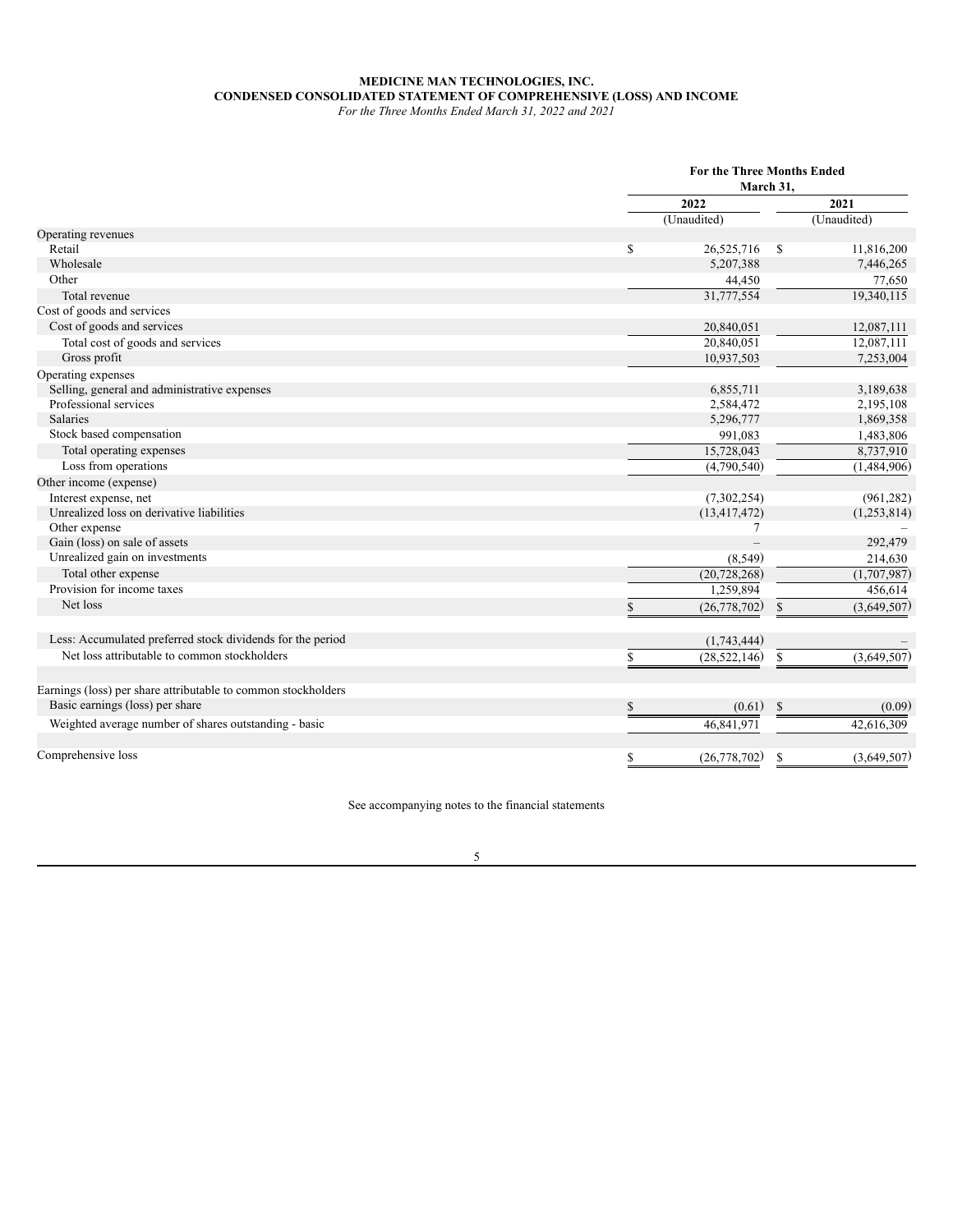### **MEDICINE MAN TECHNOLOGIES, INC. CONDENSED CONSOLIDATED STATEMENTS OF CHANGES IN STOCKHOLDERS' EQUITY**

|                                                                                                   | <b>Preferred Stock</b>   |                          |               | <b>Common Stock</b> | <b>Additional</b><br>Paid-in | Accumulated    | <b>Treasury Stock</b> | <b>Total</b><br>Stockholders' |               |
|---------------------------------------------------------------------------------------------------|--------------------------|--------------------------|---------------|---------------------|------------------------------|----------------|-----------------------|-------------------------------|---------------|
|                                                                                                   | <b>Shares</b>            | Value                    | <b>Shares</b> | Value               | Capital                      | Deficit        | <b>Shares</b>         | Cost                          | Equity        |
| Balance, December 31, 2020                                                                        | 19,716                   | 20                       | 42,601,773    | 42,602              | 85, 357, 835                 | (42, 293, 098) | 432,732               | (1,332,500)                   | 41,774,859    |
| Net income (loss)                                                                                 | $\overline{\phantom{a}}$ | $\qquad \qquad$          |               |                     | $\qquad \qquad -$            | (3,649,507)    |                       | $\overline{\phantom{a}}$      | (3,649,507)   |
| Issuance of stock as payment for<br>acquisitions                                                  | 20,240                   | 20                       |               |                     | 20,239,980                   |                |                       |                               | 20,240,000    |
| Issuance of common stock as<br>compensation to employees, officers<br>and/or directors            |                          |                          | 218,042       | 218                 | 444,588                      |                |                       |                               | 444,806       |
| Issuance of preferred stock in connection<br>with sales made under private or public<br>offerings | 47,310                   | 47                       |               |                     | 50,449,160                   |                |                       |                               | 50,449,207    |
| Conversion of preferred stock to common<br>stock                                                  | $\qquad \qquad -$        | $\qquad \qquad$          |               |                     | $\overline{\phantom{a}}$     | (880, 471)     |                       |                               | (880, 471)    |
| Return of common stock                                                                            | $\overline{\phantom{a}}$ | $\overline{\phantom{a}}$ |               |                     | $\overline{\phantom{a}}$     |                | 55,488                | (113, 196)                    | (113, 196)    |
| Stock based compensation expense<br>related to common stock options                               |                          |                          |               |                     | 039,000                      |                |                       |                               | 1,039,000     |
| Balance, March 31, 2021                                                                           | 87,266                   | 87                       | 42,819,815    | 42,820              | \$157,530,563                | \$(46,823,076) | 488,220               | (1,445,696)                   | \$109,304,698 |

|                                                                     |                          |                        |                 |                         | Additional    |                |                       |               | <b>Total</b>   |
|---------------------------------------------------------------------|--------------------------|------------------------|-----------------|-------------------------|---------------|----------------|-----------------------|---------------|----------------|
|                                                                     |                          | <b>Preferred Stock</b> |                 | Paid-in<br>Common Stock |               | Accumulated    | <b>Treasury Stock</b> | Stockholders' |                |
|                                                                     | <b>Shares</b>            | Value                  | <b>Shares</b>   | Value                   | Capital       | Deficit        | <b>Shares</b>         | Cost          | Equity         |
| Balance, December 31, 2021                                          | 86,994                   |                        | 45,484,314      | 45,485                  | \$162,815,097 | (27,773,968)   | 517,044               | (1,517,036)   | 133,569,665    |
| Net income (loss)<br>Issuance of stock as payment for               | $\overline{\phantom{0}}$ |                        | $\qquad \qquad$ |                         |               | (26,778,702)   |                       |               | (26, 778, 702) |
| acquisitions                                                        |                          |                        | 8,506           | 8,001                   | 7,992,505     |                |                       |               | 8,200,506      |
| Stock based compensation expense<br>related to common stock options |                          |                        |                 |                         | 991,083       |                |                       |               | 991,083        |
| Balance, March 31, 2022                                             | 86,994                   |                        | 53,484,820      | 53,486                  | 171,798,685   | (54, 552, 670) | 517,044               | (1,517,036)   | 115,782,552    |

See accompanying notes to the financial statements

6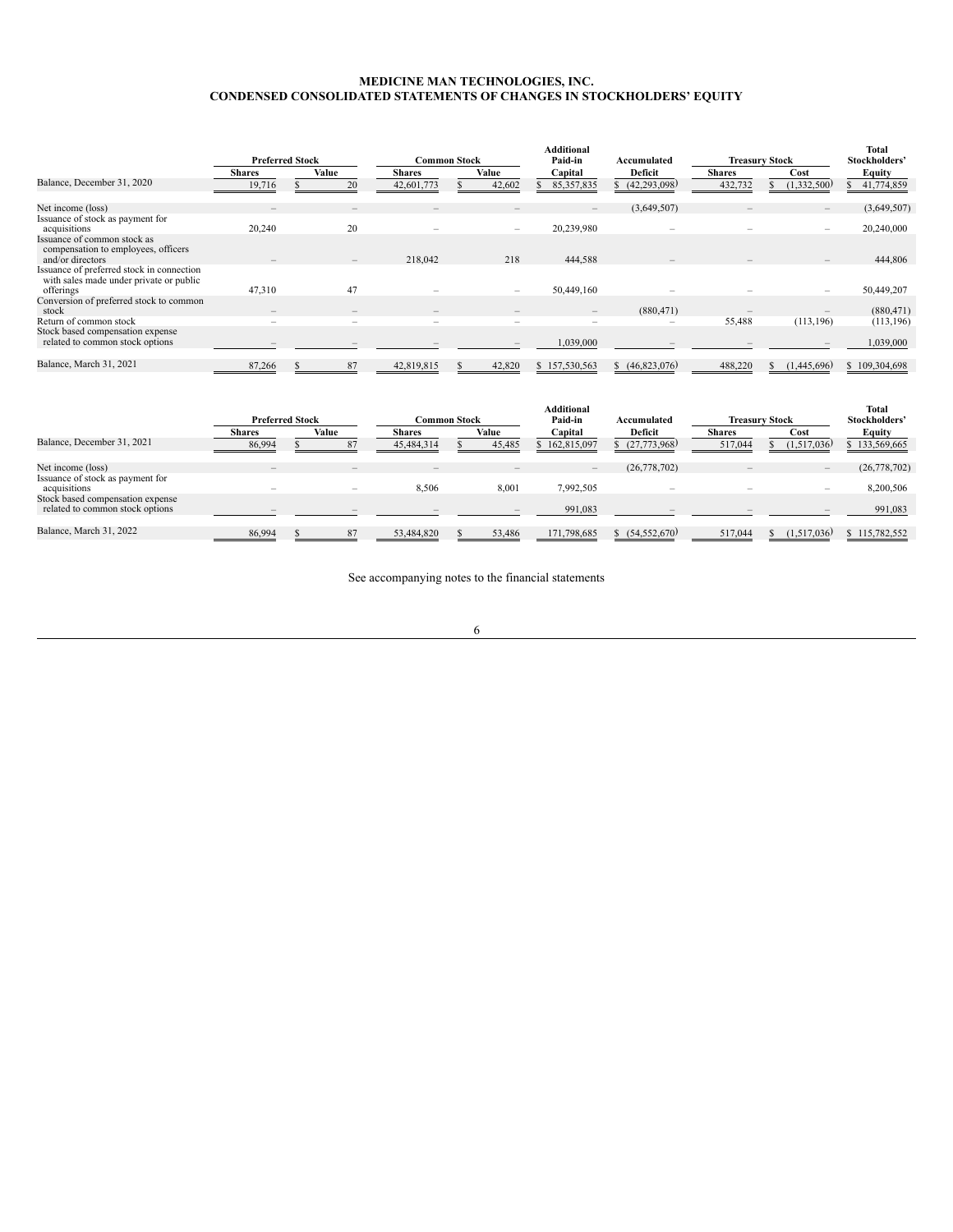### **MEDICINE MAN TECHNOLOGIES, INC. CONDENSED CONSOLIDATED STATEMENT OF CASH FLOWS**

|                                                                          |                  | <b>For the Three Months Ended</b><br>March 31, |                |  |
|--------------------------------------------------------------------------|------------------|------------------------------------------------|----------------|--|
|                                                                          | 2022             |                                                | 2021           |  |
| Cash flows from operating activities                                     |                  |                                                |                |  |
| Net income (loss) for the period                                         | (26, 778, 702)   |                                                | (3,649,507)    |  |
| Adjustments to reconcile net income to cash used in operating activities |                  |                                                |                |  |
| Depreciation and amortization                                            | 2,540,796        |                                                | 1,790,568      |  |
| Loss on change in derivative liabilities                                 | 13,417,472       |                                                | 1,253,814      |  |
| (Gain) loss on investment, net                                           | 8,549            |                                                | (214, 630)     |  |
| Stock based compensation                                                 | 991,083          |                                                | 1,483,806      |  |
| Changes in operating assets and liabilities (net of acquired amounts):   |                  |                                                |                |  |
| Accounts receivable                                                      | (120, 388)       |                                                | (1,014,189)    |  |
| Inventory                                                                | 6,628,634        |                                                | 225,878        |  |
| Prepaid expenses and other current assets                                | 104,888          |                                                | (12, 816)      |  |
| Other assets                                                             | (867, 401)       |                                                | (371, 831)     |  |
| Operating leases right of use assets and liabilities                     | 157,966          |                                                | 33,334         |  |
| Accounts payable and other liabilities                                   | 8,488,283        |                                                | 2,224,092      |  |
| Deferred revenue                                                         |                  |                                                | (50,000)       |  |
| Income taxes payable                                                     | 1,259,894        |                                                |                |  |
| Net cash provided by operating activities                                | 5.831.074        |                                                | 1.698.519      |  |
| Cash flows from investing activities:                                    |                  |                                                |                |  |
| Cash consideration for acquisition of business                           | (90,317,153)     |                                                | (65, 109, 039) |  |
| Purchase of fixed assets                                                 | (2,607,567)      |                                                | (633, 114)     |  |
| Issuance of notes receivable                                             |                  |                                                | 141,680        |  |
| Net cash used in investing activities                                    | (92, 924, 719)   |                                                | (65,600,473)   |  |
| Cash flows from financing activities:                                    |                  |                                                |                |  |
| Proceeds from issuance of debt                                           | 18,203,332       |                                                | 39,748,852     |  |
| Debt issuance and discount costs                                         | 2,177,685        |                                                | 599,389        |  |
| Repayment of notes payable                                               |                  |                                                | (5,000,000)    |  |
| Proceeds from issuance of common stock, net of issuance costs            | 8,000,506        |                                                | 50,282,798     |  |
| Net cash provided by financing activities                                | 28,381,522       |                                                | 85,631,039     |  |
| Net (decrease) increase in cash and cash equivalents                     | (58, 712, 122)   |                                                | 21,729,085     |  |
| Cash and cash equivalents at beginning of period                         | 106,400,216      |                                                | 1,231,235      |  |
| Cash and cash equivalents at end of period                               | \$<br>47,688,094 | \$                                             | 22,960,320     |  |
| Supplemental disclosure of cash flow information:                        |                  |                                                |                |  |
| Cash paid for interest                                                   | S<br>4.722.639   | \$                                             | 897.247        |  |
| Issuance of stock as payment for acquisitions                            | 8,000,506        |                                                | 20,239,980     |  |

See accompanying notes to the financial statements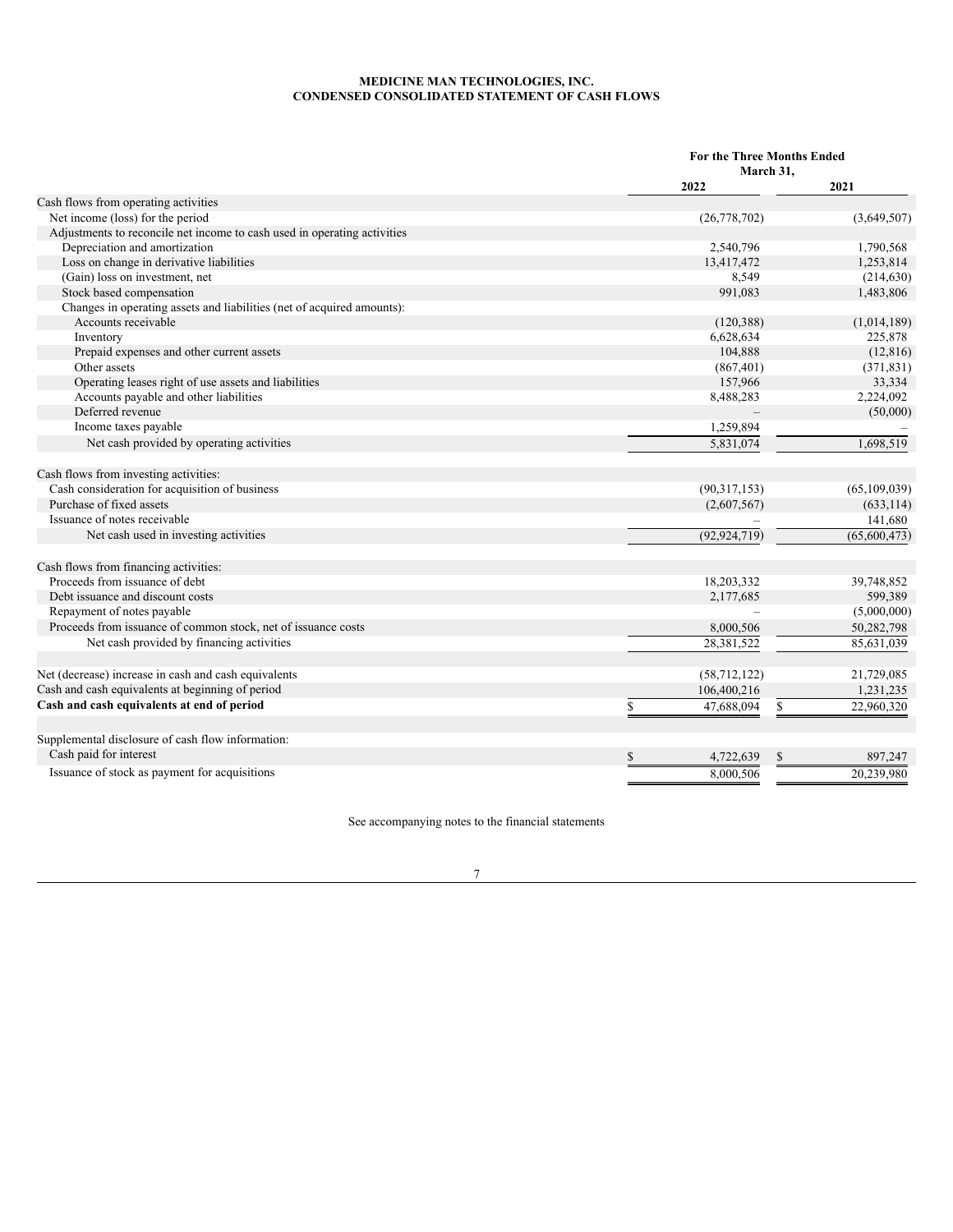# **MEDICINE MAN TECHNOLOGIES, INC. NOTES TO UNAUDITED CONDENSED INTERIM FINANCIAL STATEMENTS**

#### **Organization and Nature of Operations**

Medicine Man Technologies, Inc. ("we," "us," "our" or the "Company") was incorporated in Nevada on March 20, 2014. On May 1, 2014, we entered into a non-exclusive Technology License Agreement with Futurevision, Inc., f/k/a Medicine Man Production Corp., dba Medicine Man Denver ("Medicine Man Denver") pursuant to which Medicine Man Denver granted us a license to use all of the proprietary processes that it had developed, implemented and practiced at its cannabis facilities relating to the commercial growth, cultivation, marketing and distribution of medical and recreational marijuana pursuant to relevant state laws and the right to use and to license such information, including trade secrets, skills and experience (present and future) for 10 years.

In 2017, the Company acquired additional cultivation intellectual property through the acquisition of Success Nutrients™ and Pono Publications, including the rights to the book titled "Three A Light" and its associated cultivation techniques, which have been part of the Company's products and services offerings since the acquisition. The Company acquired Two J's LLC d/b/a The Big Tomato ("The Big Tomato") in 2018, which operates a retail location in Aurora, Colorado. It has been a leading supplier of hydroponics and indoor gardening supplies in the metro Denver area since May 2001. The Company was focused on cannabis dispensary and cultivation consulting and providing equipment and nutrients to cannabis cultivators until its first plant touching acquisition in April of 2020. In 2019, due to the changes in Colorado law permitting non-Colorado resident and publicly traded investment into "plant-touching" cannabis companies, the Company made a strategic decision to move toward direct plant-touching operations. The Company developed a plan to roll up a number of direct plant-touching dispensaries, manufacturing facilities, and cannabis cultivations with a target to be one of the largest seed to sale cannabis businesses in Colorado. In April 2020, the Company acquired its first plant-touching business, Mesa Organics Ltd. ("Mesa Organics"), which consists of four dispensaries and one manufacturing infused products facility,  $d/b/a$  Purplebee's.

On April 20, 2020, the Company rebranded and since then conducts its business under the trade name, Schwazze. The corporate name of the Company continues to be Medicine Man Technologies, Inc. Effective April 21, 2020, the Company commenced trading under the OTC ticker symbol SHWZ.

On December 17, 2020, the Company acquired the assets of (i) Starbuds Pueblo LLC, and (ii) Starbuds Alameda LLC under separate asset purchase agreements. On December 18, 2020, the Company acquired the assets of (i) Starbuds Commerce City LLC, (ii) Lucky Ticket LLC, (iii) Starbuds Niwot LLC, and (iv) LM MJC LLC under separate asset purchase agreements. On February 4, 2021, the Company acquired the assets of (i) Colorado Health Consultants LLC, and (ii) Mountain View 44th LLC under separate asset purchase agreements. On March 2, 2021, the Company acquired the assets of (i) Starbuds Aurora LLC, (ii) SB Arapahoe LLC, (iii) Citi-Med LLC, (iv) Starbuds Louisville LLC, and (v) KEW LLC under separate asset purchase agreements. The Company refers to the counterparties to these transactions as "Star Buds" and this series of acquisitions as the "Star Buds Acquisition."

In addition, on December 16, 2020, the Company issued and sold a Convertible Promissory Note and Security Agreement in the original principal amount of \$5,000,000 to Dye Capital & Company, LLC ("Dye Capital"). On February 26, 2021, Dye Capital converted all outstanding amounts under the note into 5,060 shares of our Series A Cumulative Convertible Preferred Stock, par value \$0.001 per share (the "Preferred Stock").

On July 21, 2021, the Company acquired the assets of Southern Colorado Growers under the applicable asset purchase agreement.

On December 3, 2021, the Company and all the Subsidiary Guarantors (as defined in the Indenture (as defined below)) entered into a Securities Purchase Agreement with 31 accredited investors (the "Note Investors"), pursuant to which the Company agreed to issue and sell to the Note Investors 13% senior secured convertible notes due December 7, 2026 (the "Investor Notes") in an aggregate principal amount of \$95,000,000 for an aggregate purchase price of \$93,100,000 (reflecting an original issue discount of \$1,900,000, or 2%) in a private placement. On December 7, 2021, the Company consummated the private placement and issued and sold the Investor Notes pursuant to the Indenture entered into among the Company, Chicago Admin, LLC, as collateral agent, Ankura Trust Company, LLC, as trustee, and the Subsidiary Guarantors party thereto (the "Indenture"). The Company received net proceeds of approximately \$92 million at the closing, after deducting a commission to the placement agent and estimated offering expenses. The Investor Notes will mature five years after issuance unless earlier repurchased, redeemed, or converted. The Investor Notes bear interest at 13% per year paid quarterly commencing March 31, 2022 in cash for an amount equal to the amount payable on such date as if the Investor Notes were subject to an annual interest rate of 9%, with the remainder of the accrued interest payable as an increase to the principal amount of the Investor Notes. The proceeds from the Investor Notes are required to be used to fund previously identified acquisitions and other growth initiatives.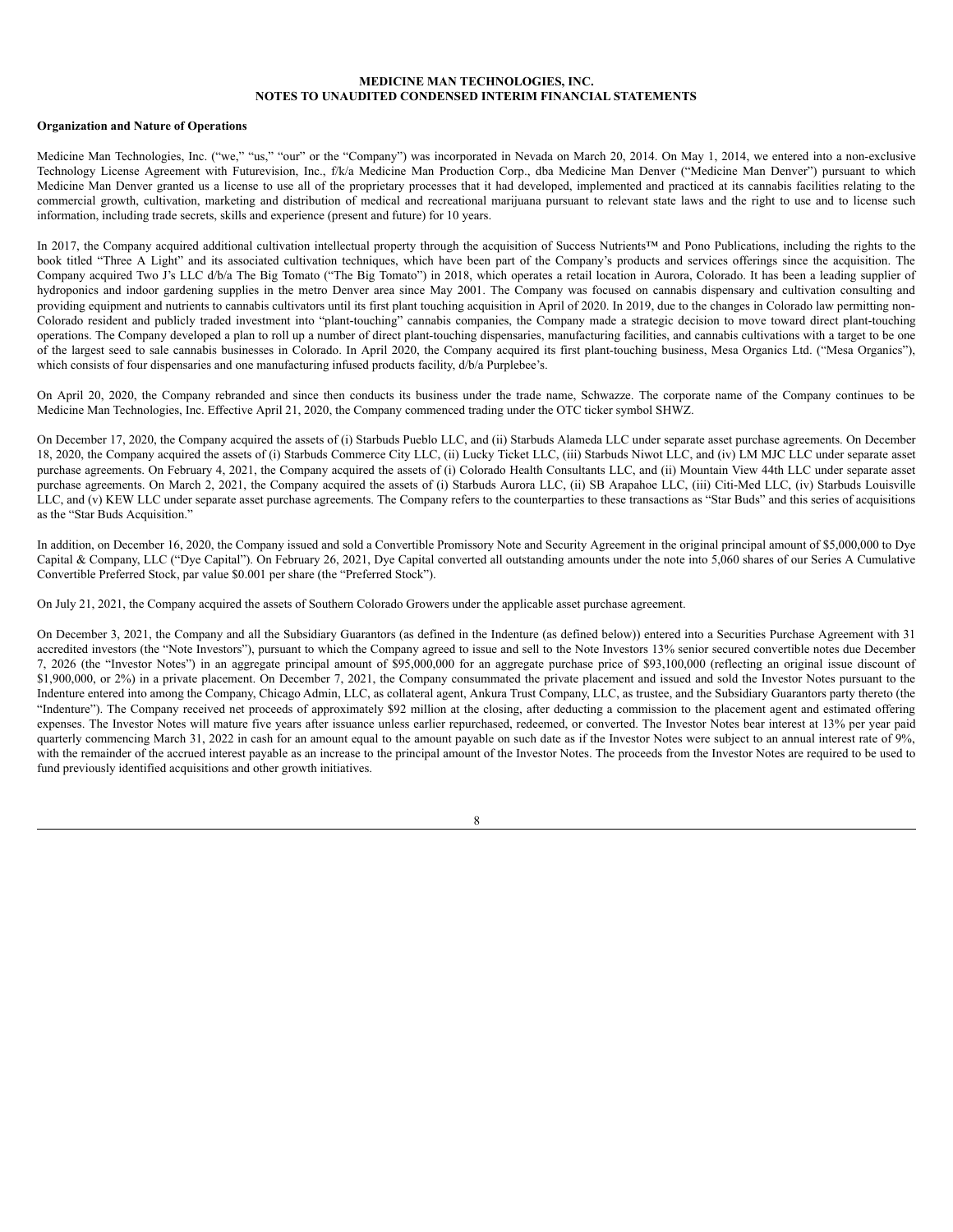On December 21, 2021, the Company acquired the assets of Smoking Gun Apothecary ("Smoking Gun") under the applicable asset purchase agreement.

On January 26, 2022, the Company acquired the assets BG3 Investments, LLC, dba Drift ("Drift"), and Black Box Licensing, LLC under the applicable asset purchase agreement.

On February 8, 2022, the Company acquired its New Mexico business under the terms of a Purchase Agreement, dated November 29, 2021, with Nuevo Holding, LLC and Nuevo Elemental Holding, LLC, both of which are indirect wholly-owned subsidiaries of the Company (collectively, the "Nuevo Purchasers"), Reynold Greenleaf & Associates, LLC ("RGA"), Elemental Kitchen and Laboratories, LLC ("Elemental"), the equity holders of RGA and Elemental, and William N. Ford, in his capacity as Representative, as amended on February 8, 2022 (the "Nuevo Purchase Agreement"). The Nuevo Purchasers acquired substantially all of the operating assets of RGA and all of the equity of Elemental and assumed specified liabilities of RGA and Elemental. Pursuant to existing laws and regulations in New Mexico, the cannabis licenses for certain facilities managed by RGA are held by two not-for-profit entities: Medzen Services, Inc. ("Medzen") and R. Greenleaf Organics, Inc. ("R. Greenleaf" and together with Medzen, the "NFPs"). At the closing, Nuevo Holding, LLC gained control over the NFPs by becoming the sole member of each of the NFPs and replacing the directors of the two NFPs with Justin Dye, the Company's Chief Executive Officer and one of its directors, Nancy Huber, the Company's Chief Financial Officer, and Dan Pabon, the Company's General Counsel, Chief Government Affairs Officer and Corporate Secretary. The business acquired from RGA consists of serving as a branding, marketing and consulting company, licensing certain intellectual property related to the business of THC-based products to Elemental and the NFPs, providing consulting services to Elemental and the NFPs, and supporting Elemental and the NFPs to promote, support, and develop sales and distribution of products. Elemental is engaged in the business of creating and distributing cannabis-derived products to licensed cannabis producers. Elemental and the NFPs are in the business of cultivating, processing and dispensing marijuana in New Mexico, with 10 dispensaries, four cultivation facilities (three operating and one under development) and one manufacturing facility. The dispensaries are located in Albuquerque, Santa Fe, Roswell, Las Cruces, Grants and Las Vegas, New Mexico. The cultivation and manufacturing facilities are located in Albuquerque, New Mexico and consists of approximately 70,000 square feet of cultivation and 6,000 square feet of manufacturing. On the same date, Nuevo Holding, LLC entered into two separate Call Option Agreements containing substantially identical terms with each of the NFPs. Each Call Option Agreement gives Nuevo Holding, LLC the right to acquire 100% of the equity or 100% of the assets of the applicable NFP for a purchase price of \$100 if, in the future, the New Mexico legislature adopts legislation that permits a NFP to (i) convert to a for-profit corporation and maintain its cannabis license or (ii) sell its assets (including its cannabis license) to a for-profit corporation. The aggregate closing consideration for the acquisitions was approximately (i) \$27.7 million in cash, and (ii) \$17.0 million in the form of an unsecured promissory note issued by Nuevo Holding, LLC to RGA, the principal amount of which is payable on February 8, 2025 with interest payable monthly at an annual interest rate of 5%. The Nuevo Purchasers may be required to make a potential "earn-out" payment of up to \$4.5 million in cash to RGA and William N. Ford (as Representative) based on the EBITDA of the acquired business for calendar year 2021.

On February 9, 2022, the Company acquired MCG, LLC ("MCG") pursuant to the terms of an Agreement and Plan of Merger, dated November 15, 2021, with Emerald Fields Merger Sub, LLC, a wholly-owned subsidiary of the Company, MCG, MCG's owners, and Donald Douglas Burkhalter and James Gulbrandsen in their capacity as the Member Representatives, as amended on February 9, 2022.

On February 15, 2022, Double Brow, LLC ("Double Brow") acquired substantially all of the operating assets of Brow 2, LLC ("Brow") related to its indoor cannabis cultivation operations located in Denver, Colorado (other than assets expressly excluded) and assumed certain liabilities for contracts acquired pursuant to the terms of the Asset Purchase Agreement, dated August 20, 2021, among Double Brow, Brow, and Brian Welsh, as the owner of Brow.

On March 11, 2022, the Company entered into an Asset and Personal Goodwill Purchase Agreement (the "Urban Purchase Agreement") with Double Brow, Urban Health & Wellness, Inc. d/b/a Urban Dispensary ("Urban Dispensary"), Productive Investments, LLC ("Productive Investments"), and Patrick Johnson (together with Productive Investments, the "Equityholders"), pursuant to which the Double Brow will purchase (i) all of Urban Dispensary's assets used or held for use in Urban Dispensary's business of owning and operating a retail marijuana store and a grow facility, each located in Denver, Colorado, and (ii) all of Equityholders' personal goodwill arising from Equityholders' independent, separate, individual and personal efforts relating to Urban Dispensary's business on the terms and subject to the conditions set forth in the Urban Purchase Agreement (the "Urban Asset Purchase"), and assume obligations under contracts acquired as part of the Urban Asset Purchase. The aggregate consideration for the Urban Asset Purchase will be up to \$1,317,500 million in cash and shares of Common Stock in an amount equal to \$1,900,000 divided by the price per share of the Common Stock as of market close on the first trading day immediately before the closing. The Company will deposit \$30,000 of the cash portion of the purchase price as an earnest money deposit with Urban Dispensary. The Company will hold back \$288,000 of the stock consideration at closing as collateral for potential claims for indemnification from Urban Dispensary under the Urban Purchase Agreement. Any portion of the held back cash consideration not used to satisfy indemnification claims will be released to Urban Dispensary on the 18-month anniversary of the closing date of the Urban Asset Purchase.

**Q**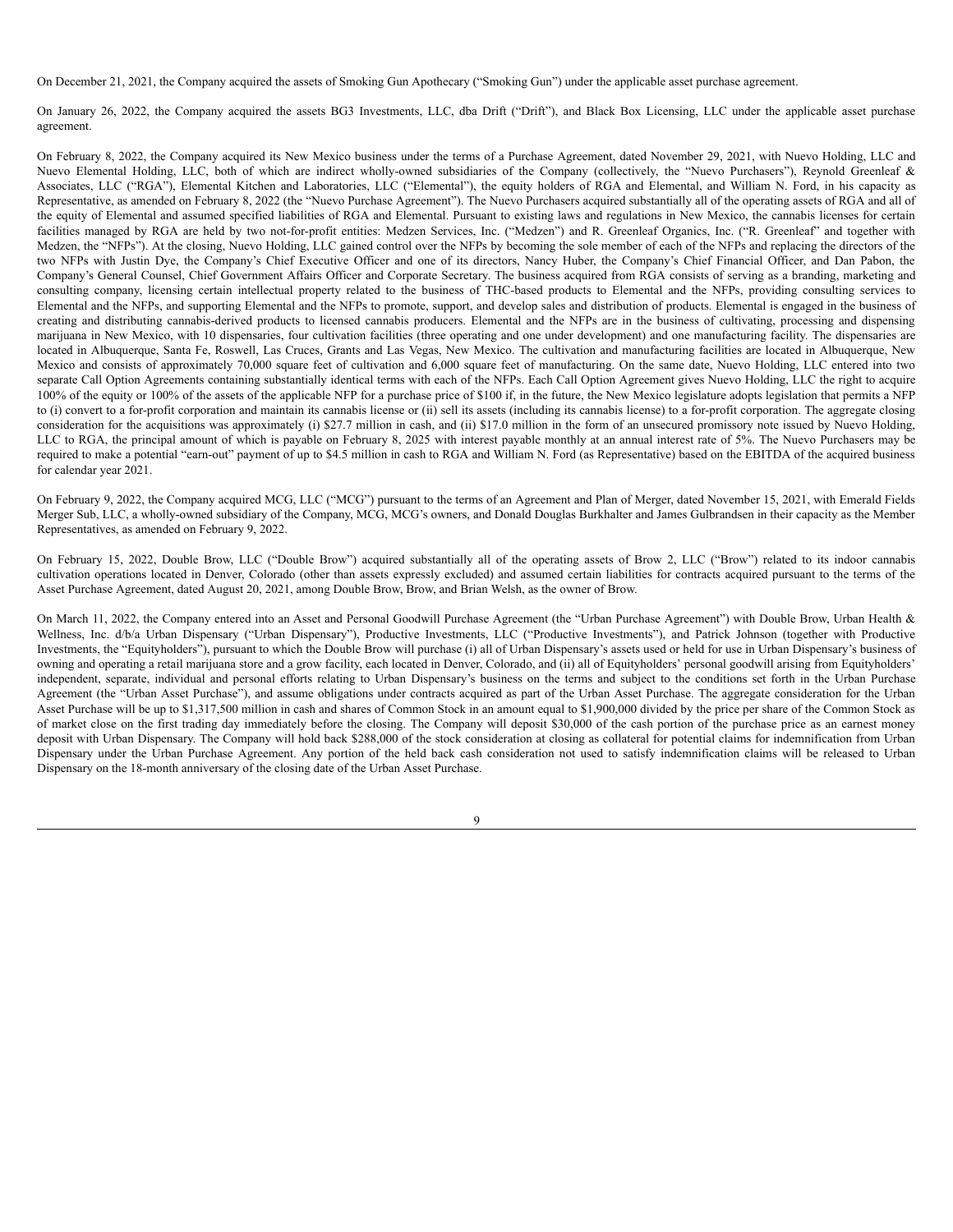On March 17, 2022, the Company announced that its Common Stock was approved for listing on the NEWO, a tier one Canadian Stock exchange based in Toronto, Ontario. The Common Stock began trading on the NEO on March 23, 2022.

### 1. **Liquidity and Capital Resources**

During the quarters ended March 31, 2022 and 2021, the Company primarily used revenues from its operations to fund its operations.

Cash and cash equivalents are carried at cost and represent cash on hand, deposits placed with banks or other financial institutions and all highly liquid investments with an original maturity of three months or less as of the purchase date. The Company had \$47,688,094 and \$106,400,216 classified as cash and cash equivalents as of March 31, 2022, and December 31, 2021, respectively.

The Company maintains its cash balances with financial institutions. At times, such cash may be more than the insured limit of \$250,000. The Company has not experienced any losses in such accounts, and management believes the Company is not exposed to any significant credit risk on its cash and cash equivalents.

### 2. **Critical Accounting Policies and Estimates**

### *Management's Representation of Interim Financial Statements*

The accompanying unaudited consolidated financial statements have been prepared by the Company without audit pursuant to the rules and regulations of the Securities and Exchange Commission ("SEC"). Certain information and disclosures normally included in financial statements prepared in accordance with accounting principles generally accepted in the United States ("GAAP") have been condensed or omitted as allowed by such rules and regulations, and management believes that the disclosures are adequate to make the information presented not misleading. These unaudited consolidated financial statements include all of the adjustments, which in the opinion of management are necessary to a fair presentation of the Company's financial position and results of operations. All such adjustments are of a normal and recurring nature. Interim results are not necessarily indicative of results for a full year. These unaudited consolidated financial statements should be read in conjunction with the audited consolidated financial statements as of December 31, 2021 and 2020, as presented in the Company's Annual Report on Form 10-K filed on March 31, 2022 with the SEC.

### *Basis of Presentation*

These accompanying financial statements have been prepared in accordance with GAAP and pursuant to the rules and regulations of the SEC for interim financial statements. All intercompany accounts and transactions are eliminated in consolidation.

### *Use of Estimates*

The preparation of financial statements in conformity with GAAP requires management to make estimates and assumptions that affect the amounts reported therein. Due to the inherent uncertainty involved in making estimates, actual results reported in future periods may be based upon amounts that differ from these estimates.

### *Reclassifications*

Certain prior period amounts have been reclassified to conform to the current period presentation. These reclassifications had no impact on the Company's net earnings and financial position.

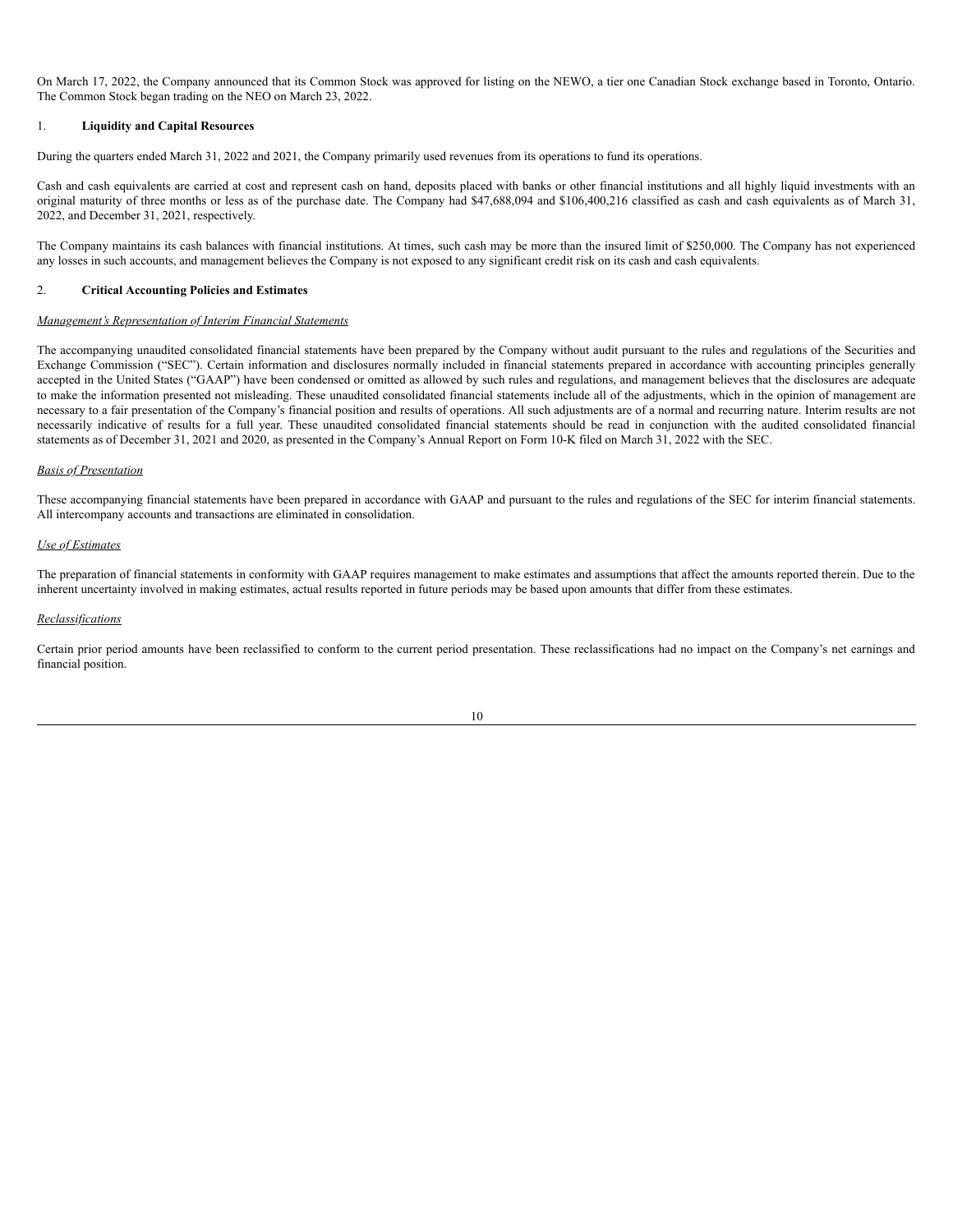### *Fair Value Measurements*

Fair value is defined as the exchange price that would be received for an asset or paid to transfer a liability (an exit price) in the principal or most advantageous market for the asset or liability, in an orderly transaction between market participants on the measurement date. Valuation techniques used to measure fair value must maximize the use of observable inputs and minimize the use of unobservable inputs. The fair value hierarchy is based on three levels of inputs, of which the first two are considered observable and the last unobservable, as follows:

Level 1 – Quoted prices in active markets for identical assets or liabilities.

Level 2 – Inputs other than Level 1 that are observable, either directly or indirectly, such as quoted prices for similar assets or liabilities; quoted prices in markets that are not active; or other inputs that are observable or can be corroborated by observable market data for substantially the full term of the assets or liabilities.

Level 3 – Unobservable inputs that are supported by little or no market activity and that are significant to the measurement of the fair value of the assets or liabilities.

The Company's financial instruments include cash, accounts receivable, notes receivable, accounts payable and tenant deposits. The carrying values of these financial instruments approximate their fair value due to their short maturities. The carrying amount of the Company's debt, including notes payable, approximates fair value because the interest rates on these instruments approximate the interest rate on debt with similar terms available to us. The Company's derivative liability was adjusted to fair market value at the end of each reporting period, using Level 3 inputs.

The following is the Company's assets and liabilities measured at fair value on a recurring and nonrecurring basis at March 31, 2022 and December 31, 2021, using quoted prices in active markets for identical assets (Level 1), significant other observable inputs (Level 2), and significant unobservable inputs (Level 3):

|                                                                | March 31. | December 31, |
|----------------------------------------------------------------|-----------|--------------|
|                                                                | 2022      | 2021         |
| Level 1 - Marketable Securities Available-for-Sale - Recurring | 485.004   | 493,553      |
|                                                                |           |              |

### *Marketable Securities at Fair Value on a Recurring Basis*

Certain assets are measured at fair value on a recurring basis. The Level 1 position consists of an investment in equity securities held in Canada House Wellness Group, Inc., a publicly-traded company whose securities are actively quoted on the Toronto Stock Exchange.

# *Fair Value of Financial Instruments*

The carrying amounts of cash and current assets and liabilities approximate fair value because of the short-term maturity of these items. These fair value estimates are subjective in nature and involve uncertainties and matters of significant judgment and, therefore, cannot be determined with precision. Changes in assumptions could significantly affect these estimates. Available-for-sale securities are recorded at current market value as of the date of this report.

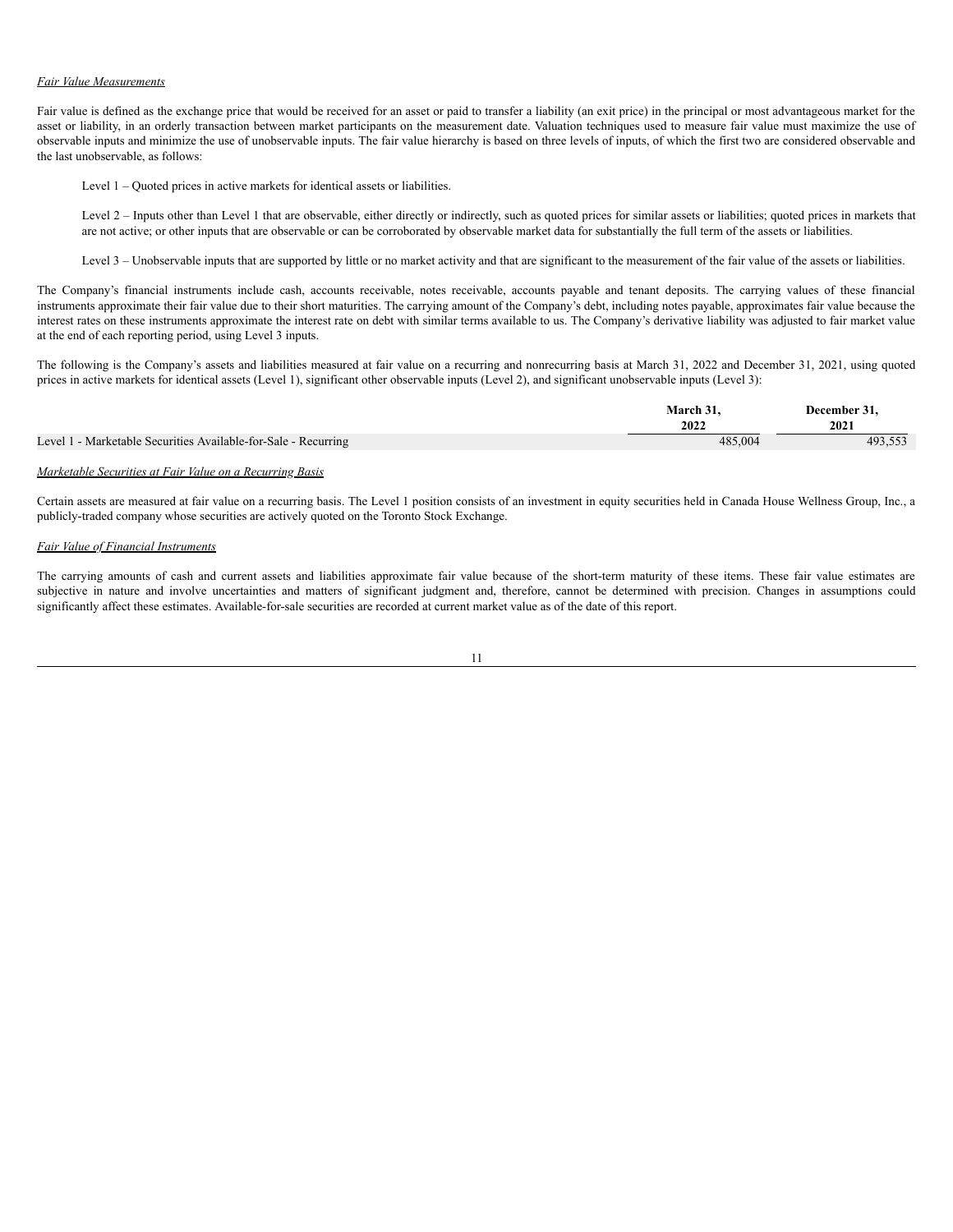The following table depicts the composition of our accounts receivable as of March 31, 2022, and December 31, 2021:

|                                                                              | March 31,<br>2022      |  |                        |
|------------------------------------------------------------------------------|------------------------|--|------------------------|
| Accounts receivable - trade<br>Accounts receivable - litigation, non-current | 4,331,579<br>290,648   |  | 4,001,874<br>303,086   |
| Allowance for doubtful accounts<br>Total accounts receivable                 | (135.046)<br>4.487.181 |  | (135,046)<br>4.169.914 |

The Company establishes an allowance for doubtful accounts based on management's assessment of the collectability of trade receivables. A considerable amount of judgment is required in assessing the amount of the allowance. The Company makes judgments about the creditworthiness of each customer based on ongoing credit evaluations and monitors current economic trends that might impact the level of credit losses in the future. If the financial condition of the customers were to deteriorate, resulting in their inability to make payments, a specific allowance will be required.

#### *Notes Receivable*

On March 12, 2021, the Company sold equipment to Colorado Cannabis Company LLC ("Colorado Cannabis"). Colorado Cannabis is obligated to pay \$215,000, payable in equal monthly installments for 24 months commencing 30 days from the date of taking possession of the equipment pursuant to the Purchase and Sale Agreement, dated January 29, 2021. As of March 31, 2022, the outstanding balance, including penalties for late payments, on the receivable from Colorado Cannabis totaled \$107,500.

### *Prepaid Expenses and Other Assets (Current and Non-Current)*

Prepaid expenses and other assets as of March 31, 2022 and December 31, 2021 were \$4,393,189 and \$3,038,176, respectively. As of March 31, 2022, this balance included \$3,516,659 in prepaid expenses and \$876,530 in security deposits. As of December 31, 2021, other assets included \$2,523,215 in prepaid expenses and \$514,962 in security deposits. Prepaid expenses were primarily comprised of insurance premiums, membership dues, conferences and seminars, and other general and administrative costs.

#### *Goodwill and Intangible Assets*

Goodwill represents the future economic benefit arising from other assets acquired that could not be individually identified and separately recognized. The goodwill arising from the Company's acquisitions is attributable to the value of the potential expanded market opportunity with new customers. Intangible assets have either an identifiable or indefinite useful life. Intangible assets with identifiable useful lives are amortized on a straight-line basis over their economic or legal life, whichever is shorter. The Company's amortizable intangible assets consist of licensing agreements, product licenses and registrations, and intellectual property or trade secrets. Their estimated useful lives range from 3 to 15 years.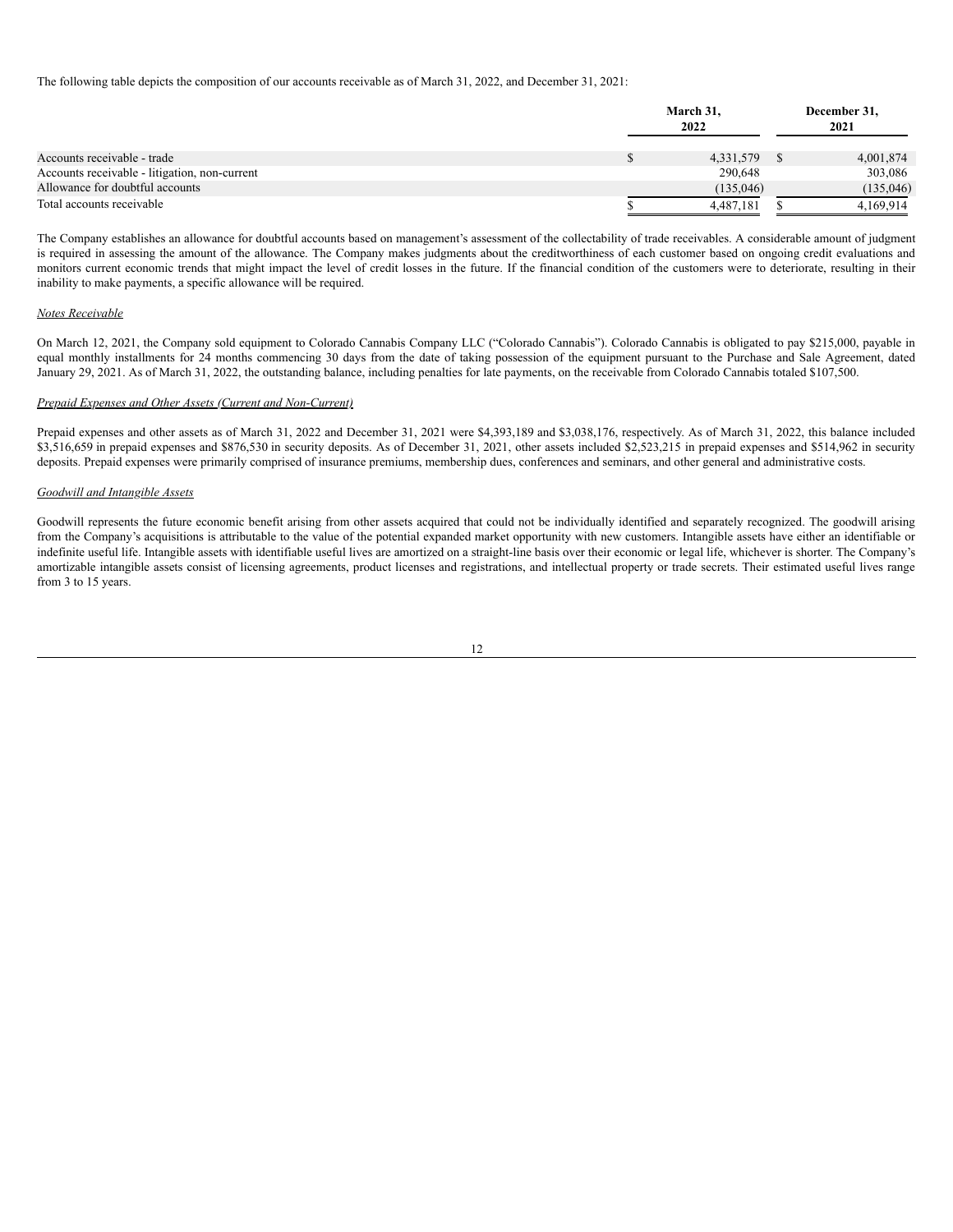Goodwill and indefinite-lived assets are not amortized but are subject to annual impairment testing unless circumstances dictate more frequent assessments. The Company performs an annual impairment assessment for goodwill during the fourth quarter of each year and more frequently whenever events or changes in circumstances indicate that the fair value of the asset may be less than the carrying amount. Goodwill impairment testing is a two-step process performed at the reporting unit level. Step one compares the fair value of the reporting unit to its carrying amount. The fair value of the reporting unit is determined by considering both the income approach and market approaches. The fair values calculated under the income approach and market approaches are weighted based on circumstances surrounding the reporting unit. Under the income approach, the Company determines fair value based on estimated future cash flows of the reporting unit, which are discounted to the present value using discount factors that consider the timing and risk of cash flows. For the discount rate, the Company relies on the capital asset pricing model approach, which includes an assessment of the risk-free interest rate, the rate of return from publicly traded stocks, the Company's risk relative to the overall market, the Company's size and industry and other Company-specific risks. Other significant assumptions used in the income approach include the terminal value, growth rates, future capital expenditures and changes in future working capital requirements. The market approaches use key multiples from guideline businesses that are comparable and are traded on a public market. If the fair value of the reporting unit is greater than its carrying amount, there is no impairment. If the reporting unit's carrying amount exceeds its fair value, then the second step must be completed to measure the amount of impairment, if any. Step two calculates the implied fair value of goodwill by deducting the fair value of all tangible and intangible net assets of the reporting unit from the fair value of the reporting unit as calculated in step one. In this step, the fair value of the reporting unit is allocated to all of the reporting unit's assets and liabilities in a hypothetical purchase price allocation as if the reporting unit had been acquired on that date. If the carrying amount of goodwill exceeds the implied fair value of goodwill, an impairment loss is recognized in an amount equal to the excess.

Determining the fair value of a reporting unit is judgmental in nature and requires the use of significant estimates and assumptions, including revenue growth rates, strategic plans, and future market conditions, among others. There can be no assurance that the Company's estimates and assumptions made for purposes of the goodwill impairment testing will prove to be accurate predictions of the future. Changes in assumptions and estimates could cause the Company to perform an impairment test prior to scheduled annual impairment tests.

The Company performed its annual fair value assessment as of December 31, 2021, on its subsidiaries with material goodwill and intangible asset amounts on their respective balance sheets and determined that no impairment exists. No additional factors or circumstances existed as of March 31, 2022, that would indicate impairment.

#### *Long-Lived Assets*

The Company evaluates the recoverability of its long-lived assets whenever events or changes in circumstances have indicated that an asset may not be recoverable. The longlived asset is grouped with other assets at the lowest level for which identifiable cash flows are largely independent of the cash flows of other groups of assets and liabilities. If the sum of the projected undiscounted cash flows is less than the carrying value of the assets, the assets are written down to the estimated fair value.

The Company evaluated the recoverability of its long-lived assets on December 31, 2021, on its subsidiaries with material amounts on their respective balance sheets and determined that no impairment exists.

### *Accounts Payable*

Accounts payable as of March 31, 2022 and December 31, 2021 were \$3,106,503 and \$2,585,705, respectively and were comprised of trade payables for various purchases and services rendered during the ordinary course of business.

#### *Accrued Expenses and Other Liabilities*

Accrued expenses and other liabilities as of March 31, 2022 and December 31, 2021 were \$15,308,676 and \$5,592,222, respectively. As of March 31, 2022, this was comprised of accrued payroll of \$1,010,690, operating expenses of \$13,797,986, and escrow payable of \$500,000 which bears a 3% interest related to the Brow acquisition. As of December 31, 2021, this was comprised of accrued payroll of \$301,312 and operating expenses of \$5,290,910.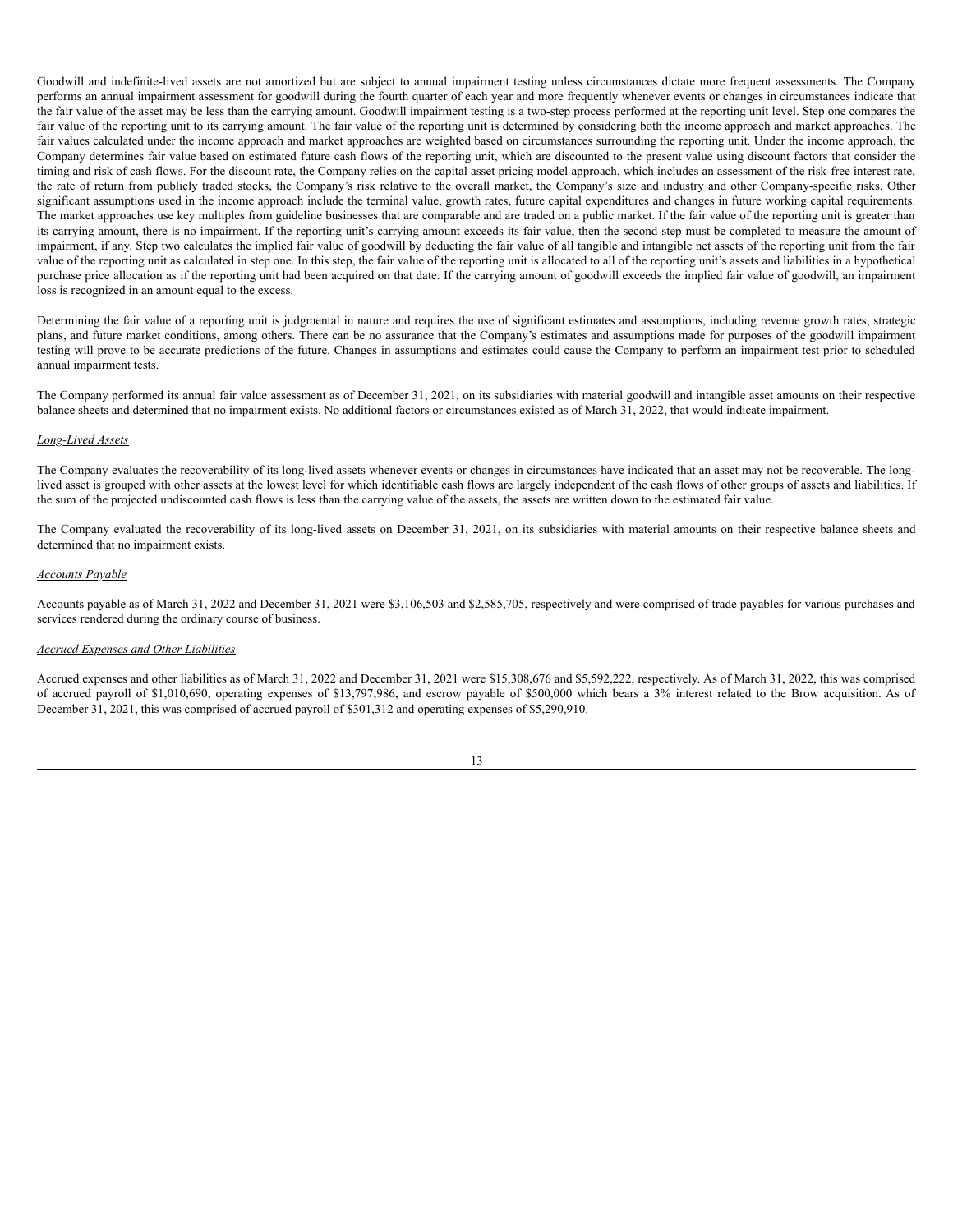### *Revenue Recognition*

The Company's revenue recognition policy is significant because the amount and timing of revenue is a key component of our results of operations. Certain criteria are required to be met in order to recognize revenue. If these criteria are not met, then the associated revenue is deferred until the criteria are met. When consideration is received in advance of the delivery of goods or services, a contract liability is recorded. Revenue contracts are identified when accepted from customers and represent a single performance obligation to sell the Company's products to a customer.

The Company has three main revenue streams: retail; wholesale; and other.

The Company's retail and wholesale segment revenues are recorded at the time that control of the products is transferred to customers. In evaluating the timing of the transfer of control of products to customers, the Company considers several indicators, including significant risks and rewards of products, its right to payment, and the legal title of the products. Based on the assessment of control indicators, sales are generally recognized when products are delivered to customers.

The Company's other segment revenue consists of other income related to, licensing and consulting services, facility design services, facility management services, the Company's Three A Light™ publication, and corporate operations. Revenue is recognized when the obligations to the client are fulfilled which is determined when milestones in the contract are achieved and target harvest yields are exceeded or earned upon the completion of the seminar. The Company also recognizes expense reimbursement from clients as revenue for expenses incurred during certain jobs.

### *Costs of Goods and Services Sold*

Costs of goods and services sold are comprised of related expenses incurred while supporting the implementation and sales of the Company's products and services.

### *General and Administrative Expenses*

General and administrative expense are comprised of all expenses not linked to the production or advertising of the Company's products and services.

### *Advertising and Marketing Costs*

Advertising and marketing costs are expensed as incurred and totaled \$723,574 for the three months ended March 31, 2022, as compared to \$11,685 for the three months ended March 31, 2021.

### *Stock Based Compensation*

The Company accounts for share-based payments pursuant to ASC 718, *Stock Compensation* and, accordingly, the Company records compensation expense for share-based awards based upon an assessment of the grant date fair value for stock options using the Black-Scholes option pricing model.

Stock compensation expense for stock options is recognized over the vesting period of the award or expensed immediately under ASC 718 and Emerging Issues Task Force 96- 18 when stock or options are awarded for previous or current service without further recourse.

Share-based expense paid through direct stock grants is expensed as occurred. Since the Common Stock is publicly traded, the value is determined based on the number of shares of Common Stock issued and the trading value of the Common Stock on the date of the transaction.

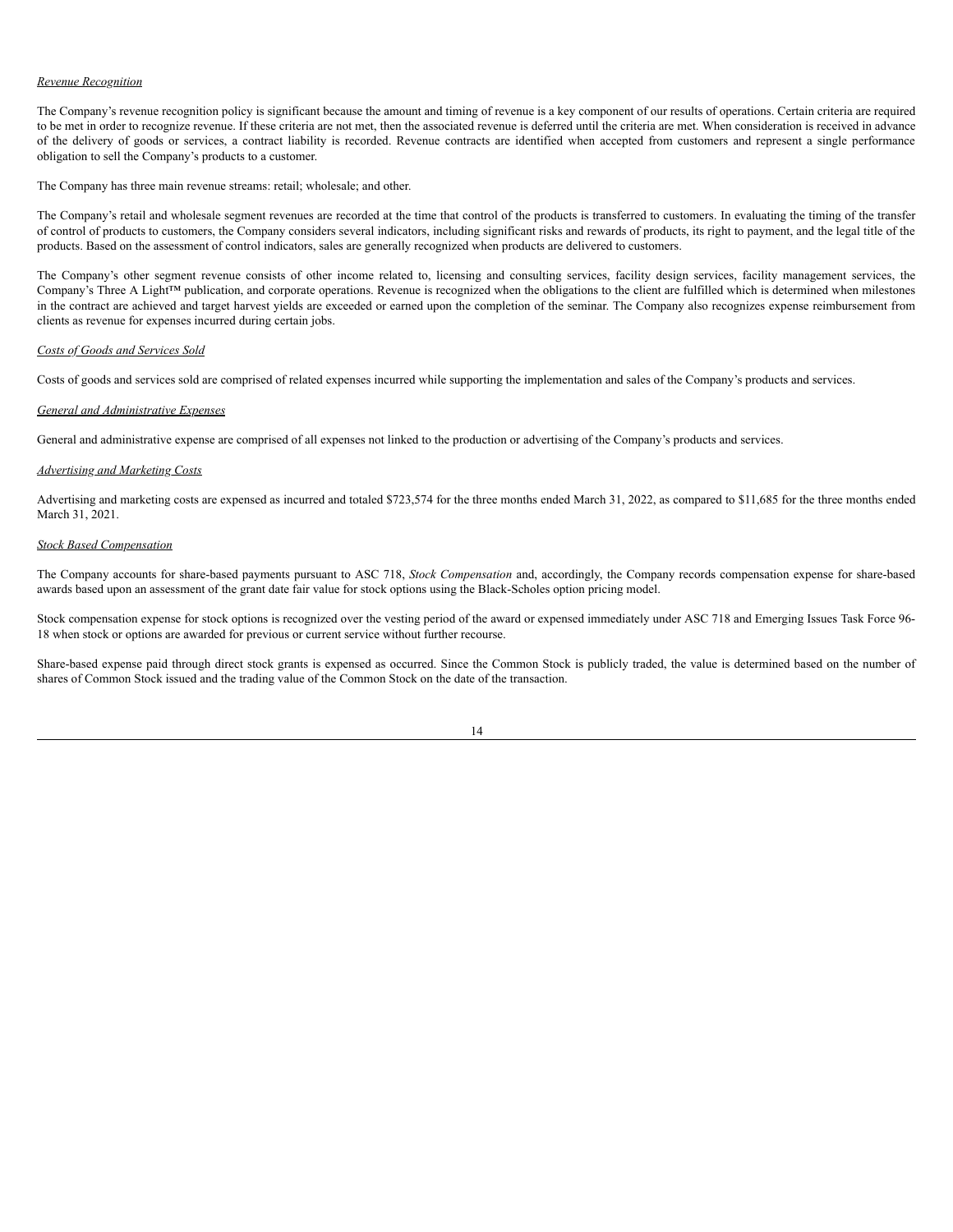On June 20, 2018, the Financial Accounting Standards Board (the "FASB") issued ASU 2018-07 which simplifies the accounting for share-based payments granted to nonemployees for goods and services. Under the ASU, most of the guidance on such payments to nonemployees would be aligned with the requirements for share-based payments granted to employees. Previously, share-based payment arrangements to nonemployees were accounted for under ASC 718, while nonemployee share-based payments issued for goods and services were accounted for under ASC 505-50. Before the amendment, the major difference for the Company (but not limited to) was the determination of measurement date, which generally is the date on which the measurement of equity classified share-based payments becomes fixed. Equity classified sharebased payments for employees was fixed at the time of grant. Equity-classified nonemployee share-based payment awards are no longer measured at the earlier of the date which a commitment for performance by the counterparty is reached or the date at which the counterparty's performance is complete. They are now measured at the grant date of the award, which is the same as share-based payments for employees. The Company adopted the requirements of the new rule as of January 1, 2019, the effective date of the new guidance.

The Company recognized \$991,083 in expense for stock-based compensation from Common Stock options and Common Stock issued to employees, officers, and directors during the three months ended March 31, 2022, and \$1,483,806 in expenses for stock-based compensation from the issuance of Common Stock to employees, officers, directors and/or contractors during the three months ended March 31, 2021.

### *Income Taxes*

ASC 740, *Income Taxes* requires the use of the asset and liability method of accounting for income taxes. Under the asset and liability method of ASC 740, deferred tax assets and liabilities are recognized for the future tax consequences attributable to temporary differences between the financial statement carrying amounts of existing assets and liabilities and their respective tax bases.

Deferred tax assets are regularly assessed to determine the likelihood they will be recovered from future taxable income. A valuation allowance is established when we believe it is more likely than not the future realization of all or some of a deferred tax asset will not be achieved. In evaluating our ability to recover deferred tax assets within the jurisdiction which they arise, we consider all available positive and negative evidence. Factors reviewed include the cumulative pre-tax book income for the past three years, scheduled reversals of deferred tax liabilities, our history of earnings and reliability of our forecasts, projections of pre-tax book income over the foreseeable future, and the impact of any feasible and prudent tax planning strategies.

The Company assesses all material positions taken in any income tax return, including all significant uncertain positions, in all tax years that are still subject to assessment or challenge by relevant taxing authorities. Assessing an uncertain tax position begins with the initial determination of the position's sustainability, and the tax benefit to be recognized is measured at the largest amount of benefit that is greater than 50 percent likely of being realized upon ultimate settlement. We recognize the impact of a tax position in our financial statements only if that position is more likely than not of being sustained upon examination by taxing authorities, based on the technical merits of the position. Tax authorities regularly examine our returns in the jurisdictions in which we do business, and we regularly assess the tax risk of our return filing positions. Due to the complexity of some of the uncertainties, the ultimate resolution may result in payments that are materially different from our current estimate of the tax liability. These differences, as well as any interest and penalties, will be reflected in the provision for income taxes in the period in which they are determined.

As the Company operates in the cannabis industry, it is subject to the limits of Internal Revenue Code ("IRC") Section 280E under which the Company is only allowed to deduct expenses directly related to sales, manufacturing or cultivation of product. This results in permanent differences between ordinary and necessary business expenses deemed non-allowable under IRC Section 280E.

### *Right of Use Assets and Lease Liabilities*

In February 2016, the FASB issued ASU No. 2016-02, *Leases (Topic 842)*. The ASU requires lessees to recognize almost all leases on the balance sheet as a Right-of-Use ("ROU") asset and a lease liability and requires leases to be classified as either an operating or a finance type lease. The standard excludes leases of intangible assets or inventory. The standard became effective for the Company beginning January 1, 2019. The Company adopted ASC 842 using the modified retrospective approach, by applying the new standard to all leases existing at the date of initial application. Results and disclosure requirements for reporting periods beginning after January 1, 2019 are presented under ASC 842. The Company elected the package of practical expedients permitted under the standard, which also allowed the Company to carry forward historical lease classifications. The Company also elected the practical expedient related to treating lease and non-lease components as a single lease component for all equipment leases as well as electing a policy exclusion permitting leases with an original lease term of less than one year to be excluded from the ROU assets and lease liabilities.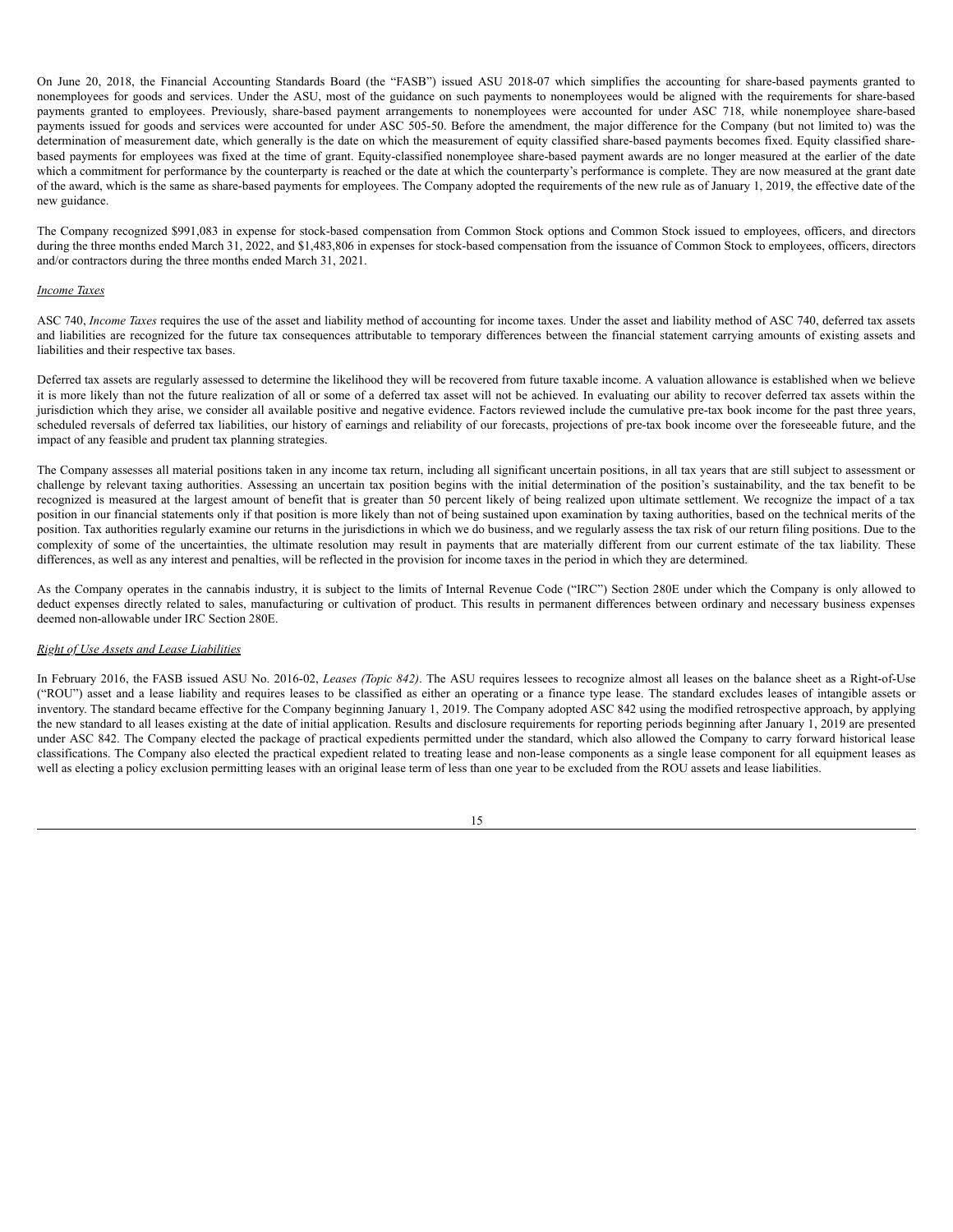Under ASC 842, the Company determines if an arrangement is a lease at inception. ROU assets and liabilities are recognized at commencement date based on the present value of remaining lease payments over the lease term. For this purpose, the Company considers only payments that are fixed and determinable at the time of commencement. As most of the Company's leases do not provide an implicit rate, the Company estimated the incremental borrowing rate in determining the present value of lease payments. The ROU asset also includes any lease payments made prior to commencement and is recorded net of any lease incentives received. The Company's lease terms may include options to extend or terminate the lease when it is reasonably certain that the Company will exercise such options.

Operating leases are included in operating lease ROU assets and operating lease liabilities, current and non-current, on the Company's consolidated balance sheets.

### 3. **Recent Accounting Pronouncements**

The Company has implemented all new accounting pronouncements that are in effect and that may impact its financial statements. Pronouncements that are not applicable to the Company or where it has been determined do not have a significant impact on the financial statements have been excluded herein.

In February 2020, the FASB issued ASU 2020-02, Financial Instruments-Credit Losses (Topic 326) and Leases (Topic 842) - Amendments to SEC Paragraphs Pursuant to SEC Staff Accounting Bulletin No. 119 and Update to SEC Section on Effective Date Related to Accounting Standards Update No. 2016-02, Leases (Topic 842), which amends the effective date of the original pronouncement for smaller reporting companies. ASU 2016-13 and its amendments will be effective for the Company for interim and annual periods in fiscal years beginning after December 15, 2022. The Company believes the adoption will modify the way the Company analyzes financial instruments, but it does not anticipate a material impact on results of operations. The Company is in the process of determining the effects adoption will have on its consolidated financial statements.

# 4. **Property and Equipment**

Property and equipment are recorded at cost, net of accumulated depreciation and are comprised of the following:

|                                                   | March 31, |             |   | December 31, |  |
|---------------------------------------------------|-----------|-------------|---|--------------|--|
|                                                   | 2022      |             |   | 2021         |  |
| Furniture and fixtures                            |           | 1,256,324   | S | 300,798      |  |
| Leasehold improvements                            |           | 912,724     |   | 853,599      |  |
| Vehicles, machinery, and tools                    |           | 2,208,794   |   | 2,152,129    |  |
| Land                                              |           | 35,000      |   | 35,000       |  |
| Servers & Office Equipment                        |           | 91,373      |   |              |  |
| Software, servers and equipment                   |           | 2,320,576   |   | 2,550,154    |  |
| <b>Land Improvements</b>                          |           | 2,784,932   |   |              |  |
| <b>Building</b>                                   |           | 2,910,976   |   | 2,910,976    |  |
| PC & Peripherals                                  |           | 385,387     |   |              |  |
| Construction in process                           |           | 6,086,532   |   | 3,439,543    |  |
| <b>Total Asset Cost</b>                           |           | 18,992,618  |   | 12,242,199   |  |
| Less: Accumulated depreciation                    |           | (2,390,922) |   | (1,988,973)  |  |
| Total property and equipment, net of depreciation |           | 16,601,696  |   | 10,253,226   |  |

Depreciation on equipment is provided on a straight-line basis over its expected useful lives at the following annual rates.

| Furniture and fixtures          | 3-5 years                                         |
|---------------------------------|---------------------------------------------------|
| Leasehold improvements          | Lesser of the lease term or estimated useful life |
| Vehicles, machinery and tools   | 3-5 years                                         |
| Land                            | Indefinite                                        |
| Software, servers and equipment | 3 years                                           |
| <b>Building</b>                 | 39 years                                          |

Depreciation expense for the three months ended March 31, 2022 and 2021 was \$401,949 and \$194,637, respectively.

| ۰.<br>٦           |
|-------------------|
| I<br>I<br>×<br>۰, |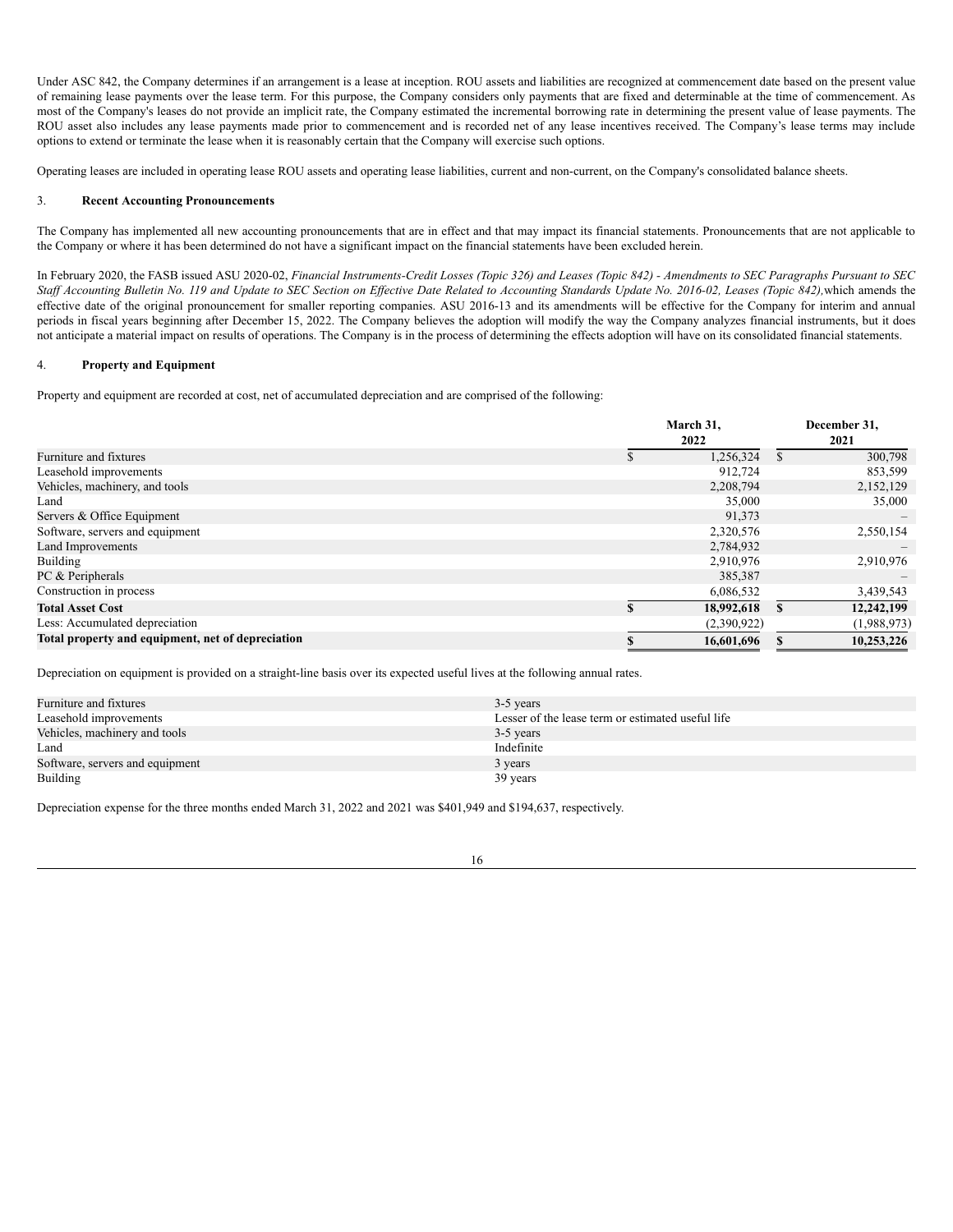### 5. **Intangible Asset**

Intangible assets as of March 31, 2022 and December 31, 2021 were comprised of the following:

|                                  | <b>March 31, 2022</b>           |  |                             | <b>December 31, 2021</b>        |  |                             |  |
|----------------------------------|---------------------------------|--|-----------------------------|---------------------------------|--|-----------------------------|--|
|                                  | <b>Gross Carrying</b><br>Amount |  | Accumulated<br>Amortization | <b>Gross Carrying</b><br>Amount |  | Accumulated<br>Amortization |  |
| License Agreements               | 94,230,280                      |  | $(7,067,406)$ \$            | 94,230,280                      |  | (5,496,902)                 |  |
| Tradename                        | 4,560,000                       |  | (1,073,667)                 | 4,560,000                       |  | (845, 667)                  |  |
| <b>Customer Relationships</b>    | 5,150,000                       |  | (1,176,119)                 | 5,150,000                       |  | (933,690)                   |  |
| Non-compete                      | 1,205,000                       |  | (444,472)                   | 1,205,000                       |  | (348, 056)                  |  |
| Product License and Registration | 57,300                          |  | (18,918)                    | 57,300                          |  | (17,963)                    |  |
| <b>Trade Secret</b>              | 32,500                          |  | (11, 014)                   | 32.500                          |  | (10, 472)                   |  |
| Total                            | 105,235,080                     |  | (9,791,597)                 | 105,235,080                     |  | (7,652,750)                 |  |

Amortization expense for the three months ended March 31, 2022 and 2021 was \$2,138,847 and \$1,595,931, respectively.

### 6. **Derivative Liability**

#### *Employee Common Stock*

During the year ended December 31, 2019, the Company entered into employment agreements with certain key officers that contained contingent consideration provisions based upon the achievement of certain market condition milestones. The Company determined that each of these vesting conditions represented derivative instruments.

On January 8, 2019, the Company granted the right to receive 500,000 shares of restricted Common Stock to an officer, which would have vested at such time that that the Company's stock price appreciated to \$8.00 per share with defined minimum average daily trading volume thresholds. This right expired on January 8, 2022 and all expense had been recognized as of December 31, 2021.

On June 11, 2019, the Company granted the right to receive 1,000,000 shares of restricted Common Stock to an officer, which would have vested at such time that the Company's stock price appreciated to \$8.00 per share with defined minimum average daily trading volume thresholds. This right expired January 8, 2022 and all expense had been recognized as of December 31, 2021.

The Company accounts for derivative instruments in accordance with the GAAP accounting guidance under ASC 815 *Derivatives and Hedging Activities*. The Company estimated the fair value of these derivatives at the respective balance sheet dates using the Black-Scholes option pricing model based upon the following inputs: (i) stock price on the date of grant ranging between \$1.32 - \$3.75, (ii) the contractual term of the derivative instrument ranging between 2.25 - 3 years, (iii) a risk-free interest rate ranging between 1.87% - 2.57% and (iv) an expected volatility of the price of the underlying Common Stock ranging between 145% - 158%.

The fair value of these derivative liabilities is \$0 as of March 31, 2022 and December 31, 2021, respectively.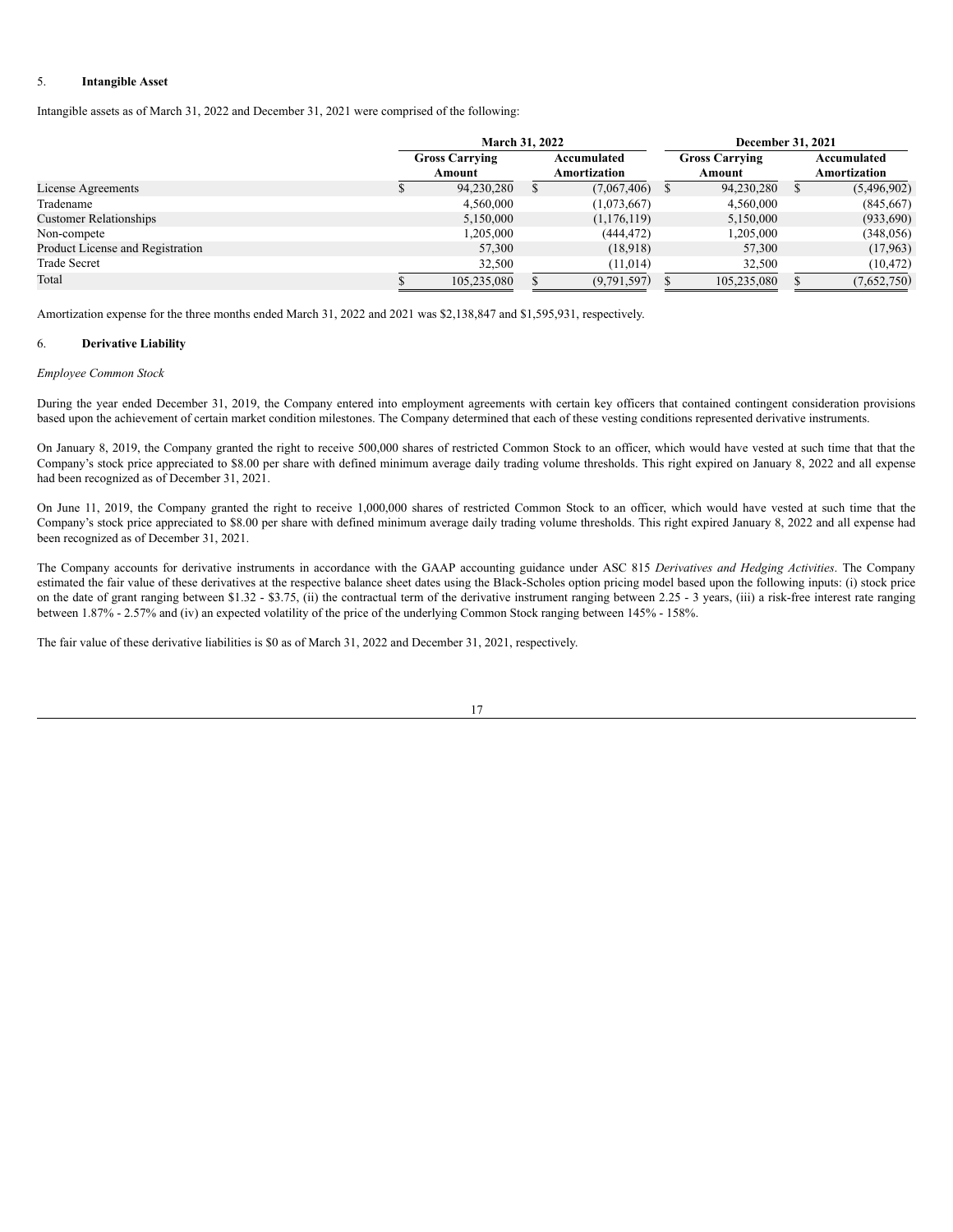#### *Investor Note*

The Company issued Investor Notes in an aggregate principal amount of \$95,000,000 on December 7, 2021. A reconciliation of the beginning and ending balances of the derivative liabilities for the periods ended March 31, 2022 and December 31, 2021 were as follows:

| <b>Balance as of January 1, 2021</b>                  | D |              |
|-------------------------------------------------------|---|--------------|
|                                                       |   |              |
| Fair value of derivative liabilities on issuance date |   | 48,936,674   |
| Gain on derivative liability                          |   | (14,013,661) |
|                                                       |   |              |
| <b>Balance as of December 31, 2021</b>                |   | 34,923,013   |
|                                                       |   |              |
| Loss on derivative liability                          |   | 13,417,472   |
|                                                       |   |              |
| Balance as of March 31, 2021                          |   | 48,340,485   |

The Company accounts for derivative instruments in accordance with the GAAP accounting guidance under ASC 815 *Derivatives and Hedging Activities*. In accordance with GAAP, a contract to issue a variable number of equity shares fails to meet the definition of equity and must instead be classified as a derivative liability and measured at fair value with changes in fair value recognized in the consolidated statements of operations at each period-end. The Company utilizes a Monte Carlo simulation in determining the appropriate fair value. The derivative liability will ultimately be converted into the Company's equity when the Investor Notes are converted or will be extinguished on the repayment of the Investor Notes. The derivative liability will not result in the outlay of any additional cash by the Company. Upon initial recognition, the Company recorded a derivative liability and debt discount of \$48,936,674 in relation to the derivative liability portion of the Investor Notes. The Company recorded \$1,756,173 and \$458,885 in amortization related to the debt discount for the periods ended March 31, 2022 and December 31, 2021, respectively.

### 7. **Related Party Transactions**

#### *Transactions Involving Former Directors, Executive Of icers or Their Af iliated Entities*

During the year ended December 31, 2019, the Company made loans to MedPharm Holdings LLC ("MedPharm") totaling \$767,695 evidenced by promissory notes with original maturity dates ranging from September 21, 2019 through January 19, 2020 and all bearing interest at 8% per annum. On August 1, 2020, the Company entered into a Settlement Agreement and Mutual Release (the "Settlement Agreement") with MedPharm pursuant to which (i) the parties agreed that the outstanding amount owed by MedPharm to the Company was \$767,695 of principal and \$47,161 in accrued and unpaid interest, (ii) MedPharm paid the Company \$100,000 in cash, (iii) Andrew Williams returned 175,000 shares of Common Stock to the Company, as partial repayment of the outstanding balance at a value of \$1.90 per share. These shares are held in treasury. The remaining outstanding principal and interest of \$181,911 due and payable by MedPharm under the Settlement Agreement was to be paid out in bi-weekly installments of product by scheduled deliveries through June 30, 2021. This amount was paid off on April 19, 2021.

### *Transactions with Entities Af iliated with Justin Dye*

The Company has participated in several transaction involving Dye Capital, Dye Capital Cann Holdings, LLC ("Dye Cann I") and Dye Capital Cann Holdings II, LLC ("Dye Cann II"). Justin Dye, the Company's Chief Executive Officer, one of its directors, and the largest beneficial owner of Common Stock and Preferred Stock, controls Dye Capital and Dye Capital controls Dye Cann I and Dye Cann II. Dye Cann I is the largest holder of the Company's outstanding Common Stock. Dye Cann II is a significant holder of our Preferred Stock. Mr. Dye has sole voting and dispositive power over the securities held by Dye Capital, Dye Cann I, and Dye Cann II.

The Company entered into a Securities Purchase Agreement with Dye Cann I on June 5, 2019, (as amended, the "Dye Cann I SPA") pursuant to which the Company agreed to sell to Dye Cann I up to between 8,187,500 and 10,687,500 shares of Common Stock in several tranches at \$2.00 per share and warrants to purchase 100% of the number of shares of Common Stock sold at a purchase price of \$3.50 per share. At the initial closing on June 5, 2019, the Company sold to Dye Cann I 1,500,000 shares of Common Stock and warrants to purchase 1,500,000 shares of Common Stock for gross proceeds of \$3,000,000, and the Company has consummated subsequent closings for an aggregate of 9,287,500 shares of Common Stock and warrants to purchase 9,287,500 shares of Common Stock for aggregate gross proceeds of \$18,575,000 to the Company. The terms of the Dye Cann I SPA are disclosed in the Company's Current Report on Form 8-K filed on June 6, 2019. The Company and Dye Cann I entered into a first amendment to the Dye Cann I SPA on July 15, 2019, as described in the Company's Current Report on Form 8-K filed on July 17, 2019, a second amendment to the Dye Cann I SPA on May 20, 2020, as described in the Company's Current Report on Form 8-K filed on May 22, 2020, and a Consent, Waiver and Amendment on December 16, 2020, as described in the Company's Current Report on Form 8-K filed on December 23, 2020. At the time of the initial closing under the Dye Cann I SPA, Justin Dye became a director and the Company's Chief Executive Officer.

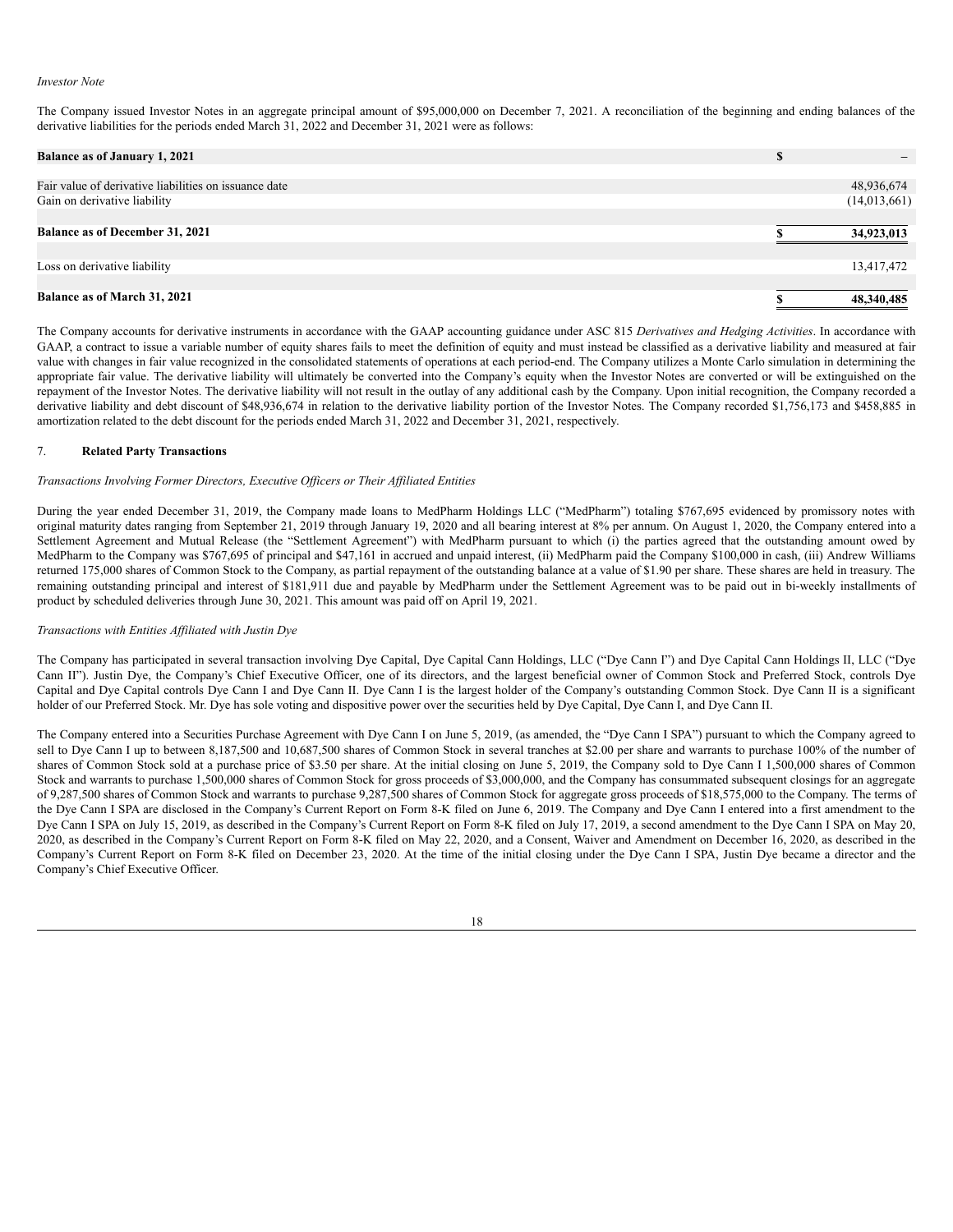The Company granted Dye Cann I certain demand and piggyback registration rights with respect to the shares of Common Stock sold under the Dye Cann I SPA and issuable upon exercise of the warrants sold under the Dye Cann I SPA. The Company also granted Dye Cann I the right to designate one or more individuals for election or appointment to the Company's board of directors (the "Board") and Board observer rights. Further, under the Dye Cann I SPA, until June 5, 2022, if the Company desires to pursue debt or equity financing, the Company must first give Dye Cann I an opportunity to provide a proposal to the Company with the terms upon which Dye Cann I would be willing to provide or secure such financing. If the Company does not accept Dye Cann I's proposal, the Company may pursue such debt or equity financing from other sources but Dye Cann I has a right to participate in such financing to the extent required to enable Dye Cann I to maintain the percentage of Common Stock (on a fully-diluted basis) that it then owns, in the case of equity securities, or, in the case of debt, a pro rata portion of such debt based on the percentage of Common Stock (on a fully-diluted basis) that it then owns.

The Company entered into a Securities Purchase Agreement (as amended, the "Dye Cann II SPA") with Dye Cann II on November 16, 2020 pursuant to which the Company agreed to sell to Dye Cann II shares of Preferred Stock in one or more tranches at a price of \$1,000 per share. The terms of the Dye Cann II SPA are disclosed in the Company's Current Report on Form 8-K filed on December 23, 2020. The Company and Dye Cann II entered into an amendment to the Dye Cann II SPA on December 16, 2020, as described in the Company's Current Report on Form 8-K filed on December 23, 2020, a second amendment to the Dye Cann II SPA on February 3, 2021, as described in the Company's Form 8-K filed on February 9, 2021, and a third amendment to the Dye Cann II SPA on March 30, 2021, as described under Item 9B of the Company's Annual Report on Form 10-K for the year ended December 31, 2021. The Company issued and sold to Dye Cann II 7,700 shares of Preferred Stock on December 16, 2020, 1,450 shares of Preferred Stock on December 18, 2020, 1,300 shares of Series Preferred Stock on December 22, 2020, 3,100 shares of Preferred Stock on February 3, 2021, 3,800 shares of Preferred Stock on March 2, 2021 and 4,000 shares of Preferred Stock on March 30, 2021. As a result, the Company issued and sold an aggregate of 21,350 shares of Preferred Stock to Dye Cann II for aggregate gross proceeds of \$21,350,000.

The Company granted Dye Cann II certain demand and piggyback registration rights with respect to the shares of Common Stock issuable upon conversion of the Preferred Stock under the Dye Cann II SPA. Further, the Company granted Dye Can II the right to designate one or more individuals for election or appointment to the Board and Board observer rights.

On December 16, 2020, the Company entered into a Secured Convertible Note Purchase Agreement with Dye Capital and issued and sold to Dye Capital a Convertible Note and Security Agreement in the principal amount of \$5,000,000 as described in the Company's Current Report on Form 8-K filed on December 23, 2020. On February 26, 2021, Dye Capital elected to convert the \$5,000,000 principal amount and the \$60,250 of accrued but unpaid interest under the Convertible Promissory Note and Security Agreement under its terms and Dye Capital and the Company entered into a Conversion Notice and Agreement pursuant to which the Company issued 5,060 shares of Preferred Stock to Dye Capital and also paid Dye Capital \$230.97 in cash in lieu of issuing any fractional shares of Series Preferred Stock upon conversion, as described in the Company's Current Report on Form 8-K filed on March 4, 2021.

The Company previously reported the terms of the Preferred Stock in the Company's Current Report on Form 8-K filed on December 23, 2020.

During the year ended December 31, 2020, the Company recorded expenses of \$66,264 with Tella Digital. As of December 31, 2021 the Company recorded expenses of \$214,908. Tella Digital provides on-premise digital experience solutions for our retail dispensary locations. Mr. Dye is an indirect partial owner of and serves as Chairman of Tella Digital. Nirup Krishnamurthy, the Company's Chief Operating Officer and one of its directors, is also an indirect partial owner of Tella Digital.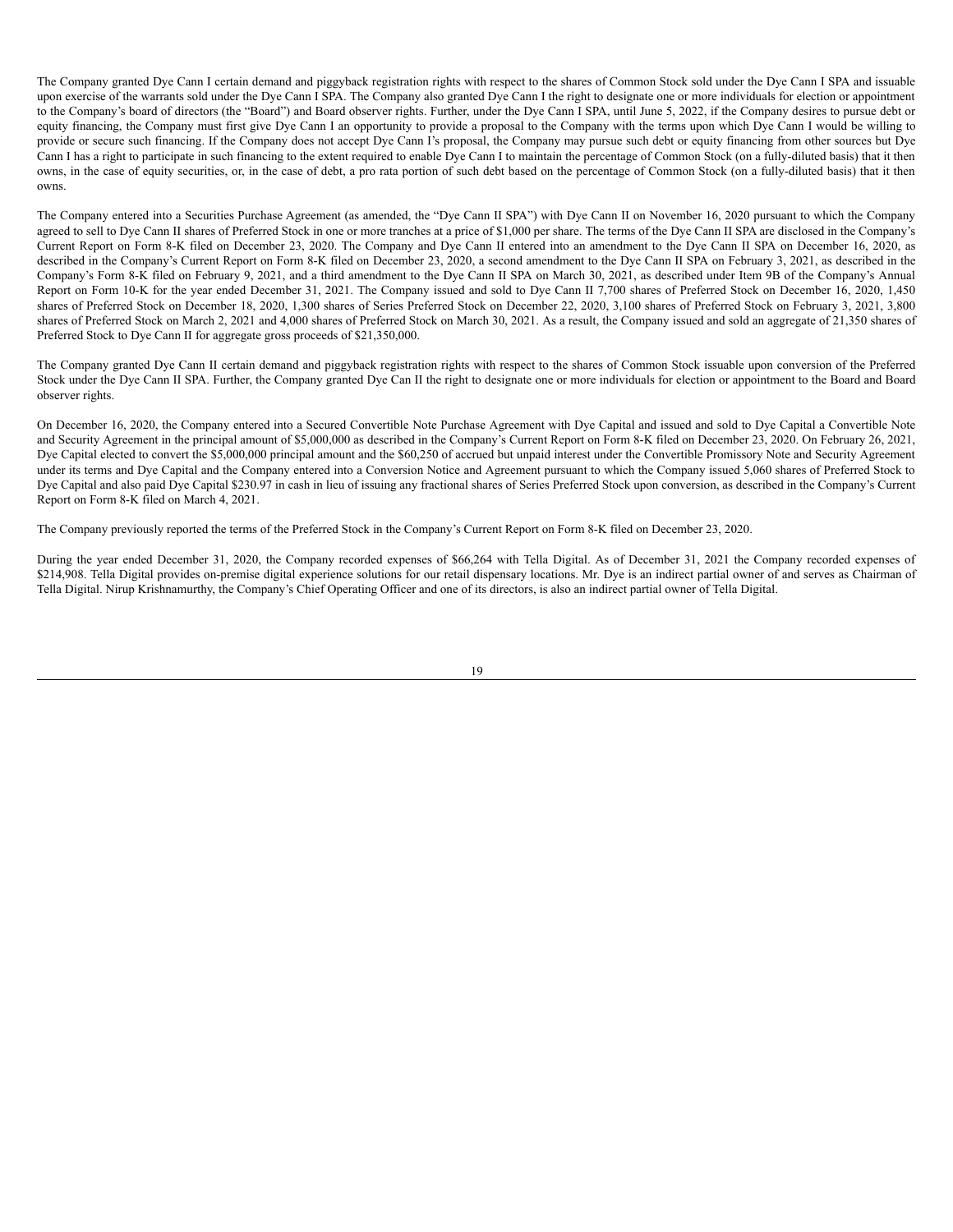### *Transactions with Entities Af iliated with Jef rey Cozad*

On February 26, 2021, the Company entered into a Securities Purchase Agreement (the "CRW SPA") with CRW Cann Holdings, LLC ("CRW") pursuant to which the Company issued and sold 25,350 shares of Preferred Stock to CRW at a price of \$1,000 per share for aggregate gross proceeds of \$25,350,000. The transaction made CRW a beneficial owner of more than 5% of Common Stock. The Company granted CRW certain demand and piggyback registration rights with respect to the shares of Common Stock issuable upon conversion of the Preferred Stock under the CRW SPA. On the same date, the Company entered into a letter agreement with CRW, granting CRW the right to designate one individual for election or appointment to the Board and Board observer rights. Under the letter agreement, for as long as CRW has the right to designate a Board member, if the Company, directly or indirectly, plans to issue, sell or grant any securities or options to purchase any of its securities, CRW has a right to purchase its pro rata portion of such securities, based on the number of shares of Preferred Stock beneficially held by CRW on the applicable date on an as-converted to Common Stock basis divided by the total number of shares of Common Stock outstanding on such date on an as-converted, fully-diluted basis (taking into account all outstanding securities of the Company regardless of whether the holders of such securities have the right to convert or exercise such securities for Common Stock at the time of determination). Further, under the letter agreement, the Company will pay CRW Capital, LLC, the sole manager of CRW and a holder of a carried interest in CRW, a monitoring fee equal to \$150,000 in monthly installments of \$12,500. On March 14, 2021, the Board appointed Jeffrey A. Cozad as a director to fill a vacancy on the Board. Mr. Cozad is a manager and owns 50% of CRW Capital, LLC, and he shares voting and disposition power over the shares of Preferred Stock held by CRW. Mr. Cozad and his family members indirectly own membership interests in CRW. The Company previously reported the terms of the CRW SPA and the CRW letter agreement in the Company's Current Report on Form 8-K filed March 4, 2021.

On December 7, 2021, the Company entered into a Securities Purchase Agreement with Cozad Investments, L.P. pursuant to which the Company issued an Investor Note in the aggregate principal amount of \$245,000 to Cozad Investments, L.P. for \$250,000 in cash. The Investor Note bears interest at 13% per year payable quarterly commencing March 31, 2022 in cash for an amount equal to the amount payable on such date as if the Investor Note was subject to an annual interest rate of 9% with the remainder of the accrued interest payable as an increase to the principal amount of the Note. Mr. Cozad is a manager and majority owner of Cozad Investments, L.P. and a member of the Board.

### *Transactions with Entities Af iliated with Marc Rubin*

On February 26, 2021, the Company entered into the CRW SPA with CRW, of which Marc Rubin is a beneficial owner. On December 7, 2021, the Company entered into a Securities Purchase Agreement with The Rubin Revocable Trust U/A/D 05/09/2011 pursuant to which the Company issued an Investor Note in the aggregate principal amount of \$98,000 to The Rubin Revocable Trust for \$100,000 in cash. The Investor Note bears interest at 13% per year payable quarterly commencing March 31, 2022 in cash for the amount equal to the amount payable on such date as if the Investor Note was subject to an annual interest rate of 9% with the remainder of the accrued interest payable as an increase to the principal amount of the Note. Mr. Rubin is a majority owner of The Rubin Revocable Trust and a beneficial owner of CRW.

### *Transactions with Entities Af iliated with Brian Ruden*

The Company has participated in several transactions involving entities owned or affiliated with Brian Ruden, one of its directors, a beneficial owner of more than 5% of the Common Stock and a beneficial owner of more than 5% of the Preferred Stock.

Between December 17, 2020 and March 2, 2021, the Company's wholly-owned subsidiary SBUD LLC consummated the Star Buds Acquisition. The Company previously reported the terms of the applicable purchase agreements and related amendments in the Company's Current Reports on Form 8-K filed June 8, 2020, September 21, 2020, December 22, 2020, and March 8, 2021.

The aggregate purchase price for the Star Buds Acquisition was \$118,000,000, paid as follows: (i) \$44,250,000 in cash at the applicable closings, (ii) \$44,250,000 in deferred cash, also referred to in this report as "seller note(s)," (iii) 29,500 shares of Preferred Stock, of which 25,075 shares were issued at the applicable closings and 4,425 shares are held in held in escrow and will be released post-closing to either the applicable sellers or the Company depending on post-closing adjustments to the purchase price. In addition, the Company issued warrants to purchase an aggregate of 5,531,250 shares of Common Stock to the sellers. As of March 31, 2022, the Company owed an aggregate principal amount of \$44,250,000 under the seller notes. The Company has not paid any principal and has paid an aggregate of \$5,665,887 of interest on the seller notes as of March 31, 2022. Mr. Ruden's interest in the aggregate purchase price for the Star Buds Acquisition is as follows: (i) \$13,727,490 in cash at the applicable closings, (ii) \$13,727,490 in seller notes, (iii) 9,152 shares of Preferred Stock, of which 7,779 shares were issued at the applicable closings and 1,373 shares are held in held in escrow and will be released post-closing to either Mr. Ruden or the Company depending on post-closing adjustments to the purchase price. In addition, the Company issued warrants to purchase an aggregate of 1,715,936 shares of Common Stock to Mr. Ruden. The Company has paid Mr. Ruden an aggregate of \$1,753,562 in interest on his seller notes as of March 31, 2022.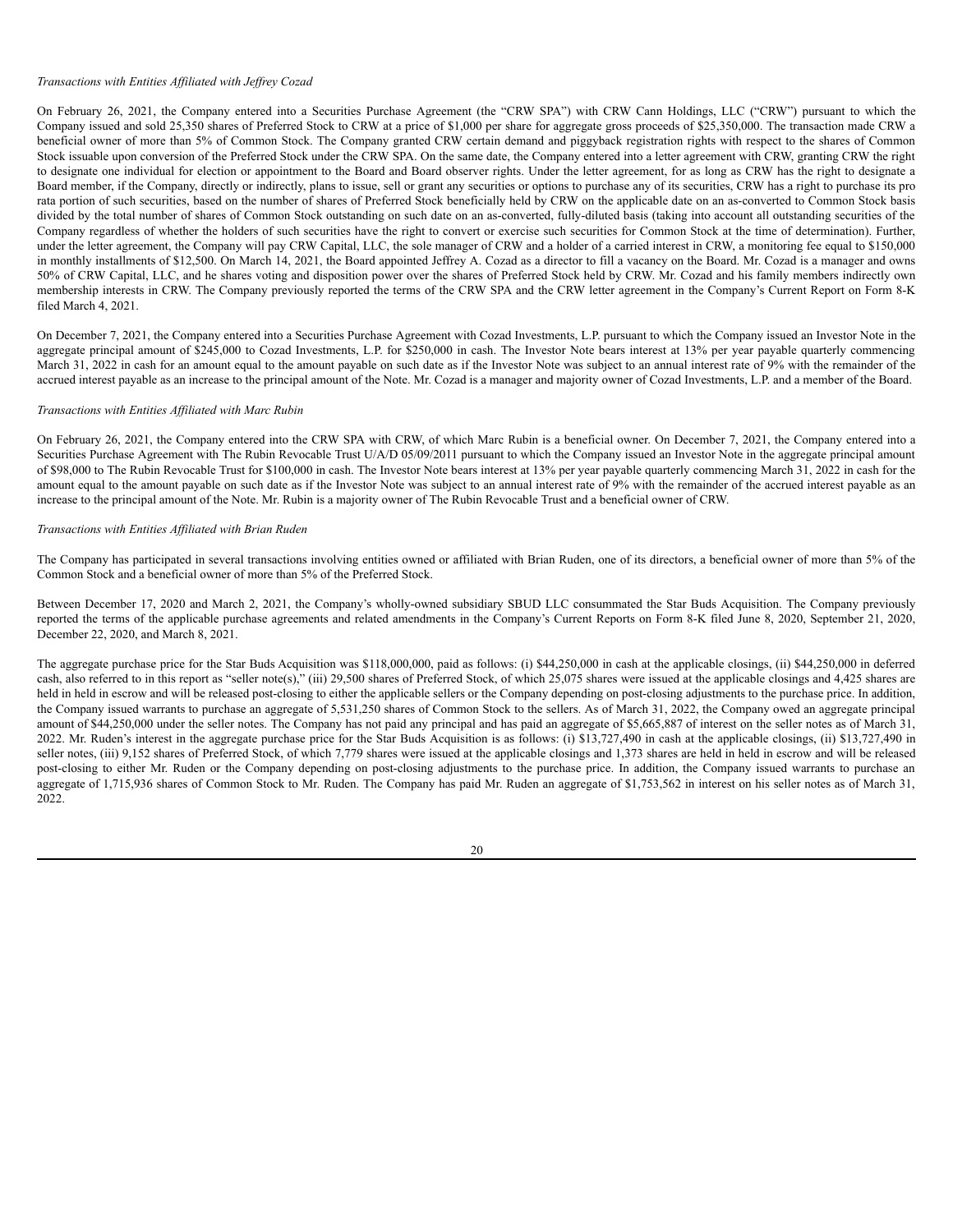Mr. Ruden was a part-owner of each of the Star Buds companies that sold assets to SBUD LLC. Mr. Ruden owned 50% of Colorado Health Consultants LLC, 50% of Starbuds Aurora LLC, 50% of Starbuds Pueblo LLC, 50% of Starbuds Alameda LLC, 46% of SB Arapahoe LLC, 36% of Starbuds Commerce City LLC, 30% of Starbuds Louisville LLC, 25% of Starbuds Niwot LLC, 16.66% of Lucky Ticket LLC, 15% of KEW LLC, and 10% of LM MJC LLC.

In connection with acquiring the Star Buds assets for our Pueblo West, Niwot, Commerce City, Lakeside, Arapahoe and Aurora locations, SBUD LLC entered into a lease with each of 428 S. McCulloch LLC, Colorado Real Estate Holdings LLC, 5844 Ventures LLC, 5238 W 44<sup>th</sup> LLC, 14655 Arapahoe LLC and Montview Real Estate LLC, on substantially the same terms. Each of the leases is for an initial three-year term. The lease with 428 S. McCulloch LLC is for the Company's Pueblo West Star Buds location and was effective on December 17, 2020. The lease with Colorado Real Estate Holdings LLC and 5844 Ventures LLC is for the Company's Niwot and Commerce City Star Buds locations, respectively, and was effective on December 18, 2020. The lease with 5238 W 44<sup>th</sup> LLC is for the Company's Lakeside Star Buds location and was effective on February 3, 2021. The lease with 14655 Arapahoe LLC and Montview Real Estate LLC is for the Company's Arapahoe and Aurora locations, respectively, and was effective on March 2, 2021. The 428 S McCulloch LLC, 5844 Ventures LLC and 5238 W 44<sup>th</sup> LLC provides for a monthly rent payment of \$5,000 with an aggregate of \$180,000 during the initial term of the leases. The Colorado Real Estate Holdings LLC lease provides for a monthly rent payment of \$6,779 with an aggregate of \$244,044 during the initial term of the lease. The 14655 Arapahoe LLC lease provides for a monthly rent payment of \$12,367 with an aggregate of \$445,212 during the initial term of the lease. The Montview Real Estate LLC lease provides for a monthly rent of \$6,250 with an aggregate of \$225,000 during the initial term of the lease. During 2020, SBUD LLC made aggregate rent payments of \$10,000. SBUD LLC made aggregate rent payments of \$121,188 and \$449,297 for the periods ending March 31, 2022 and December 31, 2021, respectively. In addition, SBUD LLC must pay each landlord's expenses and disbursements incurred in connection with the ownership, operation, maintenance, repair and replacement of the premises. SBUD LLC has the option to renew each lease for two additional three-year terms with escalation. The Company has an option to purchase the premises at fair market value at any time during the lease term and also has a right of first refusal if the landlords desire to sell the premises to a third party.

On December 17, 2020, SBUD LLC entered into a Trademark License Agreement with Star Brands LLC under which Star Brands LLC licenses certain trademarks to SBUD LLC effective as of the closing of the entire Star Buds Acquisition. SBUD LLC has no payment obligation under this agreement. Mr. Ruden is a part-owner of Star Brands LLC.

In connection with the Star Buds Acquisition, the Company granted Mr. Ruden and Naser Joudeh the right designate individuals for election or appointment to the Board.

### *Transactions with Jef Garwood*

On December 7, 2021, the Company entered into a Securities Purchase Agreement with Jeff Garwood pursuant to which the Company issued an Investor Note in the aggregate principal amount of \$294,000 to Mr. Garwood for \$300,000 in cash. The Investor Note bears interest at 13% per year paid quarterly commencing March 31, 2022 in cash for an amount equal to the amount payable on such date as if the Note was subject to an annual interest rate of 9% with the remainder of the accrued interest payable as an increase to the principal amount of the Note. Mr. Garwood is a member of the Board.

### *Transactions with Pratap* Mukharji

On December 7, 2021, the Company entered into a Securities Purchase Agreement with Pratap Mukharji pursuant to which the Company issued an Investor Note in the aggregate principal amount of \$196,000 to Mr. Mukharji for \$200,000 in cash. The Investor Note bears interest at 13% per year paid quarterly commencing March 31, 2022 in cash for an amount equal to the amount payable on such date as if the Note was subject to an annual interest rate of 9% with the remainder of the accrued interest payable as an increase to the principal amount of the Note. Mr. Mukharji is a member of the Board.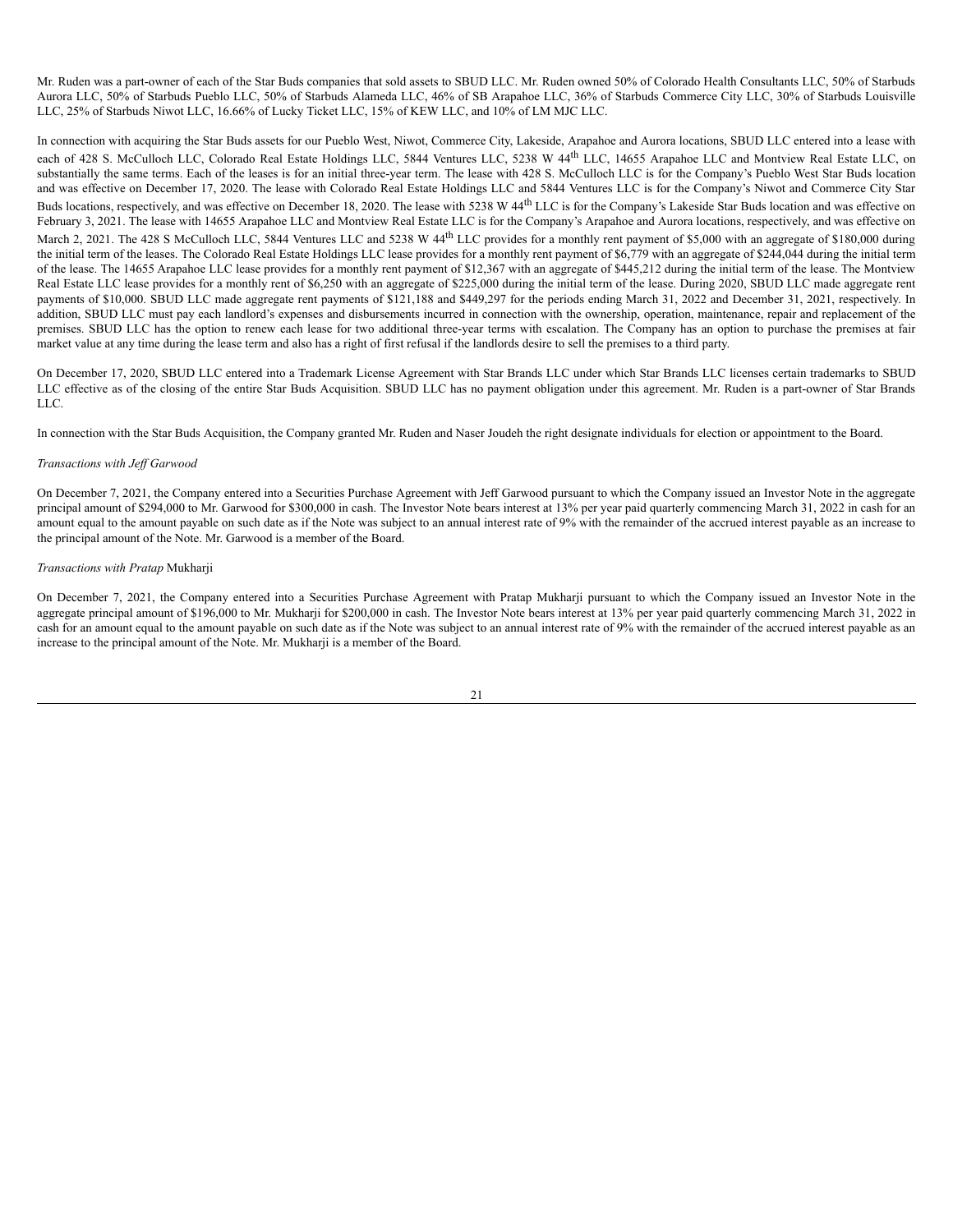### 8. **Goodwill Accounting**

The Company accounts for acquisitions in which it obtains control of one or more businesses as a business combination. The purchase price of the acquired businesses is allocated to the tangible and intangible assets acquired and liabilities assumed based on their estimated fair values at the acquisition date. The excess of the purchase price over those fair values is recognized as goodwill. During the measurement period, which may be up to one year from the acquisition date, the Company may record adjustments, in the period in which they are determined, to the assets acquired and liabilities assumed with the corresponding offset to goodwill. If the assets acquired are not a business, the Company accounts for the transaction or other event as an asset acquisition. Under both methods, the Company recognizes the identifiable assets acquired, the liabilities assumed, and any noncontrolling interest in the acquired entity. In addition, for transactions that are business combinations, the Company evaluates the existence of goodwill or a gain from a bargain purchase.

On June 3, 2017, the Company issued an aggregate of 7,000,000 shares of its Common Stock for 100% ownership of both Success Nutrients and Pono Publications. The Company utilized purchase price accounting to value assets acquired, which values such assets at approximately fair market value. The purchase price accounting resulted in \$6,301,080 of goodwill.

On July 21, 2017, the Company issued 2,258,065 shares of its Common Stock for 100% ownership of Denver Consulting Group. The Company utilized purchase price accounting to value assets acquired, which values such assets at approximately fair market value. The purchase price accounting resulted in \$3,003,226 of goodwill.

On September 17, 2018, the Company acquired The Big Tomato. The Company issued an aggregate of 1,933,329 shares of its Common Stock for 100% ownership of Big Tomato. The Company utilized purchase price accounting to value assets acquired, which values such assets at approximately fair market value. The purchase price accounting resulted in the Company valuing the investment as \$3,000,000 of goodwill.

On April 20, 2020, the Company acquired Mesa Organics. The aggregate purchase price after working capital adjustments was \$2,609,500 of cash and 2,554,750 shares of Common Stock. The Company utilized purchase price accounting to value assets acquired, which values such assets at approximately fair market value. The purchase price accounting resulted in the Company valuing the investment as \$2,147,613 of goodwill.

From December 2020 through March 2021, the Company acquired thirteen Star Buds dispensaries and one cultivation facility. The aggregate purchase price was \$118,000,000. The Company utilized purchase price accounting to value assets acquired, which values such assets at approximately fair market value. The purchase price accounting resulted in the Company valuing the investment as \$27,054,025 of goodwill.

On July 21, 2021, the Company acquired the assets of Southern Colorado Growers. The Company utilized purchase price accounting to value assets acquired, which values such assets at approximately fair market value. The purchase price accounting resulted in \$1,810,323 of goodwill.

On December 21, 2021, the Company acquired the assets of Smoking Gun Apothecary. The Company utilized purchase price accounting to value assets acquired, which values such assets at approximately fair market value. The purchase price accounting resulted in \$3,947,582 of goodwill.

On January 26, 2022, the Company acquired the assets of Drift. The Company utilized purchase price accounting to value assets acquired, which values such assets at approximately fair market value. The purchase price accounting resulted in \$3,344,555 of goodwill and intangibles, however valuation has not been finalized.

On February 8, 2022, the Company acquired the assets of RGA and 100% of the equity of Elemental. The Company utilized purchase price accounting to value assets acquired, which values such assets at approximately fair market value. The purchase price accounting resulted in \$34,933,869 of goodwill and intangibles, however valuation has not been finalized.

On February 9, 2022, the Company acquired MCG. The Company utilized purchase price accounting to value assets acquired, which values such assets at approximately fair market value. The purchase price accounting resulted in \$27,422,594 of goodwill and intangibles, however valuation has not been finalized.

On February 15, 2022, the Company acquired the assets of Brow. The Company utilized purchase price accounting to value assets acquired, which values such assets at approximately fair market value. The purchase price accounting resulted in \$5,733,850 of goodwill and intangibles, however valuation has not been finalized.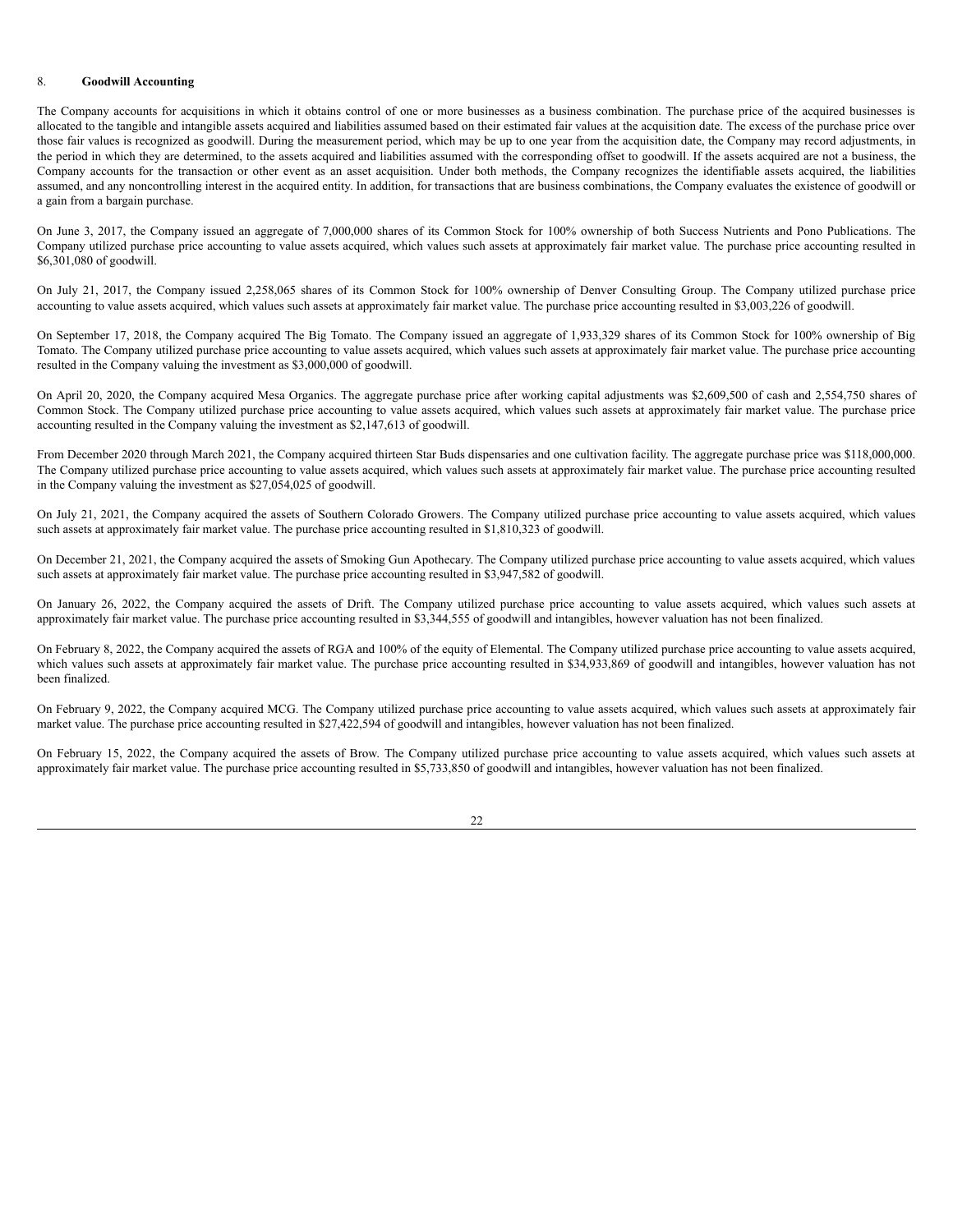As of March 31, 2022, the Company had \$118,698,717 of goodwill, which consisted of \$6,301,080 from Success Nutrients and Pono Publications, \$3,003,226 from Denver Consulting Group, \$3,000,000 from The Big Tomato, \$2,147,613 from Mesa Organics, \$27,054,025 from Star Buds, \$1,810,323 from Southern Colorado Growers, \$3,947,582 from Smoking Gun Apothecary, \$3,344,555 from Drift, \$34,933,869 from RGA, \$27,422,594 from MCG, \$5,733,850 from Brow.

# 9. **Business Combination**

During the quarter ended March 31, 2022, the Company acquired cannabis brands and other assets of Drift, RGA, MCG and Brow and 100% of the equity of Elemental.

These transactions were accounted for as a business combination in accordance with ASC 805, *Business Combinations* ("ASC 805"). In consideration of the sale and transfer of the acquired assets the Company paid as follows:

|                      |                          | <b>Emerald Fields</b>    |                           |
|----------------------|--------------------------|--------------------------|---------------------------|
|                      | <b>Nuevo Holding LLC</b> | Merger Sub, LLC          | <b>Other Acquisitions</b> |
| Cash                 | 32,202,123               | 18,873,166               | 8,615,750                 |
| Seller notes         | 17,000,000               | $\overline{\phantom{0}}$ | $\overline{\phantom{a}}$  |
| Common stock         |                          | 11.600.000               | .600.000                  |
| Total purchase price | 49,202,123               | 30,473,166               | 10,215,750                |

As of March 31, 2022, the Company's allocation of purchase price is as follows:

|                                             | <b>Emerald Fields</b> |                          |                 |                              |                           |            |  |  |
|---------------------------------------------|-----------------------|--------------------------|-----------------|------------------------------|---------------------------|------------|--|--|
| <b>Description</b>                          |                       | <b>Nuevo Holding LLC</b> | Merger Sub, LLC |                              | <b>Other Acquisitions</b> |            |  |  |
| Assets acquired:                            |                       |                          |                 |                              |                           |            |  |  |
| Cash                                        | S                     | 2,860,706                | S               | 695,095                      | \$.                       | 1,500      |  |  |
| Accounts receivable                         |                       |                          |                 | 196,879                      |                           |            |  |  |
| Other assets                                |                       | $\overline{\phantom{0}}$ |                 |                              |                           | 590,000    |  |  |
| Inventory                                   |                       | 9,632,130                |                 | 1,716,900                    |                           | 538,371    |  |  |
| Fixed assets                                |                       | 2,137,002                |                 | 1,926,706                    |                           | 7,474      |  |  |
| Other long-term assets                      |                       | 2,500                    |                 | $\qquad \qquad \blacksquare$ |                           |            |  |  |
| Intangible assets                           |                       | 34,933,869               |                 | 27,422,594                   |                           | 9,078,405  |  |  |
| Total assets acquired                       |                       | 49,566,207               |                 | 31,958,174                   |                           | 10,215,750 |  |  |
| Liabilities and equity assumed:             |                       |                          |                 |                              |                           |            |  |  |
| Accounts payable                            | $\mathcal{S}$         | 295,043                  | S               | 458,622                      | $\mathbb{S}$              |            |  |  |
| Accrued liabilities                         |                       | 69,041                   |                 | 1,026,386                    |                           |            |  |  |
| Total liabilities and equity assumed        |                       | 364,084                  |                 | 1,485,008                    |                           |            |  |  |
| Estimated fair value of net assets acquired |                       | 49,202,123               |                 | 30,473,166                   |                           | 10,215,750 |  |  |

# 10. **Inventory**

As of March 31, 2022, and December 31, 2021, respectively, the Company had \$5,476,905 and \$5,573,329 of finished goods inventory. As of March 31, 2022, the Company had \$8,227,858 of work in process and \$2,676,002 of raw materials. As of December 31, 2021, the Company had \$5,535,992 of work in process and \$12,676 of raw materials. The Company uses the FIFO inventory valuation method. As of March 31, 2022 and December 31, 2021, the Company did not recognize any impairment for obsolescence within its inventory.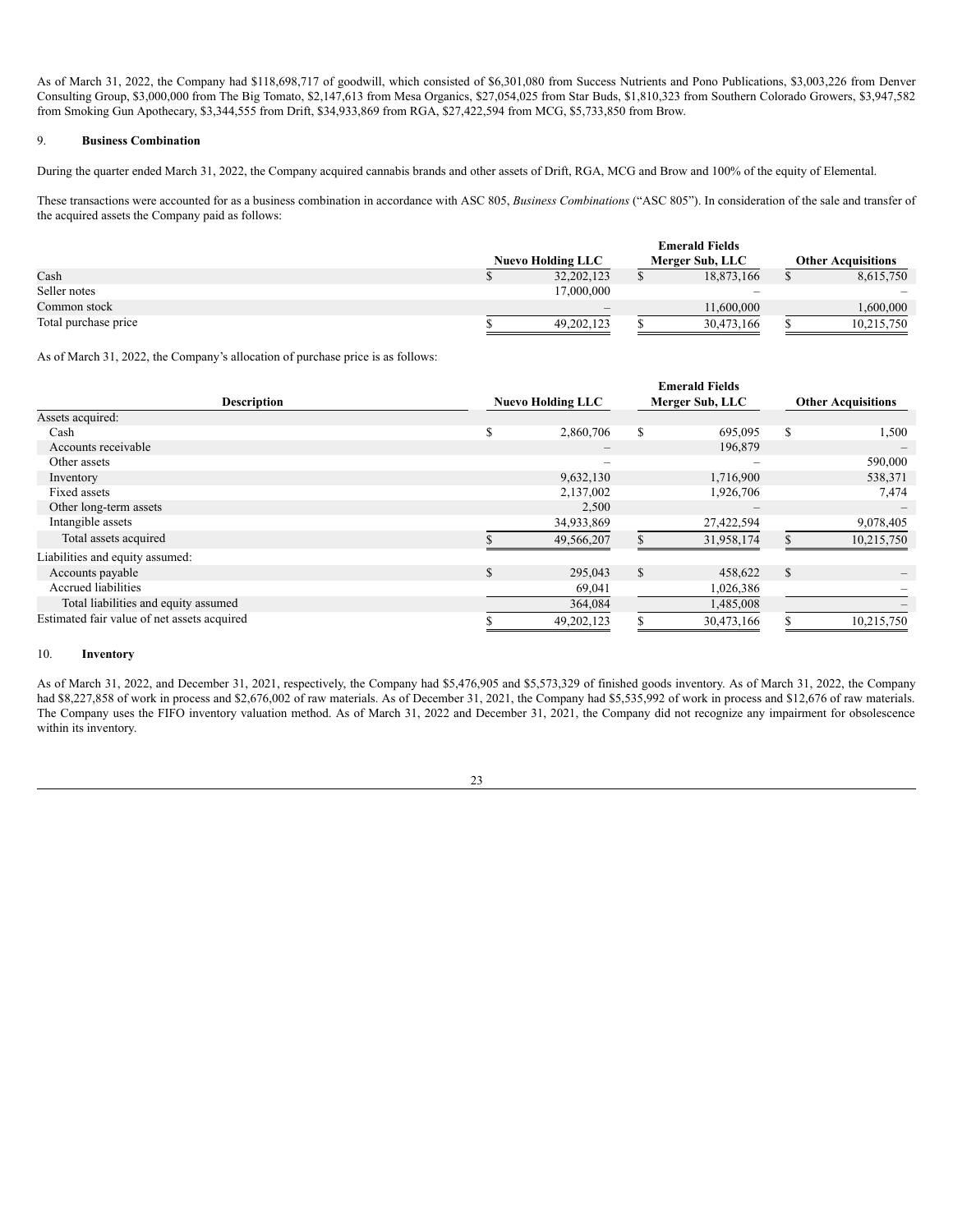#### 11. **Debt**

*Term Loan* — On February 26, 2021, the Company entered into a Loan Agreement with SHWZ Altmore, LLC, as lender, and GGG Partners LLC, as collateral agent. Upon execution of the Loan Agreement, the Company received \$10,000,000 of loan proceeds. In connection with the Company's acquisition of Southern Colorado Growers, the Company received an additional \$5,000,000 of loan proceeds under the Loan Agreement. The term loan incurs 15% interest per annum, payable quarterly on March 1, June 1, September 1, and December 1 of each year. The Company will be required to make principal payments beginning on June 1, 2023 in the amount of \$750,000, payable quarterly with the remainder of the principal due upon maturity on February 26, 2025.

Under the terms of the loan, the Company must comply with certain restrictions. These include customary events of default and various financial covenants including, maintaining (i) a consolidated fixed charge coverage ratio of at least 1.3 at the end of each fiscal quarter beginning in the first quarter of 2022, and (ii) a minimum of \$3,000,000 in a deposit account in which the lender has a security interest. As of March 31, 2022, the Company was in compliance with the requirements described above.

*Seller Notes* — As part of the Star Buds Acquisition, the Company entered into a deferred payment arrangement with the sellers in an aggregate amount of \$44,250,000. The deferred payment arrangement incurs 12% interest per annum, payable on the 1<sup>st</sup> of every month through November 2025. Principal payments are due as follows: \$13,901,759 on December 17, 2025, \$3,474,519 on February 3, 2026, and \$26,873,722 on March 2, 2026.

As part of the acquisition under the Nuevo Purchase Agreement, the company entered into a deferred payment arrangement with the sellers in an aggregate amount of \$17,000,000. The deferred payment arrangement incurs 5% interest per year, payable on the first of each month.

As part of the Brow acquisition, the Company entered into an escrow payable with the sellers in an aggregate amount of \$500,000. The escrow payable incurs 3% interest payable 12 months from acquisition.

*Investor Notes* – On December 3, 2021, the Company and the Subsidiary Guarantors entered into a Securities Purchase Agreement with the Note Investors pursuant to which the Company agreed to issue and sell to the Note Investors Investor Notes in a private placement. On December 7, 2021, the Company consummated the private placement and issued and sold the Investor Notes pursuant to the Indenture. The Company received net proceeds of approximately \$92,000,000 at the closing, after deducting a commission to the placement agent and estimated offering expenses associated with the private placement payable by the Company. The Investor Notes will mature five years after issuance unless earlier repurchased, redeemed, or converted. The Investor Notes bear interest at 13% per year paid quarterly commencing March 31, 2022 in cash for an amount equal to the amount payable on such date as if the Investor Notes were subject to an annual interest rate of 9%, with the remainder of the accrued interest payable as an increase to the principal amount of the Investor Notes. The proceeds from the Investor Notes are required to be used to fund previously identified acquisitions and other growth initiatives. The principal is due December 7, 2026.

The Indenture includes customary affirmative and negative covenants, including limitations on liens, additional indebtedness, repurchases and redemptions of any equity interest in the Company or any Subsidiary Guarantor (as defined in the Indenture), certain investments, and dividends and other restricted payments, and customary events of default. Starting on December 7, 2022, the Company must maintain a Consolidated Fixed Charge Coverage Ratio (as defined in the Indenture) of no less than 1.30 to 1.00 as of the last day of each quarter, and the Company and the Subsidiary Guarantors are required to have at least \$10,00,000 in cash (in aggregate) on the last day of each quarter in deposit accounts for which the collateral agent has a perfected security interest in. The Company and the Subsidiary Guarantors are restricted from making certain payments, including but not limited to (i) payment of dividends, (ii) repurchase, redemption, retire, or otherwise acquire any equity interest, option, or warrant of the Company or any Subsidiary Guarantor, and (iii) payment to any equity holder of the Company or a Subsidiary Guarantor for services provided pursuant to management, consulting, or other service agreement (the "Restricted Payments") but the Company may declare and pay dividends if payable solely in its own equity, or, in the case of the Subsidiary Guarantors, amounts payable to such subsidiaries with respect to its applicable equity ownership. Provided the Company is not in default under the terms of the Indenture, the Company may make Restricted Payments not otherwise permitted thereunder (a) in an amount not to exceed \$500,000 until discharge of the Indenture, or (b) after December 7, 2024, so long as the Company's Consolidated Leverage Ratio (as defined in the Indenture) is between 1.00 and 2.25 for the applicable reference period at the time of the Restricted Payment after giving pro forma effect thereto.

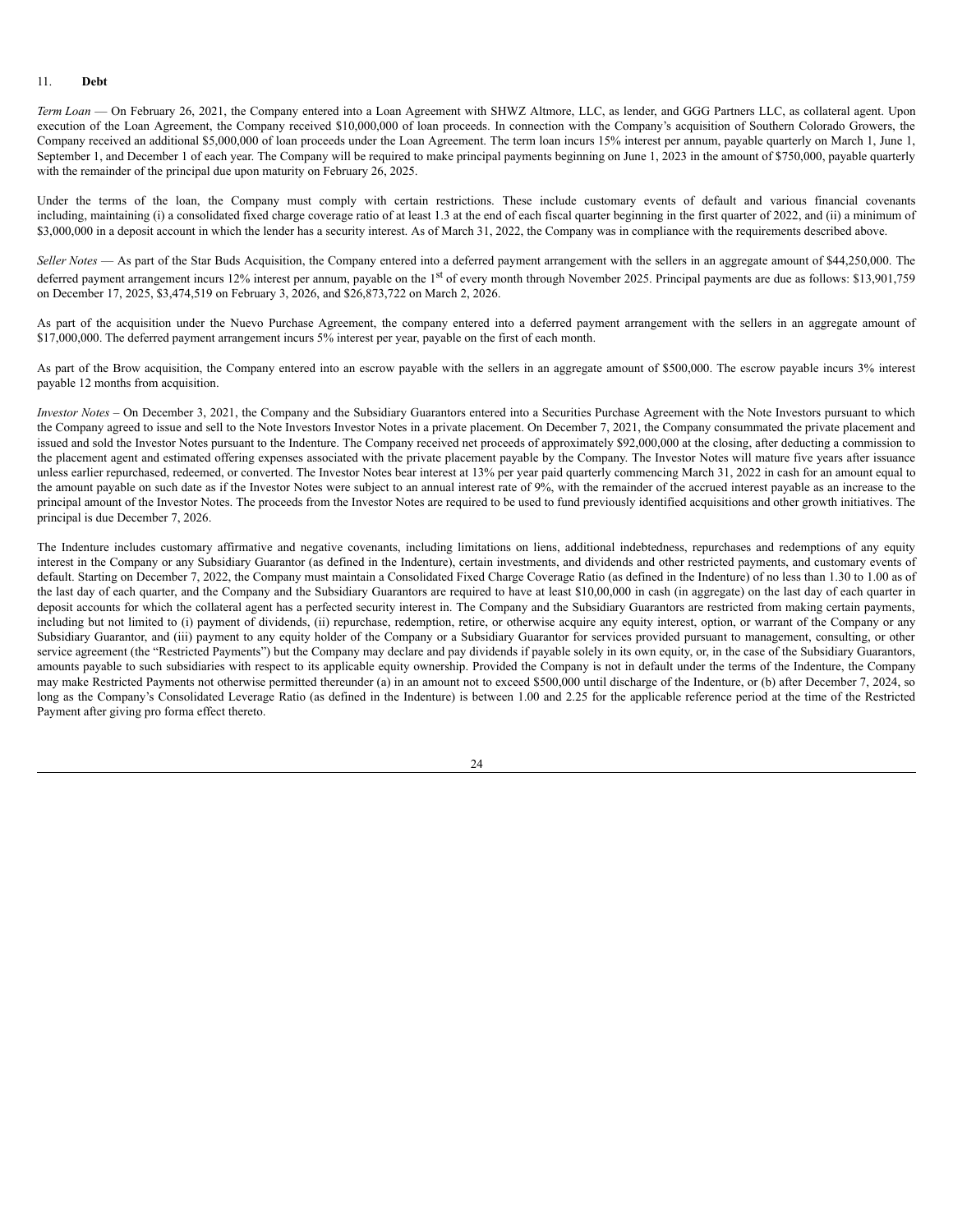The Indenture contains restrictions and limitations on the Company's ability to incur additional debt and grant liens on its assets. The Company and its Subsidiary Guarantors are not permitted to incur additional debt or issue Disqualified Equity Interests (as defined in the Indenture) unless the Company's Consolidated Leverage Ratio is between 1.00 and 2.25 after giving pro forma effect thereto. In addition, the Company is not permitted to grant a senior lien on its assets (excluding acquisition target assets that are identified in the Indenture) to secure indebtedness unless and until (a) at least \$80,000,000 of the net proceeds from the Notes (plus the proceeds of certain sale-leaseback transactions) have been used to consummate Permitted Acquisitions prior to the granting of any such lien, and (b) the Consolidated Leverage Ratio for the applicable reference period, calculated on a pro forma basis giving effect to such acquisition and all related transactions, is less than 1.40 to 1.00. The Indenture provides that the Company and its Subsidiary Guarantors may incur debt under certain circumstances, including but not limited to, (i) debt incurred related to certain acquisitions and dispositions, including capital lease obligations and sale-leaseback transactions not to exceed \$5,500,000 (plus up to an additional \$2,200,000 in connection with certain transactions identified prior to the Issuance Date) in the aggregate at any time, (ii) certain transactions in the ordinary course of business, and (iii) any other unsecured debt not to exceed \$1,000,000 at any time.

The following tables sets forth our indebtedness as of March 31, 2022 and December 31, 2021, respectively, and future obligations:

|                                                                                                                                                                                                                                       |               | March 31,<br>2022             |               | December 31,<br>2021          |
|---------------------------------------------------------------------------------------------------------------------------------------------------------------------------------------------------------------------------------------|---------------|-------------------------------|---------------|-------------------------------|
| Term loan dated February 26, 2021, in the original amount of \$10,000,000. An additional \$5,000,000 was added to<br>the term loan on July 28, 2021. Interest of 15% per annum, due quarterly. Principal payments begin June 1, 2023. | <sup>\$</sup> | 15,000,000                    | <sup>\$</sup> | 15,000,000                    |
| Seller notes dated December 17, 2020 in the original amount of \$44,250,000. Interest of 12% per annum, due<br>monthly. Principal payments begin December 17, 2025                                                                    |               | 44,250,000                    |               | 44,250,000                    |
| Convertible notes dated December 7, 2021, in the original amount of \$95,000,000. Interest of 13% per annum, 9%<br>payable in cash and 4% accreting to the principal amount.                                                          |               | 96,203,333                    |               | 95,000,000                    |
| Seller note dated February 7, 2022 in the original amount of \$17,000,000. Interest of 5% per annum, due monthly.<br>Principal balance is due February 7, 2025                                                                        |               | 17,000,000                    |               |                               |
| Less: unamortized debt issuance costs<br>Less: unamortized debt discount                                                                                                                                                              |               | (7,868,231)<br>(46, 721, 616) |               | (8,289,743)<br>(48, 477, 789) |
| Total long term debt<br>Less: current portion of long term debt                                                                                                                                                                       |               | 117,863,486                   |               | 97,482,468                    |
| Long term debt and unamortized debt issuance costs                                                                                                                                                                                    |               | 117,863,486                   |               | 97,482,468                    |

|       | <b>Principal Payments</b> | <b>Unamortized Debt</b><br><b>Issuance Costs</b> |          | <b>Unamortized Debt</b><br>Discount |   | <b>Total Long Term Debt</b> |
|-------|---------------------------|--------------------------------------------------|----------|-------------------------------------|---|-----------------------------|
| 2022  |                           | 1,264,536                                        | <b>S</b> | 5,728,440                           | S | (5,728,440)                 |
| 2023  | 2,250,000                 | 1,686,048                                        |          | 8,523,493                           |   | (6,273,493)                 |
| 2024  | 3,000,000                 | 1,686,048                                        |          | 9,734,935                           |   | (6,734,935)                 |
| 2025  | 40,651,759                | 1,686,048                                        |          | 11,057,799                          |   | 29,593,960                  |
| 2026  | 109,551,574               | 1,545,551                                        |          | 11,676,949                          |   | 97,874,625                  |
|       |                           |                                                  |          |                                     |   |                             |
| Total | 155.453.333               | 7.868.231                                        |          | 46.721.616                          |   | 108,731,717                 |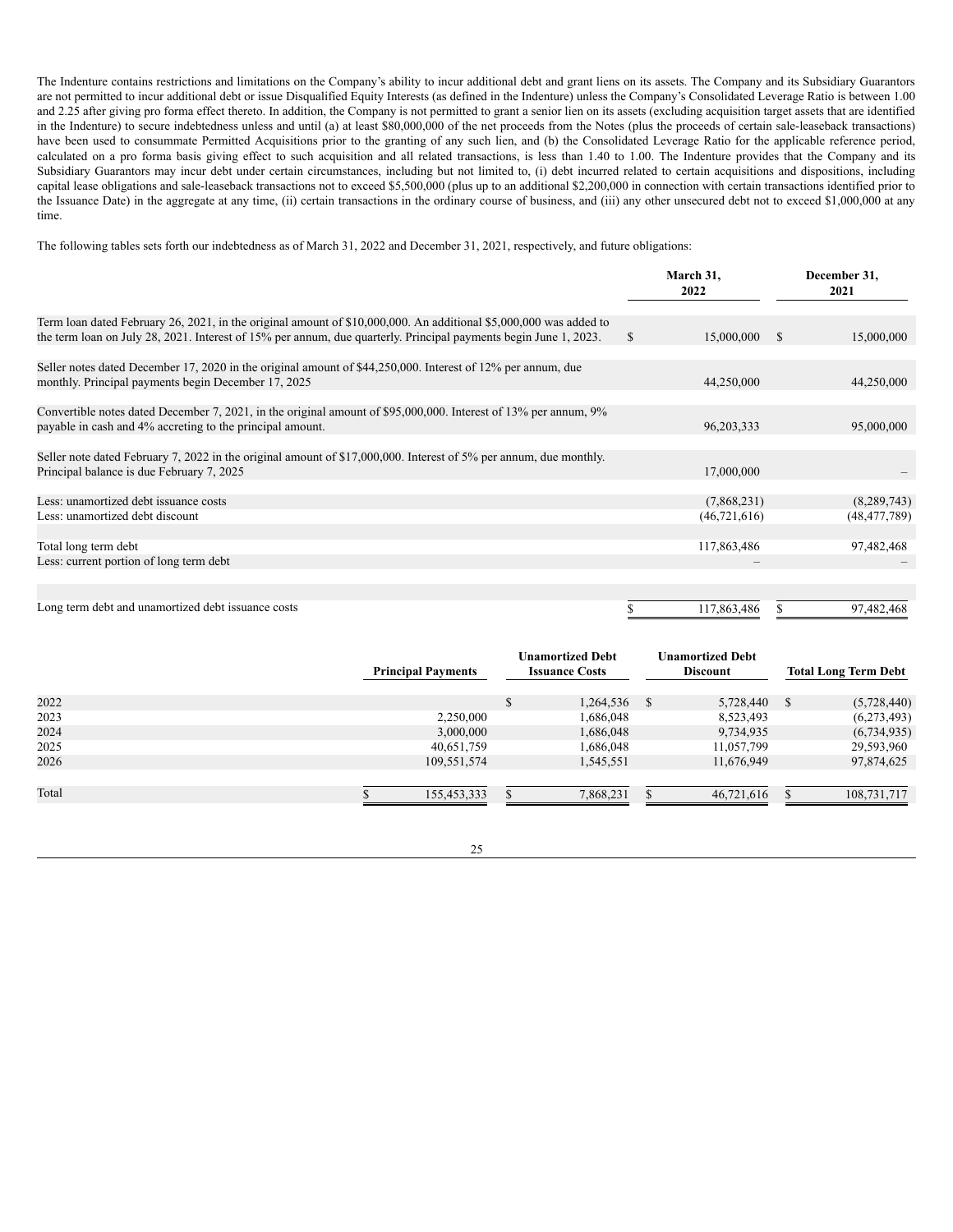# 12. **Leases**

Leases with an initial term of 12 months or less are not recorded on the balance sheet; we recognize lease expense for these leases on a straight-line basis over the lease term. Leases with a term greater than one year are recognized on the balance sheet at the time of lease commencement or modification of an ROU operating lease asset and a lease liability, initially measured at the present value of the lease payments. Lease costs are recognized in the income statement over the lease term on a straight-line basis. ROU assets represent our right to use an underlying asset for the lease term and lease liabilities represent our obligation to make lease payments arising from the lease.

The Company's leases consist of real estate leases for office, retail, cultivation, and manufacturing facilities. The Company elected to combine the lease and related non-lease components for its operating leases.

The Company's operating leases include options to extend or terminate the lease, which are not included in the determination of the ROU asset or lease liability unless reasonably certain to be exercised. The Company's operating leases have remaining lease terms of less than two years. The Company's lease agreements do not contain any material residual value guarantees or material restrictive covenants.

As the Company's leases do not provide an implicit rate, we used an incremental borrowing rate based on the information available at the lease commencement date in determining the present value of lease payments. The discount rate used in the computations ranged between 6% and 12%.

### *Balance Sheet Classification of Operating Lease Assets and Liabilities*

|                                                                                                                | <b>Balance Sheet Line</b> |              | March 31, 2022 |
|----------------------------------------------------------------------------------------------------------------|---------------------------|--------------|----------------|
| <b>Asset</b>                                                                                                   |                           |              |                |
| Operating lease right of use assets                                                                            | Noncurrent assets         | \$           | 13,721,007     |
| <b>Liabilities</b>                                                                                             |                           |              |                |
| Lease liabilities                                                                                              | Noncurrent liabilities    | \$           | 14,082,673     |
| Maturities of Lease Liabilities                                                                                |                           |              |                |
| Maturities of lease liabilities as of March 31, 2022 are as follows:                                           |                           |              |                |
| 2021 fiscal year                                                                                               |                           | $\mathbb{S}$ | 24,706,524     |
| Less: Interest                                                                                                 |                           |              | 374,001        |
| Present value of lease liabilities                                                                             |                           |              | 24,332,523     |
| The following table presents the Company's future minimum lease obligation under ASC 842 as of March 31, 2022: |                           |              |                |
| 2022 fiscal year                                                                                               |                           | $\mathbb{S}$ | 3,325,483      |
| 2023 fiscal year                                                                                               |                           |              | 3,843,353      |
| 2024 fiscal year                                                                                               |                           |              | 3,949,553      |
| 2025 fiscal year                                                                                               |                           |              | 3,989,432      |
| 2026 fiscal year                                                                                               |                           |              | 2,971,217      |
|                                                                                                                |                           |              | 18,079,038     |

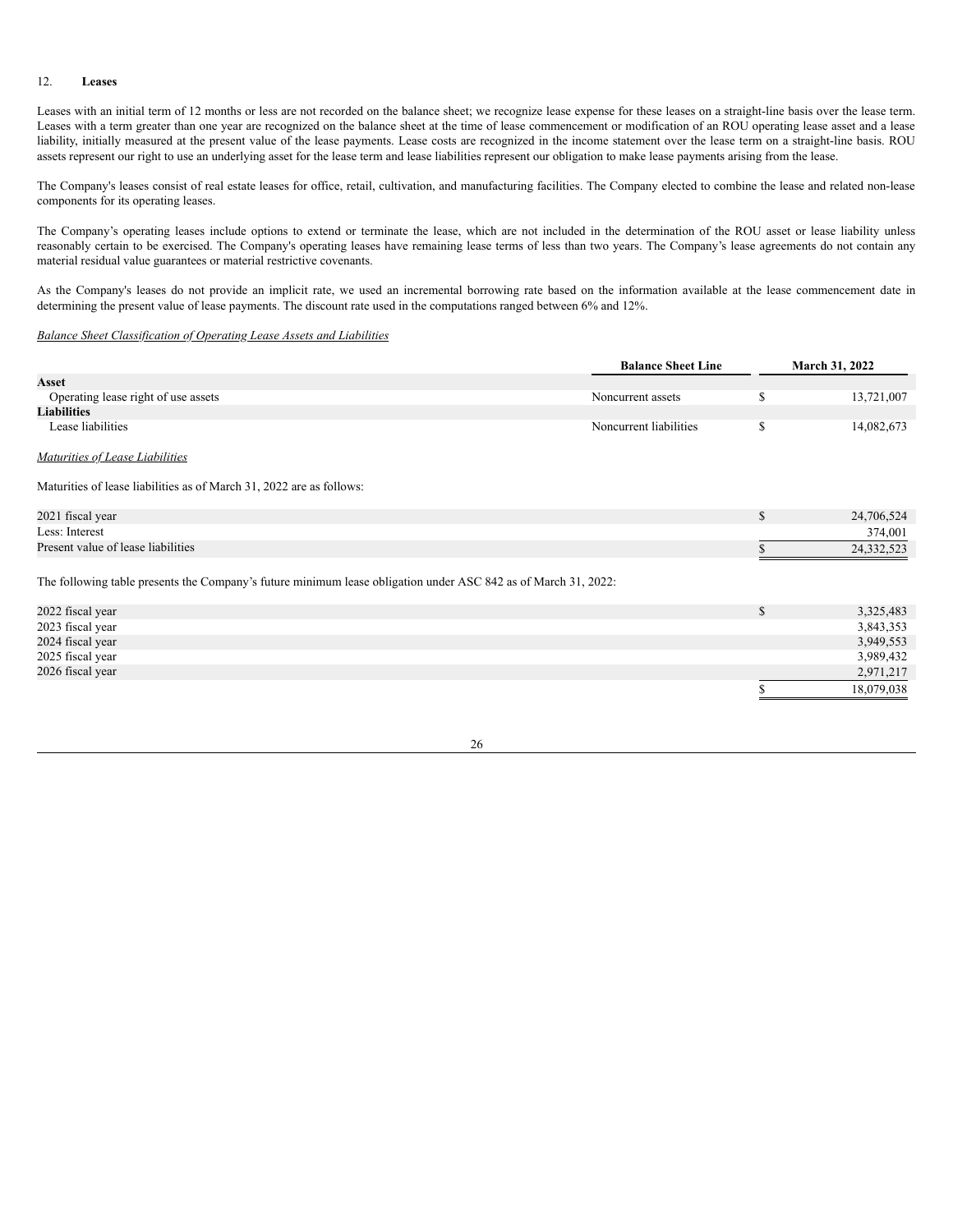### 13. **Commitments and Contingencies**

# *Definitive Agreement to Acquire the Colorado-Based Urban Health & Wellness, Inc.*

On March 11, 2022, the Company entered into an Asset and Personal Goodwill Purchase Agreement with Double Brow, Urban Health & Wellness, Inc. d/b/a Urban Dispensary ("Urban Dispensary"), Productive Investments, LLC ("Productive Investments"), and Patrick Johnson (together with Productive Investments, the "Equityholders"), pursuant to which Double Brow will purchase (i) all of Urban Dispensary's assets used or held for use in Urban Dispensary's business of owning and operating a retail marijuana store and a grow facility, each located in Denver, Colorado, and (ii) all of the Equityholders' personal goodwill arising from Equityholders' independent, separate, individual and personal efforts relating to Urban Dispensary's business on the terms and subject to the conditions set forth in the purchase agreement, and assume obligations under contracts acquired as part of the asset purchase. The aggregate consideration for the asset purchase will be up to \$1,317,500 million in cash and shares of Common Stock in an amount equal to \$1,900,000 divided by the price per share of Common Stock as of market close on the first trading day immediately before the closing. The Company deposited \$30,000 of the cash portion of the purchase price as an earnest money deposit with Urban Dispensary in March 2022. At the closing, (i) the Company will use the cash portion of the purchase price to pay off certain indebtedness and transaction expenses of Urban Dispensary and then pay the balance to Urban Dispensary, and (ii) the Company will issue the stock portion of the purchase price directly to the Equityholders. The stock consideration is subject to post-closing reduction if any of the actual marijuana product inventory, marijuana plant inventory or cash at closing is less than certain targets stated in the purchase agreement. The Company will hold back \$288,000 of the stock consideration at closing as collateral for potential claims for indemnification from Urban Dispensary under the purchase agreement. Any portion of the held back cash consideration not used to satisfy indemnification claims will be released to Urban Dispensary on the 18-month anniversary of the closing date of the asset purchase.

### 14. **Stockholders' Equity**

The Company is authorized to issue two classes of stock, preferred stock and Common Stock.

### *Preferred Stock*

The number of shares of preferred stock authorized is 10,000,000, par value \$0.001 per share. The preferred stock may be divided into such number or series as the Board may determine. The Board is authorized to determine and alter the rights, preferences, privileges and restrictions granted and imposed upon any wholly unissued series of preferred stock, and to fix the number and designation of shares of any series of preferred stock. The Board, within limits and restrictions stated in any resolution of the Board, originally fixing the number of shares constituting any series may increase or decrease, but not below the number of such series then outstanding, the shares of any subsequent series.

The Company had 82,594 shares of Preferred Stock issued and outstanding and 4,400 in escrow as of March 31, 2022 and December 31, 2021. Among other terms, each share of Preferred Stock (i) earns an annual dividend of 8% on the "preference amount," which initially is equal to the \$1,000 per-share purchase price and subject to increase, by having such dividends automatically accrete to, and increase, the outstanding preference amount, (ii) is entitled to a liquidation preference under certain circumstances, (iii) is convertible into shares of Common Stock by dividing the preference amount by \$1.20 per share under certain circumstances, and (iv) is subject to a redemption right or obligation under certain circumstances. Accumulated preferred dividends were \$9,089,597 and \$7,346,153 as of March 31, 2022 and December 31, 2021, respectively.

#### *Common Stock*

The Company is authorized to issue 250,000,000 shares of Common Stock, par value \$0.001 per share. The Company had 58,684,314 shares of Common Stock issued, 57,945,870 shares of Common Stock outstanding, 517,044 shares of Common Stock in treasury, and 221,400 shares of Common Stock in escrow as of March 31, 2022, and 45,455,490 shares of Common Stock issued, 44,717,046 shares of Common Stock outstanding, 517,044 shares of Common Stock in treasury, and 221,400 shares of Common Stock in escrow as of December 31, 2021.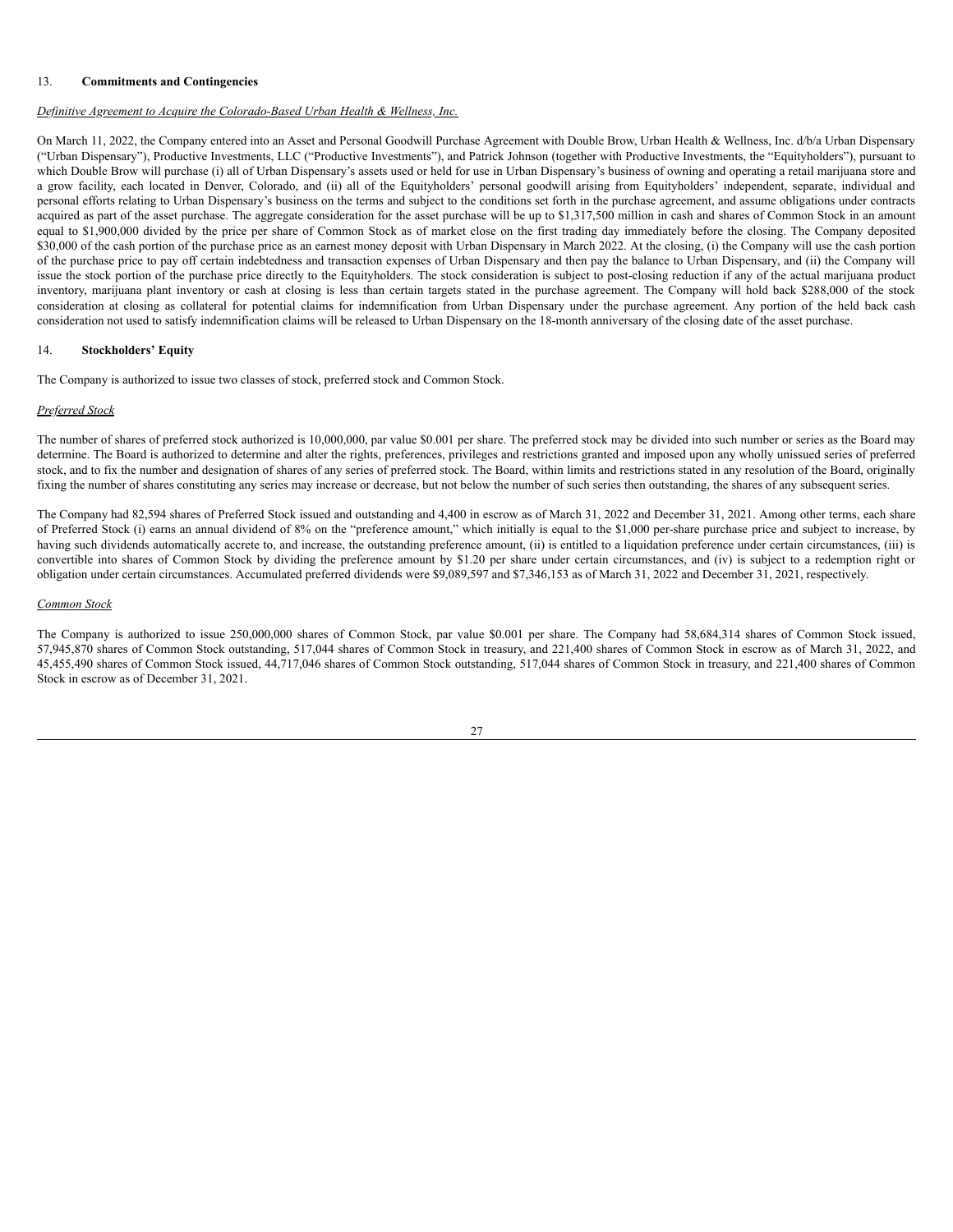### *Common Stock Issued in Private Placements*

During the year ended December 31, 2020, the Company issued 187,500 shares of Common Stock and warrants to purchase 187,500 shares of Common Stock, for gross proceeds of \$375,000.

### *Common Stock Issued as Compensation to Employees, Of icers, and Directors*

For the year ended December 31, 2021, the Company issued 323,530 shares of Common Stock valued at \$637,233 to employees and directors as compensation.

For the three months ended March 31, 2022, the Company has not issued shares of Common Stock as compensation to employees and directors.

### *Common and Preferred Stock Issued as Payment for Acquisitions*

On April 20, 2020, the Company issued 2,554,750 shares of Common Stock valued at \$4,167,253 for the acquisition of Mesa Organics, Ltd.

The Company issued shares of Preferred Stock in connection with the Star Buds Acquisition as follows: (i) on December 17, 2020 the Company issued 2,862 shares of Preferred Stock valued at \$2,861,994, of which 430 shares of Preferred Stock valued at \$387,000 were placed in escrow, (ii) on December 18, 2020 the Company issued 6,404 shares of Preferred Stock valued at \$6,403,987, of which 959 shares of Preferred Stock valued at \$863,100 were placed in escrow, (iii) on February 3, 2021 the Company issued 2,319 shares of Preferred Stock valued at \$2,318,998, of which 349 shares of Preferred Stock valued at \$314,100 were placed in escrow, and (iv) on March 3, 2021 the Company issued 17,921 shares of Preferred Stock valued at \$17,920,982, of which 2,690 shares of Preferred Stock valued at \$2,421,000 were placed in escrow.

On July 21, 2021, the Company issued 2,213,994 shares of Common Stock valued at \$5,377,786, of which 221,400 shares valued at \$537,779 were placed in escrow for the acquisition of Southern Colorado Growers.

On December 21, 2021, the Company issued 100,000 shares of Common Stock valued at \$197,000 for the acquisition of the assets of Smoking Gun.

On January 26, 2022, the Company issued 1,066,666 shares of Common Stock valued at \$1,600,000 for the acquisition of the assets of Drift.

On February 9, 2022, the Company issued 7,116,564 shares of Common Stock valued at \$11,600,000 for the acquisition of MCG.

### *Warrants*

The Company accounts for Common Stock purchase warrants in accordance with ASC 480, *Accounting for Derivative Financial Instruments Indexed to, and Potentially* Settled in, a Company's Own Stock, Distinguishing Liabilities from Equity. The Company estimates the fair value of warrants at date of grant using the Black-Scholes option pricing model. There is a moderate degree of subjectivity involved when using option pricing models to estimate the warrants, and the assumptions used in the Black Scholes option-pricing model are moderately judgmental.

For the year ended December 31, 2021, the Company issued warrants to purchase an aggregate of 3,793,530 shares of Common Stock as consideration for the Star Buds Acquisition. These warrants have an exercise price of \$1.20 per share and expiration dates five years from the dates of issuance. In addition, the Company issued a warrant to purchase an aggregate of 1,500,000 shares of Common Stock to an accredited investor in connection with entering into a loan agreement. This warrant has an exercise price of \$2.50 per share and expires five years from the date of issuance. The Company estimated the fair value of these warrants at date of grant using the Black-Scholes option pricing model using the following inputs: (i) stock price on the date of grant of \$1.20 and \$2.50, respectively, (ii) the contractual term of the warrant of five years, (iii) a risk-free interest rate ranging between 0.21% - 1.84% and (iv) an expected volatility of the price of the underlying Common Stock ranging between 157.60% - 194.56%. No warrants were issued during the period ended March 31, 2022.

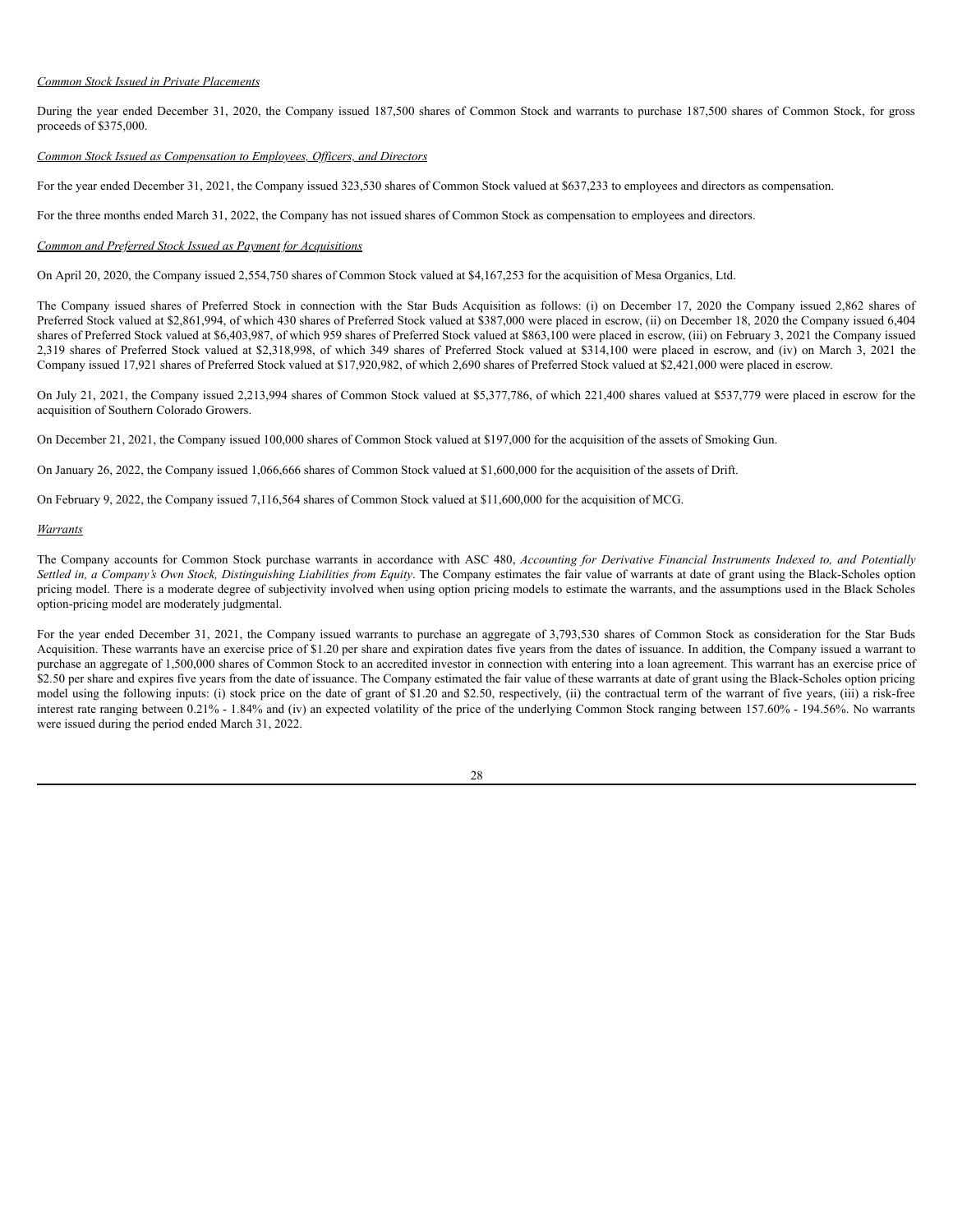The following table reflects the change in Common Stock purchase warrants for the period ended March 31, 2022:

| <b>Number of shares</b>  |
|--------------------------|
| 17,018,750               |
| $\overline{\phantom{0}}$ |
|                          |
| $\overline{\phantom{a}}$ |
| 17,018,750               |
|                          |

## *Conversion of Preferred Stock to Common Stock*

On December 20, 2021, a holder of Preferred Stock converted 272 shares of Preferred Stock into 245,017 shares of Common Stock.

### 15. **Segment Information**

The Company has three identifiable segments as of March 31, 2022; (i) retail, (ii) wholesale and (iii) and other. The retail segment represents our dispensaries which sell merchandise directly to customers via retail locations and e-commerce portals. The wholesale segment represents our manufacturing, cultivation, and wholesale business which sells merchandise to customers via e-commerce portals, a retail location, and a manufacturing facility. The other segment derives its revenue from licensing and consulting agreements with cannabis related entities, in addition to fees from seminars and expense reimbursements included in other revenue on the Company's financial statements.

The following information represents segment activity for the three months ended March 31, 2022 and March 31, 2021:

### Schedule of Segment Reporting Information

|                                |              | <b>For The Three Months Ended</b> |                |                |  |  |  |  |  |
|--------------------------------|--------------|-----------------------------------|----------------|----------------|--|--|--|--|--|
|                                |              | <b>March 31, 2022</b>             |                |                |  |  |  |  |  |
|                                | Retail       | Wholesale                         | Other          | Total          |  |  |  |  |  |
| Revenues                       | 26,525,716   | 5,207,388                         | 44,450         | 31,777,554     |  |  |  |  |  |
| Cost of goods and services     | (15,905,610) | (4,871,587)                       | (62, 854)      | (20, 840, 051) |  |  |  |  |  |
| Gross profit                   | 10,620,106   | 335,801                           | (18, 404)      | 10,937,503     |  |  |  |  |  |
| Intangible assets amortization | 1,939,791    | 198.475                           | 581            | 2,138,847      |  |  |  |  |  |
| Depreciation                   | 64.617       | 128,098                           | 209,234        | 401.949        |  |  |  |  |  |
| Net income (loss)              | 3,761,943    | (421, 864)                        | (30, 118, 781) | (26,778,702)   |  |  |  |  |  |
| Segment assets                 | 184.138.812  | 64.813.396                        | 69.054.427     | 318,006,635    |  |  |  |  |  |

Segment assets from Other mainly related to cash from the Investor Notes.

### 16. **Tax Provision**

The following table summarizes the Company's income tax expense and effective tax rates for the three months ended March 31, 2022 and March 31, 2021:

|                                   | For the Three Months Ended March 31. |             |
|-----------------------------------|--------------------------------------|-------------|
|                                   | 2022                                 | 2021        |
| Income (loss) before income taxes | (25,518,808)                         | (4,106,121) |
| Income tax expense                | 1,259,894                            | 456,614     |
| Effective tax rate                | $-4.94%$                             | $-11.12\%$  |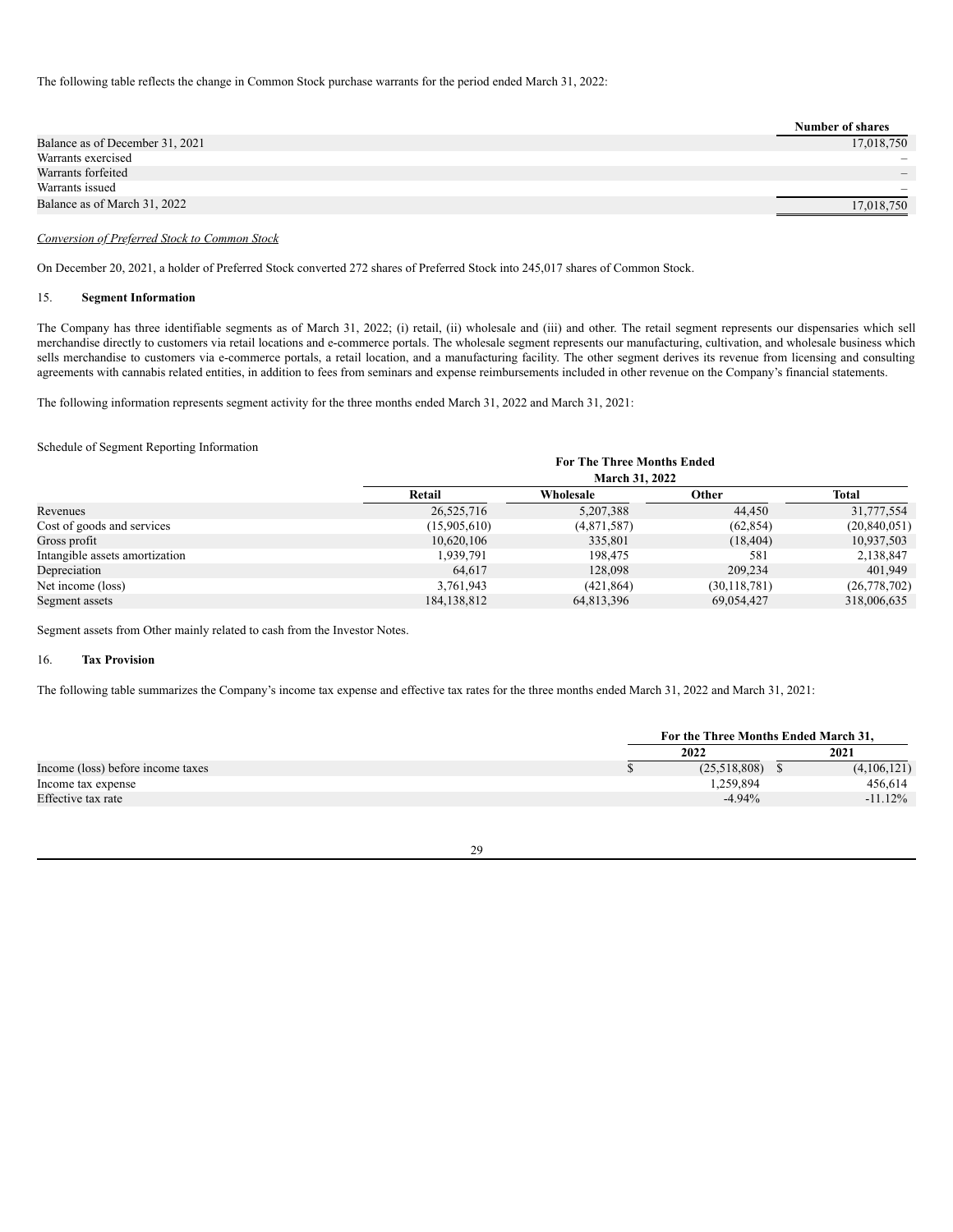The Company has computed its provision for income taxes under the discrete method which treats the year-to-date period as if it were the annual period and determines the income tax expense or benefit on that basis. The discrete method is applied when application of the estimated annual effective tax rate is impractical because it is not possible to reliably estimate the annual effective tax rate. We believe that, at this time, the use of this discrete method is more appropriate than the annual effective tax rate method as the estimated annual effective tax rate method is not reliable due to the high degree of uncertainty in estimating annual pre-tax income due to the early growth stage of the business.

Due to its cannabis operations, the Company is subject to the limitations of IRC Section 280E under which the Company is only allowed to deduct expenses directly related to sales of product. This results in permanent differences between ordinary and necessary business expenses deemed non-allowable under IRC Section 280E.

The effective tax rate for the three months ended March 31, 2022 varies from the three months ended March 31, 2021 primarily due to IRC Section 280E ("280E") due to increase of subsidiaries subject to the limitation of 280E. In April 2020, the Company acquired its first plant-touching business, Mesa Organics, subjecting the Company to 280E for the first time.

In assessing the realizability of deferred tax assets, management considers whether it is more likely than not that some portion or all of the deferred tax assets will not be realized. The Company's valuation allowance represents the amount of tax benefits that are likely to not be realized. Management assesses the need for a valuation allowance each period and continues to have a full valuation allowance on its deferred tax assets as of March 31, 2022.

The Federal statute of limitation remains open for the 2017 tax year to present. The state statute of limitation remains open for the 2016 tax year to present.

### 17. **Subsequent Events**

In accordance with FASB ASC 855-10, *Subsequent Events*, the Company has analyzed its operations subsequent to March 31, 2022 to the date these consolidated financial statements were issued, and has determined that it does not have any material subsequent events to disclose in these consolidated financial statements.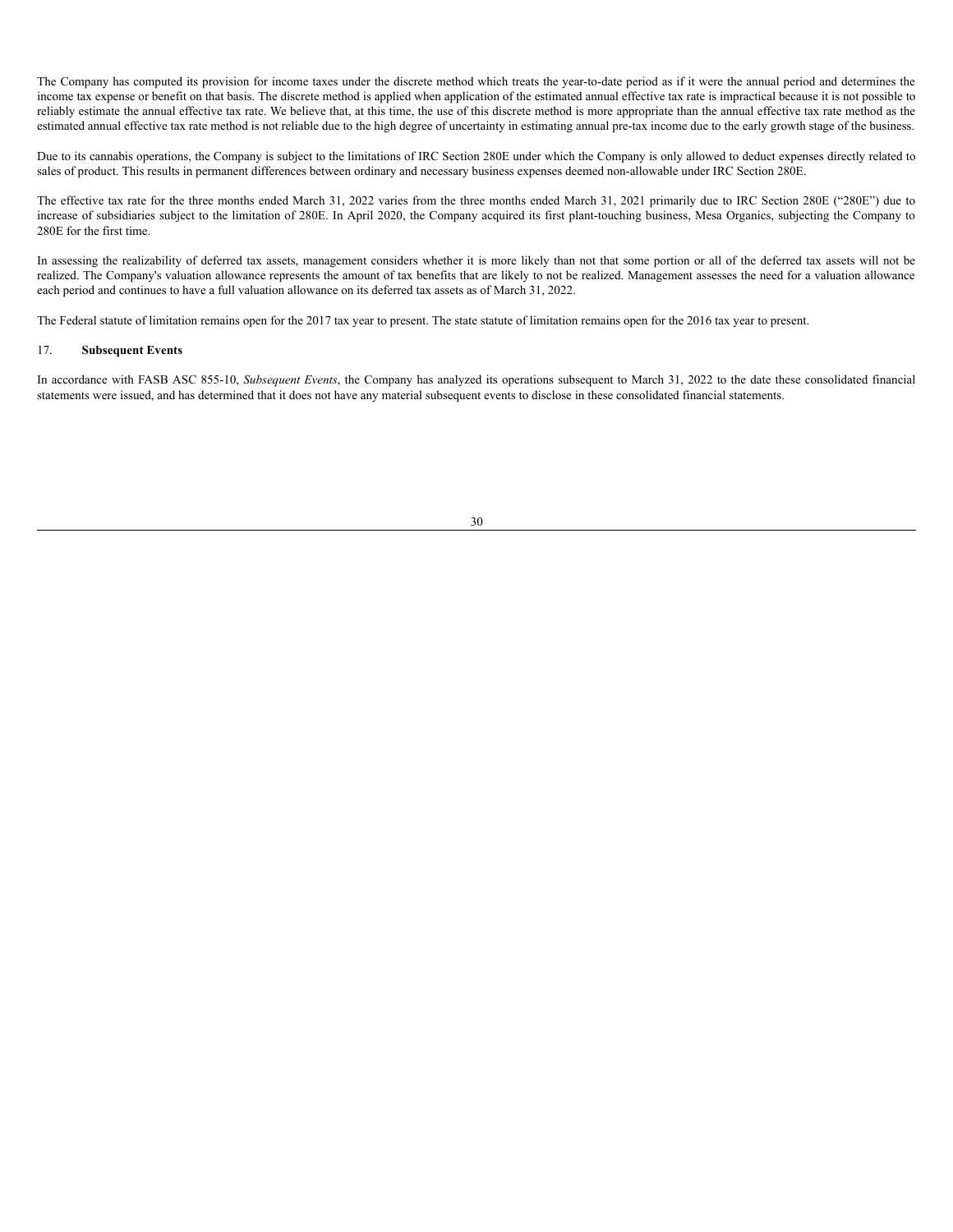#### <span id="page-30-0"></span>**Item 2.** *Management's Discussion and Analysis of Financial Condition and Results of Operations*

The following discussion should be read in conjunction with our unaudited consolidated financial statements and notes thereto included herein and with our audited consolidated financial statements included in our Annual Report on Form 10-K for the year ended December 31, 2020, as filed with the SEC. In addition to our historical unaudited condensed consolidated financial information, the following discussion contains forward-looking statements that reflect our plans, estimates, and beliefs. Our actual results could differ materially from those discussed in the forward-looking statements. Factors that could cause or contribute to these differences include those discussed below and elsewhere in this Quarterly Report on Form 10-Q, particularly in Part II, Item 1A, "Risk Factors." See also, "NOTE ABOUT FORWARD-LOOKING INFORMATION."

### **OVERVIEW OF THE COMPANY**

Established in 2014 and headquartered in Denver, Colorado, Medicine Man Technologies, Inc., a cannabis consumer packaged goods company and retailer. The Company's focus is on building the premier, vertically integrated cannabis company by taking operating systems to other states where it can develop a differentiated leadership position. The Company is anchored by a high-performance culture that combines customer-centric thinking and data science to test, measure, and drive decisions and outcomes.

### **Results of Operations – Consolidated**

The following table sets forth the Company's selected consolidated financial results for the periods, and as of the dates, indicated. The (i) consolidated statements of operations for the quarterly and year-to-date periods ended March 31, 2022 and March 31, 2021 and (ii) consolidated balance sheet as of March 31, 2022 and March 31, 2021 have been derived from and should be read in conjunction with the consolidated financial statements and accompanying notes presented in this report.

The Company's consolidated financial statements have been prepared in accordance with GAAP and on a going-concern basis that contemplates continuity of operations and realization of assets and liquidation of liabilities in ordinary course of business.

|                                                                         | For the Periods Ended March 31. |                |  |             |   | 2022 vs 2021   |                   |  |  |  |
|-------------------------------------------------------------------------|---------------------------------|----------------|--|-------------|---|----------------|-------------------|--|--|--|
|                                                                         |                                 | 2022           |  | 2021        |   |                | $\frac{6}{9}$     |  |  |  |
| Total revenue                                                           |                                 | 31,777,554     |  | 19,340,115  | S | 12,437,439     | 64%               |  |  |  |
| Total cost of goods and services                                        |                                 | 20,840,051     |  | 12,087,111  |   | (8,752,940)    | $-72%$            |  |  |  |
| Gross profit                                                            |                                 | 10,937,503     |  | 7,253,004   |   | 3,684,499      | 51%               |  |  |  |
| Total operating expenses                                                |                                 | 15,728,043     |  | 8,737,910   |   | (6,973,589)    | $-80\%$           |  |  |  |
| Income (loss) from operations                                           |                                 | (4,790,540)    |  | (1,484,906) |   | (3,289,090)    | 222%              |  |  |  |
| Total other income (expense)                                            |                                 | (20, 728, 268) |  | (1,707,987) |   | (19,020,281)   | 1114%             |  |  |  |
| Provision for income taxes (benefit)                                    |                                 | 1,259,894      |  | 456,614     |   | (803, 280)     | $-176%$           |  |  |  |
| Net income (loss)                                                       |                                 | (26, 778, 702) |  | (3,649,507) |   | (23, 112, 651) | 633%              |  |  |  |
| Earnings (loss) per share attributable to common shareholders - basic   |                                 | (0.77)         |  | (0.09)      |   | (0.68)         | 794%              |  |  |  |
| Earnings (loss) per share attributable to common shareholders - diluted |                                 | (0.77)         |  | (0.09)      |   | (0.68)         | 794%              |  |  |  |
| Weighted average number of shares outstanding - basic                   |                                 | 46,841,971     |  | 42,616,309  |   |                |                   |  |  |  |
| Weighted average number of shares outstanding - diluted                 |                                 | 46,841,971     |  | 42,616,309  |   |                |                   |  |  |  |
|                                                                         |                                 |                |  |             |   | March 31, 2022 | December 31, 2021 |  |  |  |
| <b>Total Assets</b>                                                     |                                 |                |  |             |   | 318,006,636    | 285,030,792       |  |  |  |

Long-Term Liabilities 131,946,159 151,461,127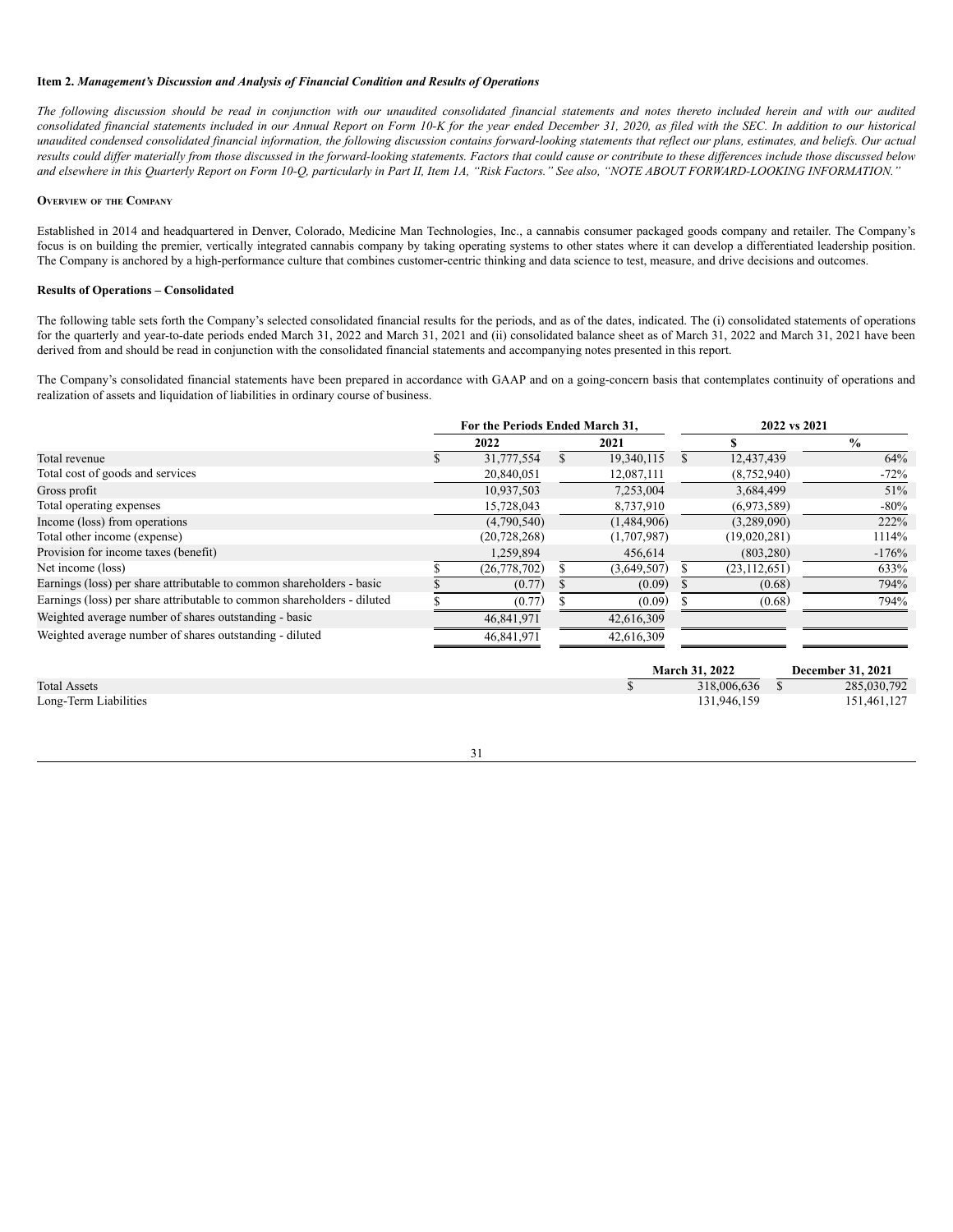#### **Revenue segments**

The Company has consolidated financial statements across its operating businesses with operating segments of retail, wholesale and other.

### *Quarter Ended March 31, 2022 Compared to the Quarter Ended March 31, 2021*

#### **Revenue**

Revenues for the quarter ended March 31, 2022, totaled \$31,777,554 including (i) retail sales of \$26,525,716 (ii) wholesale sales of \$5,207,388 and (iii) other operating revenues of \$44,450, compared to revenues of \$11,816,200 including (i) retail sales of \$11,816,200, (ii) wholesale of \$7,446,265, and (iii) other operating revenues of \$77,650 during the quarter ended March 31, 2021 representing an increase of \$12,437,439 or 64%. This increase was due to increased sale of our products as well as growth through acquisition. In 2022, we acquired thirteen new retail dispensaries. The decrease in wholesale and other operating revenue in 2022 was largely due to wholesale distillate pricing pressure and over-supply in the state of Colorado.

### **Cost of Goods and Services**

Cost of goods and services for the quarter ended March 31, 2022, totaled \$20,840,051 compared to cost of services of \$12,087,111 during the quarter ended March 31, 2021, representing an increase of \$8,752,940 or 72%. This increase was due to increased sales of our products as well as growth through acquisition. The cost of goods and services increased at a slightly higher rate than revenue due to purchase accounting on retail acquisitions requiring revaluation of inventory to retail value, therefore reducing margins which were made in the first quarter.

### **Operating Expenses**

Operating expenses for the quarter ended March 31, 2022, totaled \$15,728,043, compared to operating expenses of \$8,737,910 during the quarter ended March 31, 2021, representing an increase of \$6,990,133 or 80%. This increase was due to increased selling, general and administrative expenses, professional service fees, salaries, benefits and related employment costs related to growth from acquisitions and non-cash stock-based compensation.

### **Other Income (Expense), Net**

Other expense, net for the quarter ended March 31, 2022, totaled \$20,728,268, compared to \$1,707,987 during the quarter ended March 31, 2021, representing an increase of \$19,020,281 or 1,114%. The increase in other expense, net was due to increase in interest payments due to various indebtedness and by the loss on derivative liability related to the Investor Notes.

### **Net Income (Loss)**

As a result of the factors discussed above, we generated net loss for the quarter ended March 31, 2022 of \$26,778,702, compared to net loss of \$3,649,507 during the quarter ended March 31, 2021.

### **REVENUE OF OPERATION BY SEGMENT**

|               | For the Periods Ended March 31, |      |            |  | 2022 vs 2021  |               |  |  |  |  |
|---------------|---------------------------------|------|------------|--|---------------|---------------|--|--|--|--|
|               | 2022                            | 2021 |            |  |               | $\frac{6}{9}$ |  |  |  |  |
| Retail        | 26,525,716                      |      | 11,816,200 |  | 14,709,516    | 124%          |  |  |  |  |
| Wholesale     | 5,207,388                       |      | 7,446,265  |  | (2, 238, 877) | $-30%$        |  |  |  |  |
| Other         | 44.450                          |      | 77.650     |  | (33,200)      | $-43%$        |  |  |  |  |
| Total revenue | 31.777.554                      |      | 19.340.115 |  | 12.437.439    | 64%           |  |  |  |  |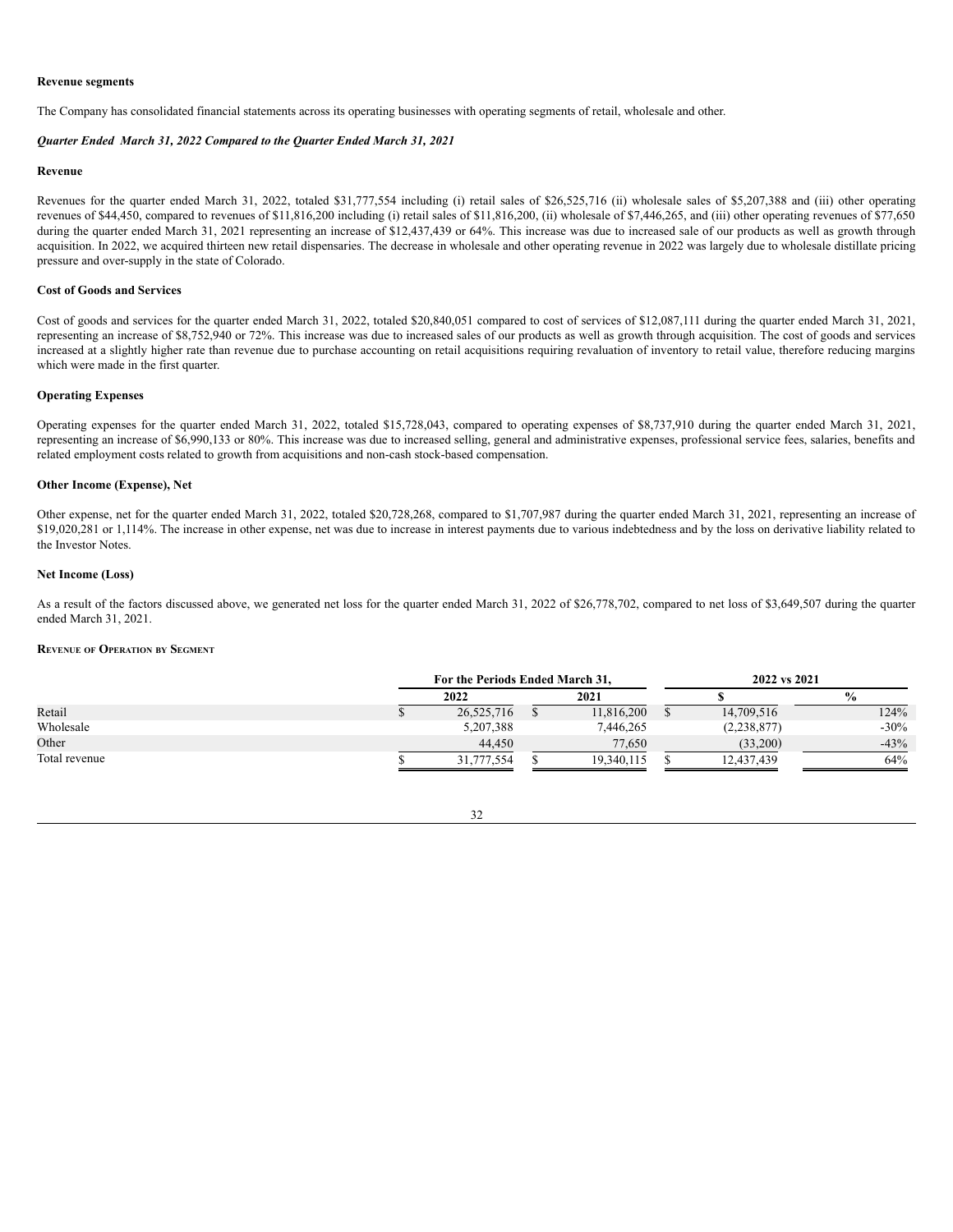#### **DRIVERS OF RESULTS OF OPERATIONS**

#### **Revenue**

The Company derives its revenue from three revenue streams: Retail which sells finished goods sourced internally and externally to the end consumer in retail stores; Wholesale which is the cultivation of flower and biomass sold internally and externally and the manufacturing of biomass into distillate for integration into externally developed products, such as edibles and internally developed products such as vapes and cartridges under the Purplebee's brand; Other which includes other income and expenses, such as, licensing and consulting services, facility design services, facility management services, the Company's Three A Light™ publication, and corporate operations.

### **Gross Profit**

Gross profit is revenue less cost of goods sold. Cost of goods sold includes costs directly attributable to product sales and includes amounts paid for finished goods such as flower, edibles, and concentrates, as well as manufacturing and cultivation labor, packaging, supplies and overhead such as rent, utilities and other related costs. Cannabis costs are affected by market supply. Gross margin measures our gross profit as a percentage of revenue.

### **Total Operating Expenses**

Total operating expenses other than the costs of goods sold consists of selling costs to support customer relations, marketing and branding activities. It also includes an investment in the corporate infrastructure required to support the Company's ongoing business.

### **LIQUIDITY AND CAPITAL RESOURCES**

As of March 31, 2022 and December 31, 2021, the Company had total current liabilities of \$70,277,925 and \$45,263,179, respectively. The increase in current liabilities is driven by the derivative liability associated with the Investor Notes as well as from general growth of the Company. As of March 31, 2022 and December 31, 2021, the Company had cash and cash equivalents of \$47,688,094 and \$106,400,216, respectively to meet its current obligations. The Company had working capital of \$1,103,293 as of March 31, 2022, a decrease of \$77,545,783 as compared to December 31, 2021. The reduction in working capital is primarily driven by an increase in derivative liability from the Investor Notes issued on December 7, 2021.

The Company is an early-stage growth company, generating cash from revenues and capital raise. Cash is being reserved primarily for capital expenditures, facility improvements and strategic investment opportunities. The Company anticipates overall revenue to increase in 2022 due to acquisitions and adult-use becoming legalized in New Mexico on April 1, 2022. It is possible the Company will seek additional external financing to meet capital needs. The Company relies on internal capital that is generated through revenue and any other internal sources of liquidity. The Company utilizes various forms of external financing, including loan arrangements, capital raises, and cash from the Investor Notes. The Company maintains the unused portion of the funds received from the Investor Notes for future acquisitions and execution of growth strategies.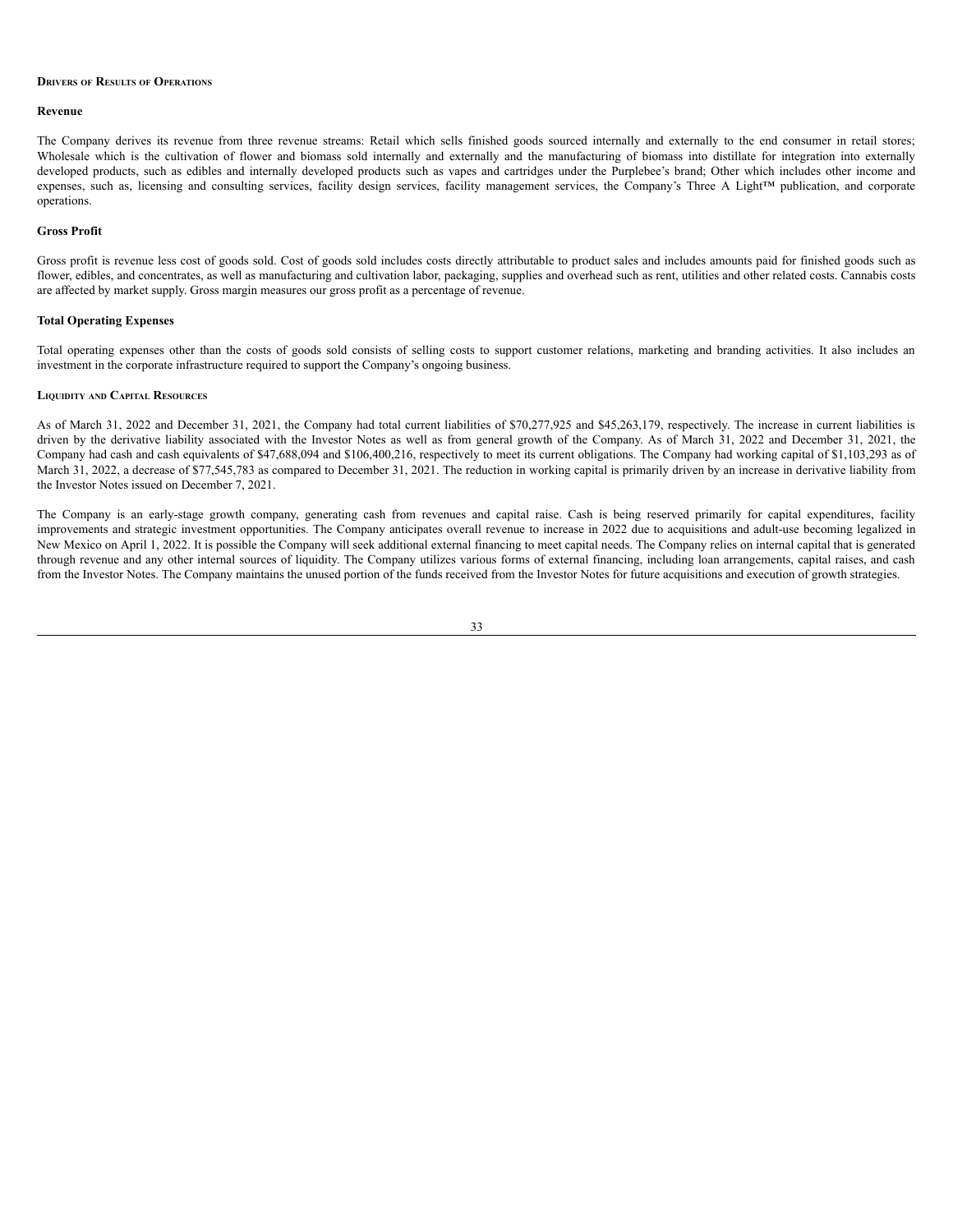Due to our participation in the cannabis industry and the regulatory framework governing cannabis in the United States, our debt and loan arrangements are sometimes subject to higher interest rates than are market for other industries, which has an unfavorable impact on our liquidity and capital resources.

### **Cash Flows**

*Cashed used in Operating, Investing and Financing Activities*

Net cash provided by (used in) operating, investing and financing activities for the quarters ended March 31, 2022 and 2021 were as follows:

|                                                     | For the Periods Ended March 31. |                |  |              |  |
|-----------------------------------------------------|---------------------------------|----------------|--|--------------|--|
|                                                     |                                 | 2022           |  | 2021         |  |
| Net cash provided by (used in) Operating Activities |                                 | 5,831,074      |  | 1,698,519    |  |
| Net cash provided by (used in) Investing Activities |                                 | (92, 924, 719) |  | (65,600,473) |  |
| Net cash provided by used in Financing Activities   |                                 | 28,381,522     |  | 85,631,039   |  |

The Company's cash provided by operating activities is driven by increase in sales from acquisitions. Our use of cash from investing activities is driven by acquisition of businesses and property, plant and equipment for existing entities. Our cash provided by financing activities is mainly from proceeds from our credit facility, the Investor Notes and the issuance of shares of Preferred Stock.

# **CONTRACTUAL CASH OBLIGATIONS AND OTHER COMMITMENTS AND CONTINGENCIES**

The following table quantifies the Company's future contractual obligation as of March 31, 2022:

|                               | Total       | 2022       | 2023       | 2024       | 2025       | 2026        | Thereafter                   |
|-------------------------------|-------------|------------|------------|------------|------------|-------------|------------------------------|
| Notes Payable $(a)$           | 155,453,333 | $-$        | 2,250,000  | 3.000.000  | 40.651.759 | 109.551.574 | $\overline{\phantom{0}}$     |
| Interest Due on Notes Pavable | 75.878.422  | 16.833.160 | 16.559.990 | 16.504.822 | 15.542.869 | 10.437.581  | $\qquad \qquad \blacksquare$ |
| Right of Use Assets           | 24,706,524  | 3.325.483  | 3,843,353  | 3,949,553  | 3.989.432  | 2,971,217   | 6.627.486                    |
| Total                         | 256.038.279 | 20.158.643 | 22.653.343 | 23.454.375 | 60.184.060 | 122.960.372 | 6.627.486                    |

(a) - This amount excludes \$46,721,616 of unamortized debt discount and \$7,868,231 of unamortized debt issuance costs. See Note 10 - Debt

The Company anticipates using funds from operating activities and, if needed, we may seek out additional external financing to support contractual cash obligations.

#### **OFF-BALANCE SHEET ARRANGEMENTS**

As of March 31, 2022 and March 31, 2021, we were not party to any off-balance sheet arrangement that had or was reasonably likely to have a material current or future effect on our financial condition, changes in financial condition, revenues or expenses, results of operations, liquidity, cash requirements or capital resources.

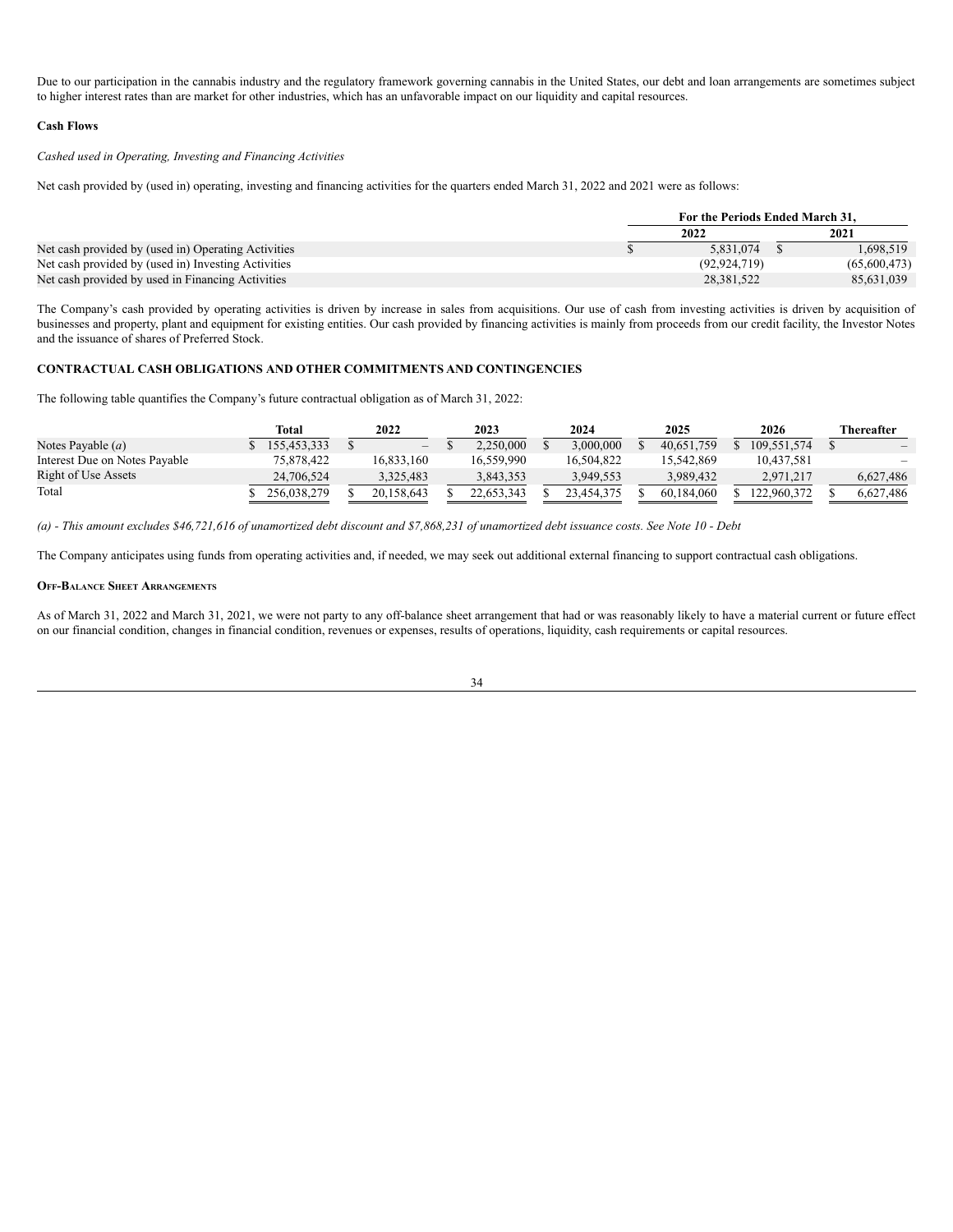#### *Critical Accounting Estimates and Recent Accounting Pronouncements*

The discussion and analysis of our financial condition and results of operations are based upon our financial statements, which have been prepared in accordance with GAAP. The preparation of these financial statements requires us to make estimates and judgments that affect the amounts of assets, liabilities, revenues and expenses, and related disclosure of contingent assets and liabilities. On an on-going basis, we evaluate our estimates based on historical experience and on various other assumptions that are believed to be reasonable under the circumstances, the results of which form the basis for making judgments about the carrying values of assets and liabilities that are not readily apparent from other sources. Actual results may differ from these estimates under different assumptions or conditions. The Company believes that of its significant accounting policies (see Note 2 to Financial Statements), the ones that may involve a higher degree of uncertainty, judgment and complexity are revenue recognition, stock based compensation, derivative instruments, income taxes, goodwill and commitments and contingencies are the most important to the portrayal of our financial condition and results of operations and that require management's most difficult, subjective or complex judgments, often as a result of the need to make estimates about the effects of matters that are inherently uncertain.

# *Revenue Recognition and Related Allowances*

Our revenue recognition policy is significant because the amount and timing of revenue is a key component of our results of operations. Certain criteria are required to be met in order to recognize revenue. If these criteria are not met, then the associated revenue is deferred until is the criteria are met. A contract liability is recorded when consideration is received in advance of the delivery of goods or services. We identify revenue contracts upon acceptance from the customer when such contract represents a single performance obligation to sell our products.

We have three main revenue streams: (i) retail sales, (ii) wholesale sales, and (iii) other revenues from revenues from consulting, licensing, and other miscellaneous sources.

The Company's retail and wholesale sales are recorded at the time that control of the products is transferred to customers. In evaluating the timing of the transfer of control of products to customers, we consider several indicators, including significant risks and rewards of products, our right to payment, and the legal title of the products. Based on the assessment of control indicators, our sales are generally recognized when products are delivered to customers.

The Company's other revenue, typically from licensing and consulting services, is recognized when our obligations to our client are fulfilled which is determined when milestones in the contract are achieved. The Company's revenue from seminar fees is related to one-day seminars and is recognized as earned upon the completion of the seminar. We also recognize expense reimbursement from clients as revenue for expenses incurred during certain jobs.

### *Stock Based Compensation*

We account for share-based payments pursuant to Accounting Standards Codification ("ASC") Topic 718, *Stock Compensation* and, accordingly, we record compensation expense for share-based awards based upon an assessment of the grant date fair value for stock and restricted stock awards using the Black-Scholes option pricing model.

Our stock compensation expense for stock options is recognized over the vesting period of the award or expensed immediately under ASC 718 when stock or options are awarded for previous or current service without further recourse.

#### *Income Taxes*

ASC 740, *Income Taxes* requires the use of the asset and liability method of accounting for income taxes. Under the asset and liability method of ASC 740, the Company's deferred tax assets and liabilities are recognized for the future tax consequences attributable to temporary differences between the financial statement carrying amounts of existing assets and liabilities and their respective tax bases. Our deferred tax assets and liabilities are measured using enacted tax rates expected to apply to taxable income in the years in which those temporary differences are expected to be recovered or settled.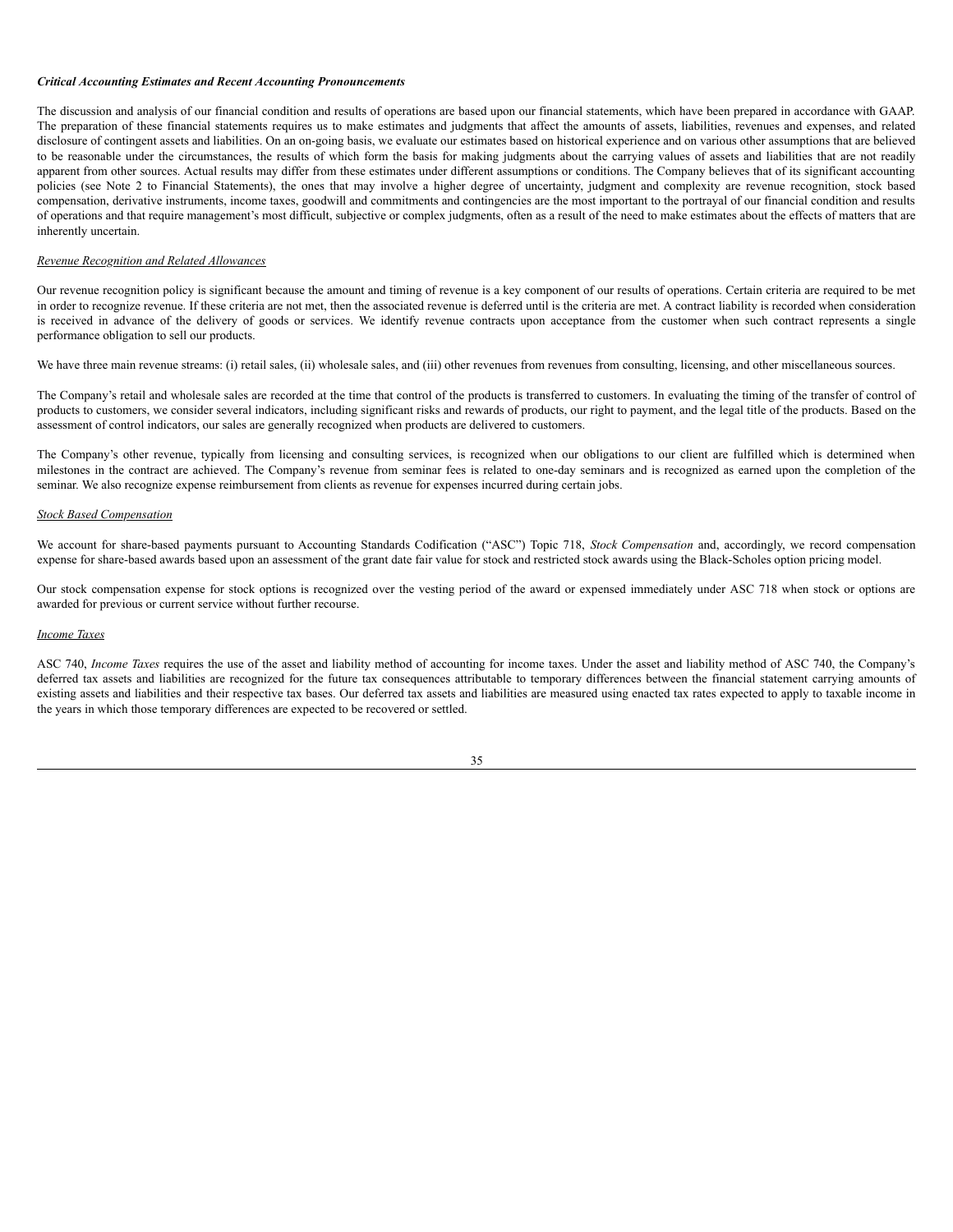### *Goodwill and Intangible Assets*

Goodwill represents the future economic benefit arising from other assets acquired that could not be individually identified and separately recognized. The goodwill arising from our acquisitions is attributable to the value of the potential expanded market opportunity with new customers. Intangible assets have either an identifiable or indefinite useful life. Intangible assets with identifiable useful lives are amortized on a straight-line basis over their economic or legal life, whichever is shorter. We amortizable intangible assets consist of licensing agreements, product licenses and registrations, and intellectual property or trade secrets. Their estimated useful lives range from 3 to 15 years.

Goodwill and indefinite-lived assets are not amortized but are subject to annual impairment testing unless circumstances dictate more frequent assessments. We perform an annual impairment assessment for goodwill during the fourth quarter of each year and more frequently whenever events or changes in circumstances indicate that the fair value of the asset may be less than the carrying amount. Goodwill impairment testing is a two-step process performed at the reporting unit level. Step one compares the fair value of the reporting unit to its carrying amount. The fair value of the reporting unit is determined by considering both the income approach and market approaches. The fair values calculated under the income approach and market approaches are weighted based on circumstances surrounding the reporting unit. Under the income approach, we determine fair value based on estimated future cash flows of the reporting unit, which are discounted to the present value using discount factors that consider the timing and risk of cash flows. For the discount rate, we rely on the capital asset pricing model approach, which includes an assessment of the risk-free interest rate, the rate of return from publicly traded stocks, our risk relative to the overall market, our size and industry and other risks specific to us. Other significant assumptions used in the income approach include the terminal value, growth rates, future capital expenditures and changes in future working capital requirements. The market approaches use key multiples from guideline businesses that are comparable and are traded on a public market. If the fair value of the reporting unit is greater than its carrying amount, there is no impairment. If the reporting unit's carrying amount exceeds its fair value, then the second step must be completed to measure the amount of impairment, if any. Step two calculates the implied fair value of goodwill by deducting the fair value of all tangible and intangible net assets of the reporting unit from the fair value of the reporting unit as calculated in step one. In this step, the fair value of the reporting unit is allocated to all of the reporting unit's assets and liabilities in a hypothetical purchase price allocation as if the reporting unit had been acquired on that date. If the carrying amount of goodwill exceeds the implied fair value of goodwill, an impairment loss is recognized in an amount equal to the excess.

Determining the fair value of a reporting unit is judgmental in nature and requires the use of significant estimates and assumptions, including revenue growth rates, strategic plans, and future market conditions, among others. There can be no assurance that our estimates and assumptions made for purposes of the goodwill impairment testing will prove to be accurate predictions of the future. Changes in assumptions and estimates could cause us to perform an impairment test prior to scheduled annual impairment tests.

We performed our annual fair value assessment on our subsidiaries with material goodwill and intangible asset amounts on their respective balance sheets at December 31, 2021, and determined that no impairment exists. No additional factors or circumstances existed as of March 31, 2022, that would indicate impairment.

### <span id="page-35-0"></span>**Item 3.** *Quantitative and Qualitative Disclosures About Market Risk*

Not applicable.

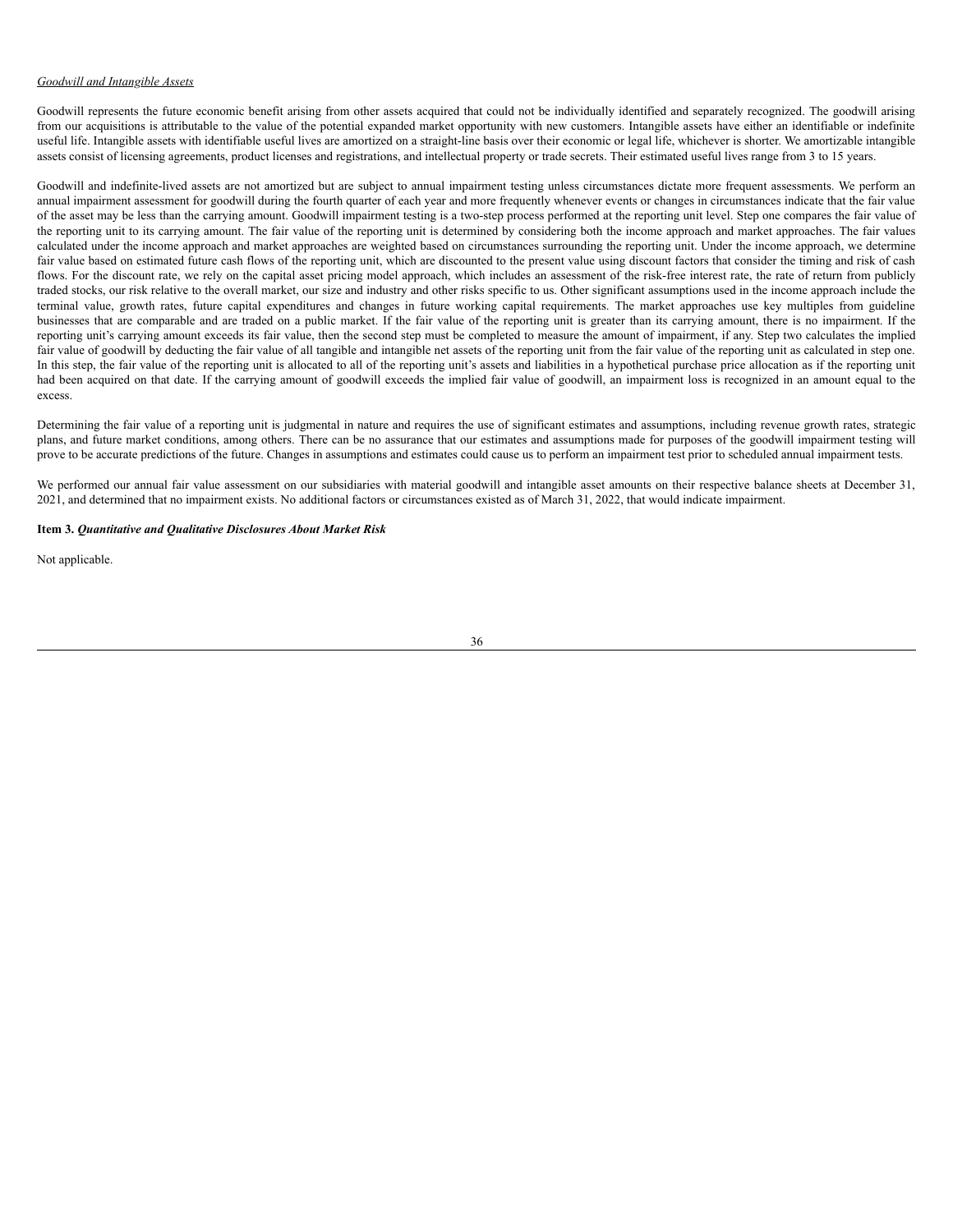### <span id="page-36-0"></span>**Item 4.** *Controls and Procedures*

## **Evaluation of Disclosure Controls and Procedures**

As of the end of the period covered by this Quarterly Report on Form 10-Q, we conducted an evaluation, under the supervision and with the participation of our Chief Executive Officer and Chief Financial Officer, of our disclosure controls and procedures (as defined in Rule 13a-15(e) and Rule 15d-15(e) of the Exchange Act). Based upon this evaluation, our Chief Executive Officer and Chief Financial Officer concluded that our disclosure controls and procedures are effective to ensure that information required to be disclosed by us in the reports that we file or submit under the Exchange Act is: (i) recorded, processed, summarized and reported, within the time periods specified in the SEC's rules and forms, and (ii) accumulated and communicated to our management, including our Chief Executive Officer and Chief Financial Officer, or person performing similar functions, as appropriate to allow timely decisions regarding required disclosure.

## **Changes in Internal Control over Financial Reporting**

There have been no changes in our internal control over financial reporting during the period covered by this Quarterly Report on Form 10-Q that have materially affected, or are reasonably likely to affect, our internal control over financial reporting.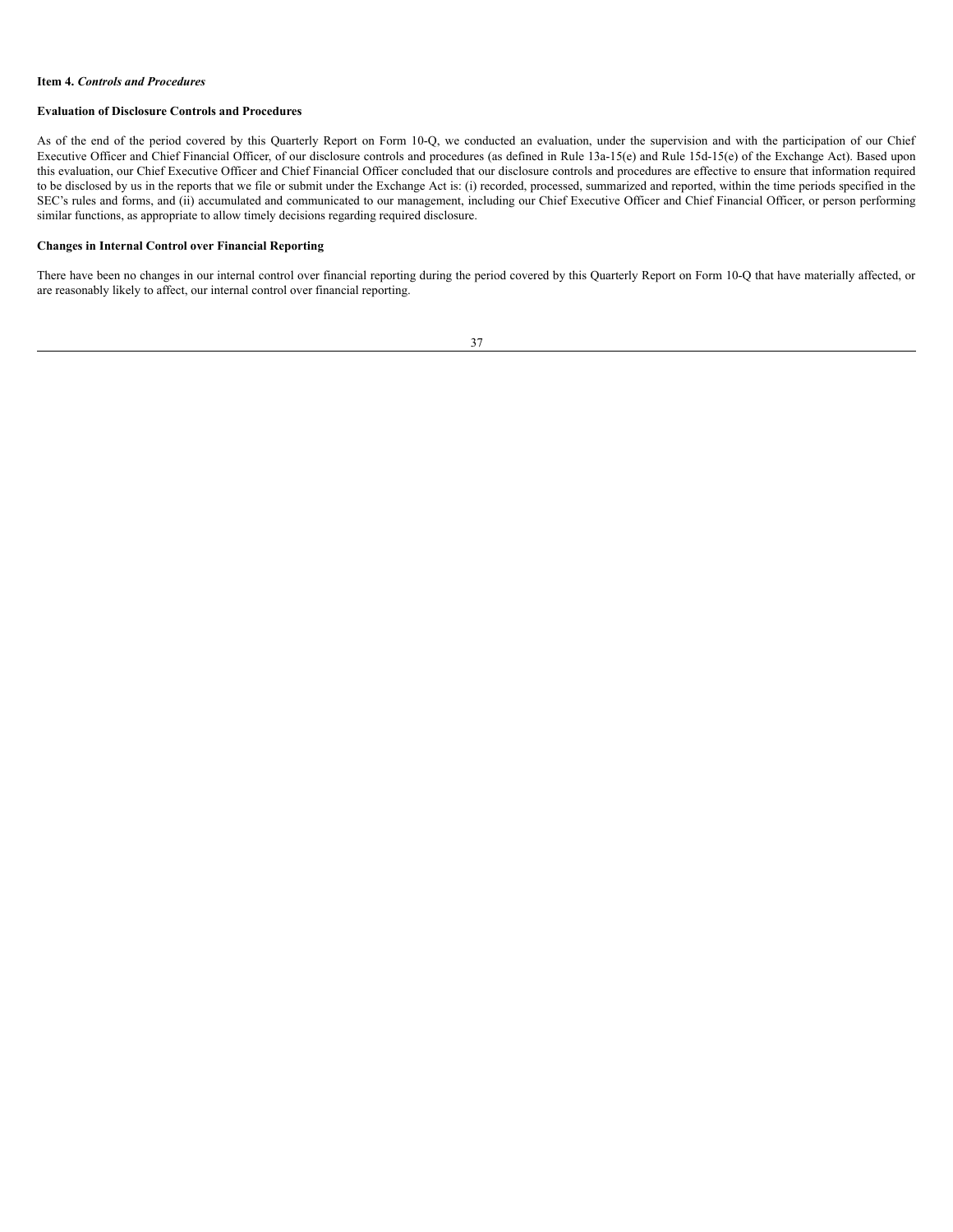#### **PART II — OTHER INFORMATION**

### <span id="page-37-1"></span><span id="page-37-0"></span>**Item 1.** *Legal Proceedings*

On June 7, 2019, the Company filed a complaint against ACC Industries Inc. and Building Management Company B, L.L.C., in state district court located in Clark County, Nevada, alleging, amongst other causes of action, breach of contract, conversion, and unjust enrichment and seeking general, special and punitive damages. On July 17, 2019, the parties stipulated to stay the case in favor of arbitration. On February 25, 2020, ACC Industries Inc. filed a counterclaim against the Company alleging breach of contract. The Company discovered new facts that lead it to believe that a related entity not previously named as a party to the arbitration, ACC Enterprises, LLC ("ACC"), should be brought in as a party to the arbitration. Based upon the new facts, the Company filed a motion to amend the complaint to add new claims and ACC as a party. On September 1, 2020, the arbitrator granted the Company's motion and permitted the Company to amend the complaint to add ACC as a party. On September 1, 2020, the Company filed an amended complaint and added intentional misrepresentation, fraudulent inducement, civil conspiracy, aiding and abetting, successor liability and fraudulent concealment claims. The Company began arbitration proceedings on November 2, 2020. The Company completed arbitration in February 2021. On May 14, 2021, the Arbitrator entered an award in favor of the Company in the aggregate amount of \$1,935,273, subject to an offset equal to \$150,000, for a total net award of \$1,785,273. After the arbitration award was entered, a receiver was appointed over ACC and its affiliates due to the death of the only owner who had a valid cannabis establishment registration agent card. An automatic litigation stay was entered upon the appointment of the receiver. During the receivership, ACC's owners have had internal ownership disputes and ACC has had financial difficulties. The receiver has taken the position that ACC should be liquidated. On April 28, 2022 the receiver received approval from the court to liquidate ACC's assets. The Company is actively participating in the receivership case.

On July 6, 2018, the Company filed a complaint in the Eight Judicial Court, Clark County, Nevada against Vegas Valley Growers ("VVG"). In the complaint, the Company alleges breach by VVG of the Technologies License Agreement dated April 27, 2017 between the parties and seeks general, special and punitive damages in the amount of \$3,876,850. On August 28, 2018, VVG filed an Answer and Counterclaim against the Company. On August 2, 2019, a jury found in favor of the Company and awarded the Company damages totaling \$2,773,321 plus pre- and post-judgment interest and attorneys' fees. In March 2020, VVG filed its opening appeal brief with the Nevada Supreme Court. The Company's response brief was due on May 15, 2020. After VVG filed its opening brief in March 2020, the Company filed a Motion to Strike portions of the brief and record. On August 27, 2020, the court ordered VVG to supplement its brief and the record. On October 27, 2020, the Company, in a joint request with VVG, filed a motion to extend its time to file its answering brief. The Company filed its answering brief in January 2021. VVG's reply brief was filed in March 2021. On July 23, 2021, the Nevada Supreme Court affirmed the trial court's damage award but remanded the case to the trial court to properly calculate post-judgment interest. After the affirmance, VVG filed a petition for rehearing with the Nevada Supreme Court arguing it overlooked or misapprehended material facts in the record. The Company answered the rehearing petition arguing that it did not. On December 22, 2021, the Company received \$3,577,200 for most of the outstanding receivable plus interest and legal fees. There remains an unpaid balance of \$12,438 in long term accounts receivable as of December 31, 2021. A second disbursement was made in January 2022 in the amount of \$362,698, which constituted accrued interest. The remaining long term accounts receivable balance of \$12,438 as of March 31, 2022 will continue to accrue interest until paid. Requests for costs and fees related to the appeal are currently pending before the district court.

#### <span id="page-37-2"></span>**Item 1A.** *Risk Factors*

There have been no material changes in the risk factors applicable to us from those identified in the Annual Report on Form 10-K for the period ended December 31, 2021 filed with the Securities and Exchange Commission on March 31, 2022.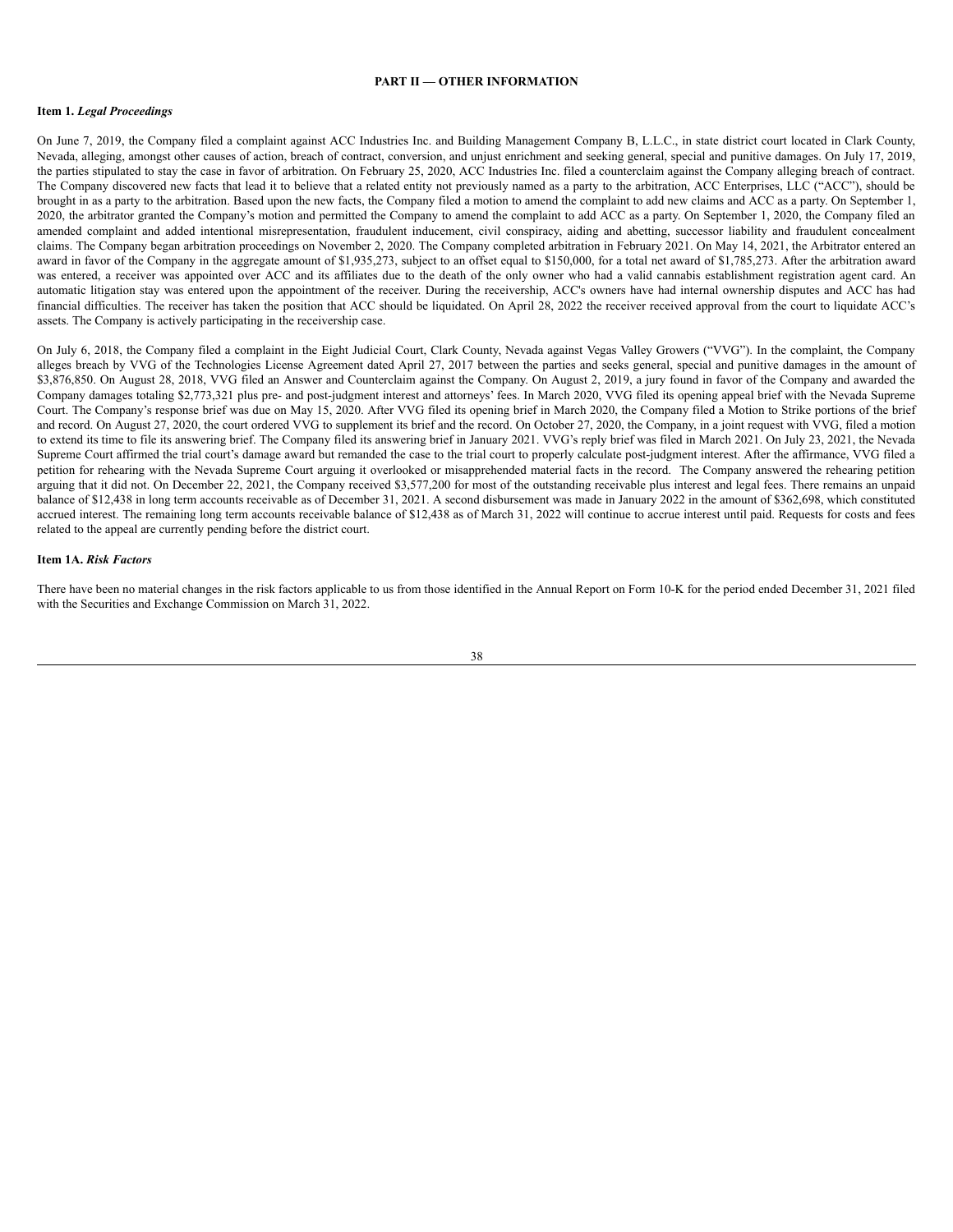#### <span id="page-38-0"></span>**Item 2.** *Unregistered Sales of Equity Securities and Use of Proceeds*

The Company is subject to restrictions on the payment of dividends and other working capital requirements in its loan and debt agreements. See Note 11 to the Financial Statements included in Part I to this Quarterly Report on Form 10-Q for additional information on the Company's indebtedness and related restrictions therein.

### <span id="page-38-1"></span>**Item 3.** *Defaults Upon Senior Securities*

None.

### <span id="page-38-2"></span>**Item 4.** *Mine Safety Disclosures*

Not applicable.

### <span id="page-38-3"></span>**Item 5.** *Other Information*

None.

#### <span id="page-38-4"></span>**Item 6.** *Exhibits*

- 2.1 + Modification Agreement, dated February 8, 2022, by and among Medicine Man Technologies, Inc., Nuevo Holding, LLC, Nuevo Elemental Holding, LLC and William N. Ford in his capacity as [Representative](https://www.sec.gov/Archives/edgar/data/1622879/000168316822000979/medman_ex0202.htm) under the Purchase Agreement, dated November 29, 2021 (Incorporated by reference to Exhibit 2.2 to Medicine Man Technologies, Inc.'s Current Report on Form 8-K filed February 14, 2022 (Commission File No. 00055450))
- 2.2 Call Option [Agreement,](https://www.sec.gov/Archives/edgar/data/1622879/000168316822000979/medman_ex0203.htm) dated February 8, 2022, by and between Nuevo Holding, LLC and R. Greenleaf Organics, Inc. (Incorporated by reference to Exhibit 2.3 to Medicine Man Technologies, Inc.'s Current Report on Form 8-K filed February 14, 2022 (Commission File No. 00055450))
- 2.3 Call Option [Agreement,](https://www.sec.gov/Archives/edgar/data/1622879/000168316822000979/medmen_ex0204.htm) dated February 8, 2022, by and between Nuevo Holding, LLC and Medzen Services, Inc. (Incorporated by reference to Exhibit 2.4 to Medicine Man Technologies, Inc.'s Current Report on Form 8-K filed February 14, 2022 (Commission File No. 00055450))
- 2.4 Amendment No. 1 to Agreement and Plan of Merger, dated February 9, 2022, by and among Medicine Man Technologies, Inc., Emerald Fields Merger Sub, LLC, MCG, LLC, the Members of MCG, LLC, and Donald Douglas Burkhalter and James Gulbrandsen as Member [Representatives](https://www.sec.gov/Archives/edgar/data/1622879/000168316822001040/medman_ex0202.htm) (Incorporated by reference to Exhibit 2.2 to Medicine Man Technologies, Inc.'s Current Report on Form 8-K filed February 15, 2022 (Commission File No. 00055450))
- 2.5 Contract to Buy and Sell Real Estate [\(Commercial\),](https://www.sec.gov/Archives/edgar/data/1622879/000168316822001040/medman_ex0203.htm) dated January 26, 2022, by and between Emerald Fields Merger Sub, LLC and Manitou Springs Real Estate Development, LLC (Incorporated by reference to Exhibit 2.3 to Medicine Man Technologies, Inc.'s Current Report on Form 8-K filed February 15, 2022 (Commission File No. 00055450))
- 2.6 Rider to Contract to Buy and Sell Real Estate, dated January 26, 2022, by and between Emerald Fields Merger Sub, LLC and Manitou Springs Real Estate [Development,](https://www.sec.gov/Archives/edgar/data/1622879/000168316822001040/medman_ex0204.htm) LLC (Incorporated by reference to Exhibit 2.4 to Medicine Man Technologies, Inc.'s Current Report on Form 8-K filed February 15, 2022 (Commission File No. 00055450))
- 2.7 Amendment to Rider to Contract to Buy and Sell Real Estate, dated January 26, 2022, by and between Emerald Fields Merger Sub, LLC and Manitou Springs Real Estate [Development,](https://www.sec.gov/Archives/edgar/data/1622879/000168316822001040/medman_ex0205.htm) LLC (Incorporated by reference to Exhibit 2.5 to Medicine Man Technologies, Inc.'s Current Report on Form 8-K filed February 15, 2022 (Commission File No. 00055450))

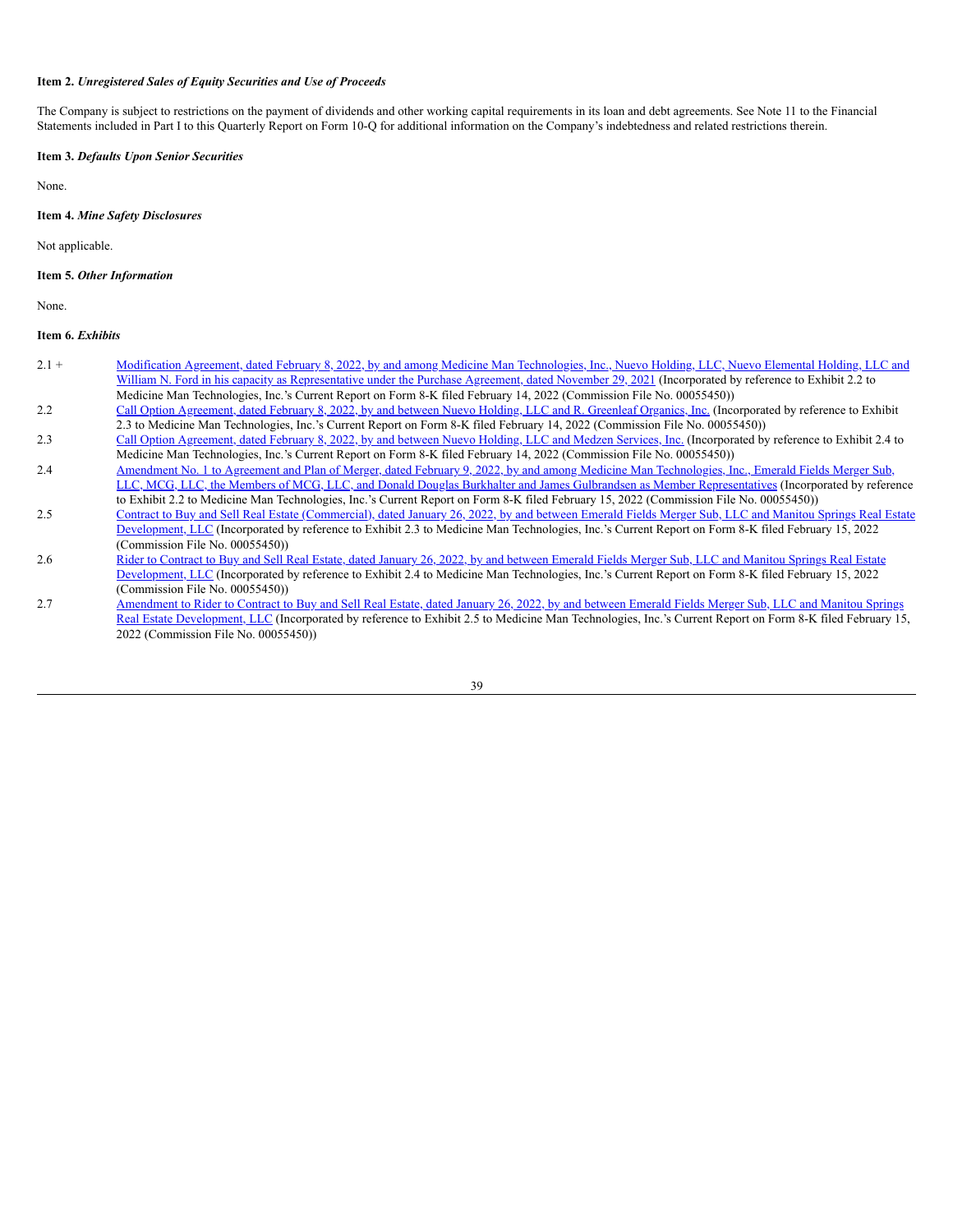- 2.8 Second Amendment to Rider to Contract to Buy and Sell Real Estate, dated February 3, 2022, by and between Emerald Fields Merger Sub, LLC and Manitou Springs Real Estate [Development,](https://www.sec.gov/Archives/edgar/data/1622879/000168316822001040/medman_ex0206.htm) LLC (Incorporated by reference to Exhibit 2.6 to Medicine Man Technologies, Inc.'s Current Report on Form 8-K filed February 15, 2022 (Commission File No. 00055450))
- 2.9 Bill of Sale and Assignment and Assumption Agreement, dated February 9, 2022, by and between Emerald Fields Merger Sub, LLC and 1508 Management, LLC (Incorporated by reference to Exhibit 2.7 to Medicine Man [Technologies,](https://www.sec.gov/Archives/edgar/data/1622879/000168316822001040/medman_ex0207.htm) Inc.'s Current Report on Form 8-K filed February 15, 2022 (Commission File No. 00055450))

4.1 Promissory Note, dated February 8, 2022, issued by Nuevo Holding, LLC to Reynold Greenleaf & [Associated,](https://www.sec.gov/Archives/edgar/data/1622879/000168316822000979/medman_ex0401.htm) LLC (Incorporated by reference to Exhibit 4.1 to Medicine Man Technologies, Inc.'s Current Report on Form 8-K filed February 14, 2022 (Commission File No. 00055450))

- 10.1\*\* [Description](https://s3.amazonaws.com/content.stockpr.com/sec/0001683168-22-003684/medman_ex1001.htm) of unwritten cash bonus plan adopted June 14, 2021
- 31.1 Rule [13a-14\(a\)/15d-14\(a\)](https://s3.amazonaws.com/content.stockpr.com/sec/0001683168-22-003684/medman_ex3101.htm) Certification of Chief Executive Officer
- 31.2 Rule [13a-14\(a\)/15d-14\(a\)](https://s3.amazonaws.com/content.stockpr.com/sec/0001683168-22-003684/medman_ex3102.htm) Certification of Chief Financial Officer

32\* Chief Executive Officer and Chief Financial Officer Certification pursuant to Section 906 of the [Sarbanes-Oxley](https://s3.amazonaws.com/content.stockpr.com/sec/0001683168-22-003684/medman_ex3200.htm) Act of 2002

- 101.INS Inline XBRL Instance Document (the instance document does not appear in the Interactive Data File because its XBRL tags are embedded within the Inline XBRL document)
- 101.SCH Inline XBRL Taxonomy Extension Schema Document
- 101.CAL Inline XBRL Taxonomy Extension Calculation Linkbase Document
- 101.DEF Inline XBRL Taxonomy Extension Definition Linkbase Document<br>101.LAB Inline XBRL Taxonomy Extension Label Linkbase Document
- Inline XBRL Taxonomy Extension Label Linkbase Document
- 101.PRE Inline XBRL Taxonomy Extension Presentation Linkbase Document
- 104 Cover Page Interactive Data File (embedded within the Inline XBRL document and included in Exhibit 101)

+ Certain exhibits and schedules to the agreement have been omitted pursuant to Item  $601(a)(5)$  of Regulation S-K. The Company hereby undertakes to supplementally furnish copies of any omitted schedules to the Securities and Exchange Commission upon request.

\* Furnished herewith.

\_\_\_\_\_\_\_\_\_\_\_\_\_\_\_\_\_\_\_\_\_\_

\*\* Indicates management contract or compensatory plan or arrangement.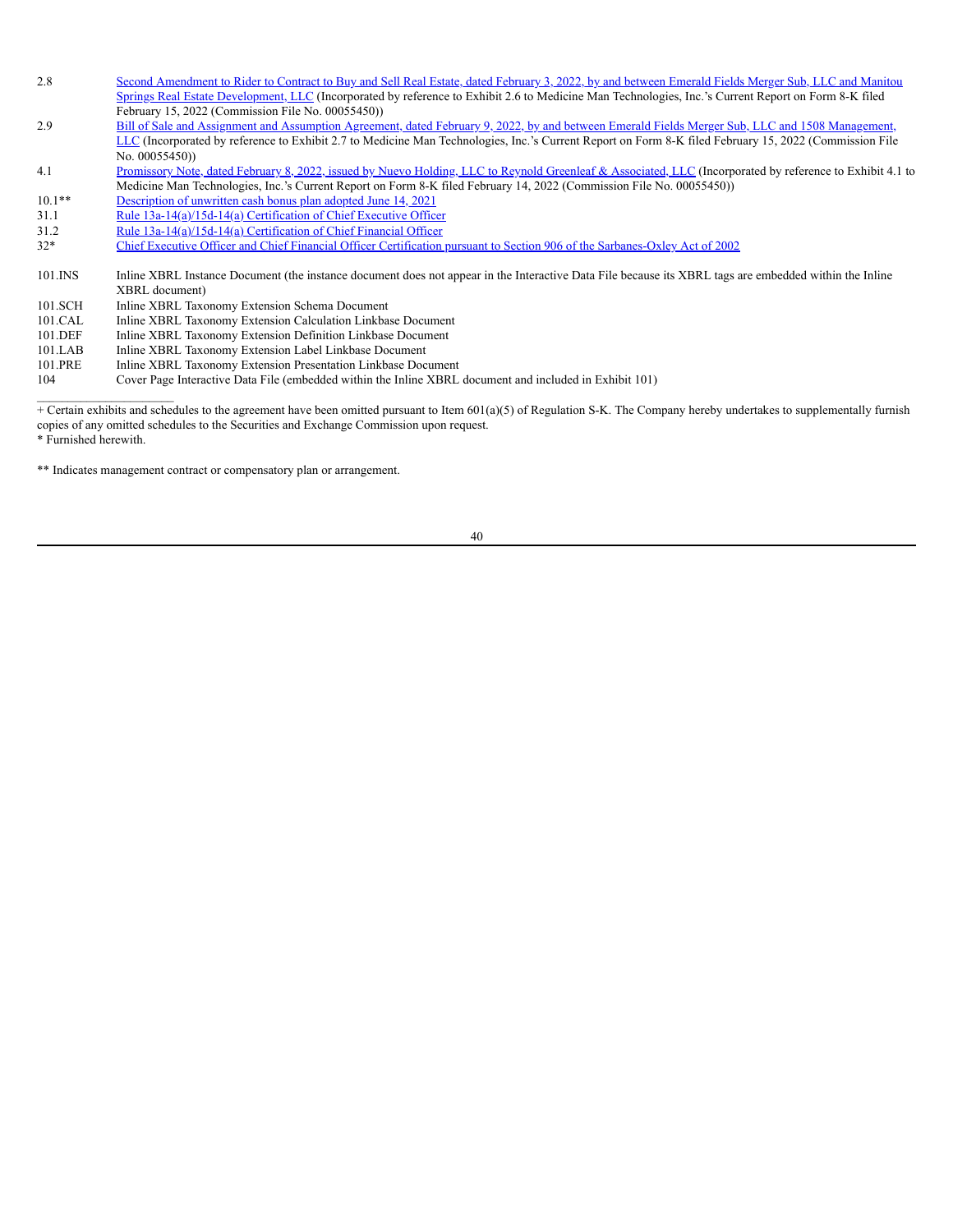# **SIGNATURES**

<span id="page-40-0"></span>Pursuant to the requirements of the Securities Exchange Act of 1934, the Registrant has duly caused this Quarterly Report to be signed on its behalf by the undersigned thereunto duly authorized.

# Dated: May 16, 2022 **MEDICINE MAN TECHNOLOGIES, INC.**

By: /s/ Justin Dye By: *ISI* Justin Dye<br>Justin Dye, Chief Executive Officer (Authorized Officer)

By: /s/ Nancy Huber Nancy Huber, Chief Financial Officer (Principal Financial Officer and Chief Accounting Officer)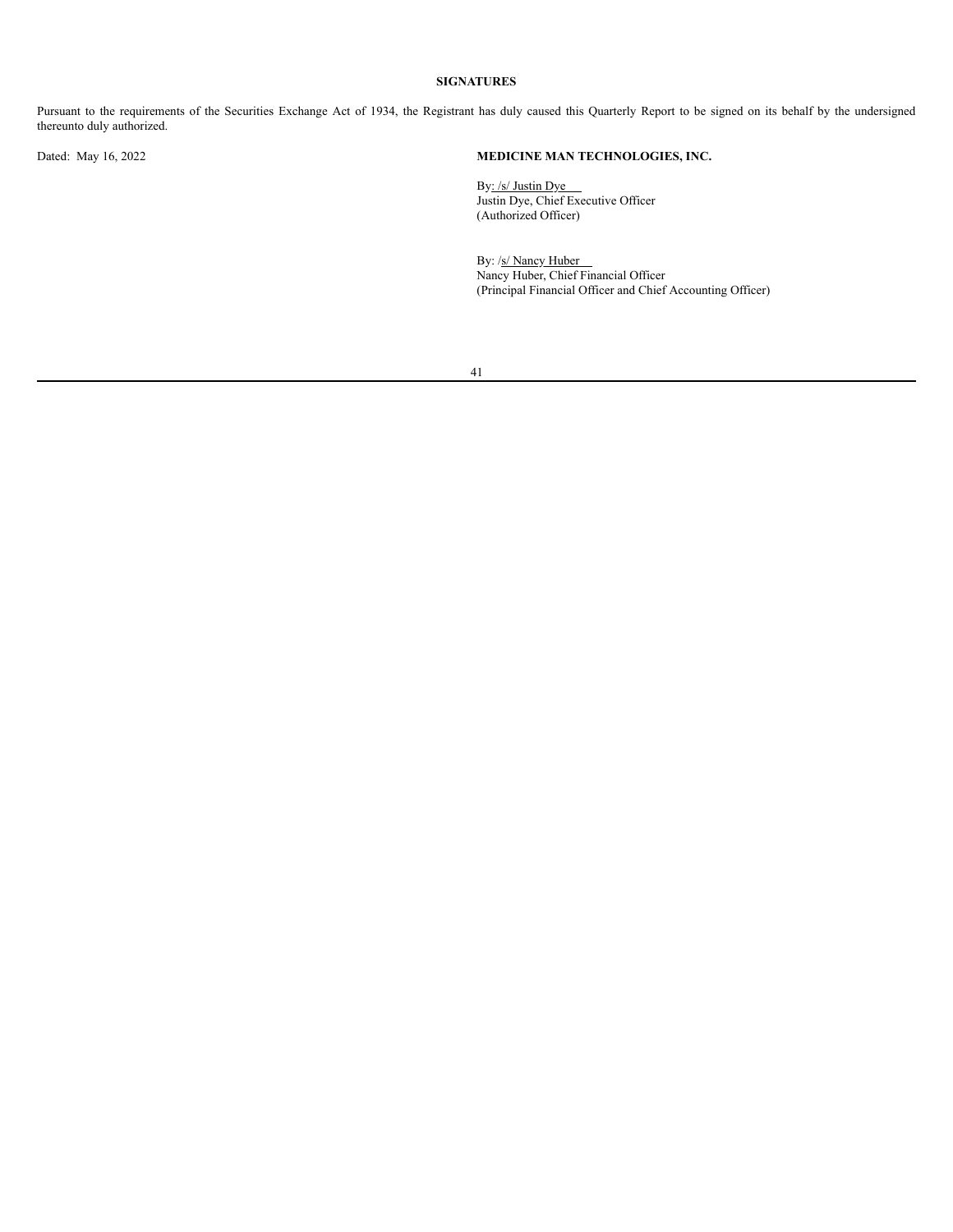### **DESCRIPTION OF UNWRITTEN CASH BONUS PLAN ADOPTED ON JUNE 14, 2021**

On June 14, 2021, the Compensation Committee of the board of directors of Medicine Man Technologies, Inc. (the "Company") approved and adopted an unwritten cash bonus plan (the "Bonus Plan"), effective beginning in the Company's fiscal year ending December 31, 2021.

Under the Bonus Plan, the Company will pay cash bonuses to manager-level and above employees as well as the Company's named executive officers if the Company (i) achieves at least 90% of a specified earnings before depreciation and amortization target (the "EBITDA Target") for the applicable fiscal year (the "EBITDA Bonus"), or (ii) entered into binding agreement for, or consummated, acquisitions of dispensaries, cultivation facilities or other cannabis-related assets, directly or indirectly, during 2021 (the "M&A Bonus").

The EBITDA Bonus payments will range from 10% to 200% of the applicable officer's salary depending on the percentage of the EBITDA Target the Company achieves, as follows:

| Target Percentage Achieved | <b>Bonus Payment Percentage</b> |
|----------------------------|---------------------------------|
| 90%                        | 10%                             |
| 100%                       | 20%                             |
| 105%                       | 30%                             |
| 110%                       | 40%                             |
| 115%                       | 60%                             |
| 120%                       | 80%                             |
| 125%                       | 100%                            |
| 130%                       | 125%                            |
| 135%                       | 150%                            |
| 140%                       | 175%                            |
| 145%                       | 200%                            |

Under the M&A Bonus, officers were eligible to receive up to 25% of the applicable officer's salary depending on the proportion of a stated target amount of acquisitions the Company entered into or consummated during 2021. The Company exceeded the stated target amount of acquisitions for 2021, and, as a result, the Company paid the full M&A Bonus to the eligible officers.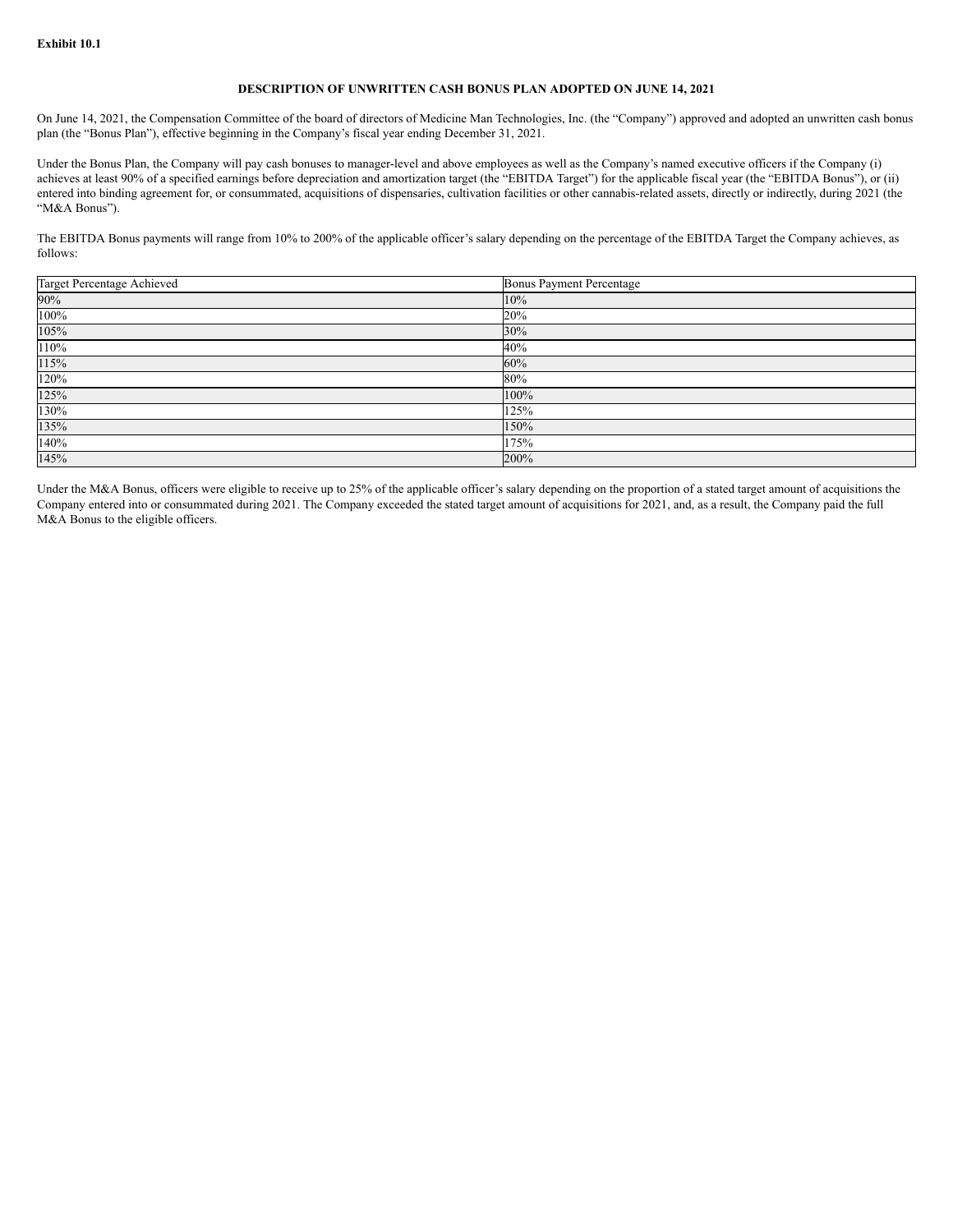# **CERTIFICATION PURSUANT TO SECTION 302 OF THE SARBANES OXLEY ACT OF 2002**

I, Justin Dye, certify that:

- 1. I have reviewed this quarterly report on Form 10-Q of Medicine Man Technologies, Inc.;
- 2. Based on my knowledge, this report does not contain any untrue statement of a material fact or omit to state a material fact necessary to make the statements made, in light of the circumstances under which such statements were made, not misleading with respect to the period covered by this report;
- 3. Based on my knowledge, the financial statements, and other financial information included in this report, fairly present in all material respects the financial condition, results of operations and cash flows of the registrant as of, and for, the periods presented in this report;
- 4. The registrant's other certifying officer(s) and I are responsible for establishing and maintaining disclosure controls and procedures (as defined in Exchange Act Rules 13a-15(e) and 15d-15(e)) and internal controls over financial reporting (as defined in Exchange Act Rules 13a-15(f) and 15d-15(f)) for the registrant and have:
	- a. Designed such disclosure controls and procedures, or caused such disclosure controls and procedures to be designed under our supervision, to ensure that material information relating to the registrant, including its consolidated subsidiaries, is made known to us by others within those entities, particularly during the period in which this report is being prepared;
	- b. Designed such internal control over financial reporting, or caused such internal control over financial reporting to be designed under our supervision, to provide reasonable assurance regarding the reliability of financial reporting and the preparation of financial statements for external purposes in accordance with generally accepted accounting principles;
	- c. Evaluated the effectiveness of the registrant's disclosure controls and procedures and presented in this report our conclusions about the effectiveness of the disclosure controls and procedures, as of the end of the period covered by this report based upon such evaluation; and
	- d. Disclosed in this report any change in the registrant's internal control over financial reporting that occurred during the registrant's most recent fiscal quarter (the registrant's fourth quarter in the case of an annual report) that has materially affected, or is reasonably likely to materially affect, the registrant's internal control over financial reporting; and
- 5. The registrant's other certifying officer(s) and I have disclosed, based on our most recent evaluation of internal control over financial reporting, to the registrant's auditors and the audit committee of the registrant's board of directors (or persons performing the equivalent functions):
	- a. All significant deficiencies and material weaknesses in the design or operation of internal control over financial reporting which are reasonably likely to adversely affect the registrant's ability to record, process, summarize and report financial information; and
	- b. Any fraud, whether or not material, that involves management or other employees who have a significant role in the registrant's internal control over financial reporting.

Dated: May 16, 2022 /s/ Justin Dye

Justin Dye, Chief Executive Officer (Principal Executive Officer)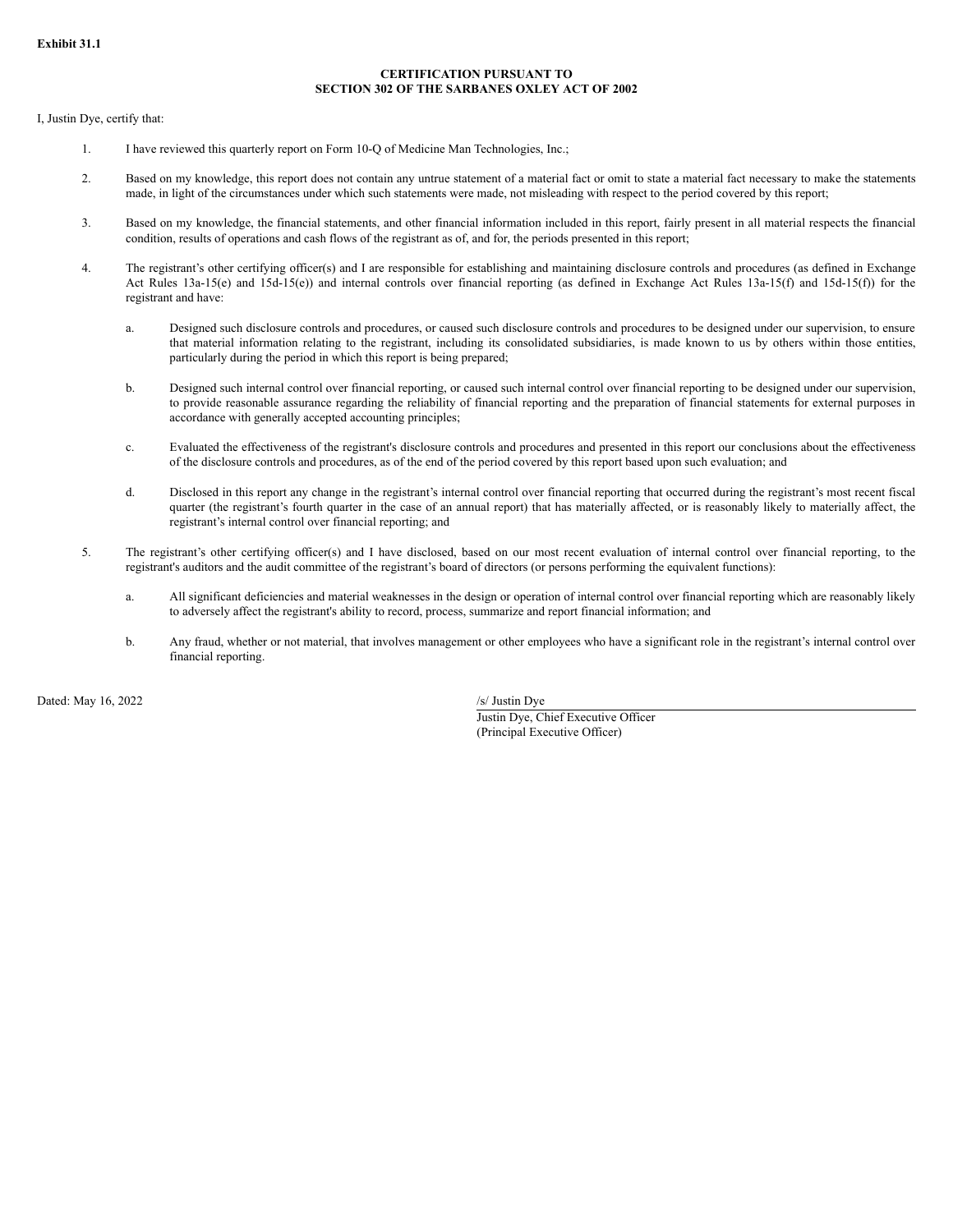### **CERTIFICATION PURSUANT TO SECTION 302 OF THE SARBANES OXLEY ACT OF 2002**

I, Nancy Huber, certify that:

- 1. I have reviewed this quarterly report on Form 10-Q of Medicine Man Technologies, Inc.;
- 2. Based on my knowledge, this report does not contain any untrue statement of a material fact or omit to state a material fact necessary to make the statements made, in light of the circumstances under which such statements were made, not misleading with respect to the period covered by this report;
- 3. Based on my knowledge, the financial statements, and other financial information included in this report, fairly present in all material respects the financial condition, results of operations and cash flows of the registrant as of, and for, the periods presented in this report;
- 4. The registrant's other certifying officer(s) and I are responsible for establishing and maintaining disclosure controls and procedures (as defined in Exchange Act Rules 13a-15(e) and 15d-15(e)) and internal controls over financial reporting (as defined in Exchange Act Rules 13a-15(f) and 15d-15(f)) for the registrant and have:
	- a. Designed such disclosure controls and procedures, or caused such disclosure controls and procedures to be designed under our supervision, to ensure that material information relating to the registrant, including its consolidated subsidiaries, is made known to us by others within those entities, particularly during the period in which this report is being prepared;
	- b. Designed such internal control over financial reporting, or caused such internal control over financial reporting to be designed under our supervision, to provide reasonable assurance regarding the reliability of financial reporting and the preparation of financial statements for external purposes in accordance with generally accepted accounting principles;
	- c. Evaluated the effectiveness of the registrant's disclosure controls and procedures and presented in this report our conclusions about the effectiveness of the disclosure controls and procedures, as of the end of the period covered by this report based upon such evaluation; and
	- d. Disclosed in this report any change in the registrant's internal control over financial reporting that occurred during the registrant's most recent fiscal quarter (the registrant's fourth quarter in the case of an annual report) that has materially affected, or is reasonably likely to materially affect, the registrant's internal control over financial reporting; and
- 5. The registrant's other certifying officer(s) and I have disclosed, based on our most recent evaluation of internal control over financial reporting, to the registrant's auditors and the audit committee of the registrant's board of directors (or persons performing the equivalent functions):
	- a. All significant deficiencies and material weaknesses in the design or operation of internal control over financial reporting which are reasonably likely to adversely affect the registrant's ability to record, process, summarize and report financial information; and
	- b. Any fraud, whether or not material, that involves management or other employees who have a significant role in the registrant's internal control over financial reporting.

Dated: May 16, 2022 /s/ Nancy Huber

Nancy Huber, Chief Financial Officer (Principal Financial Officer)